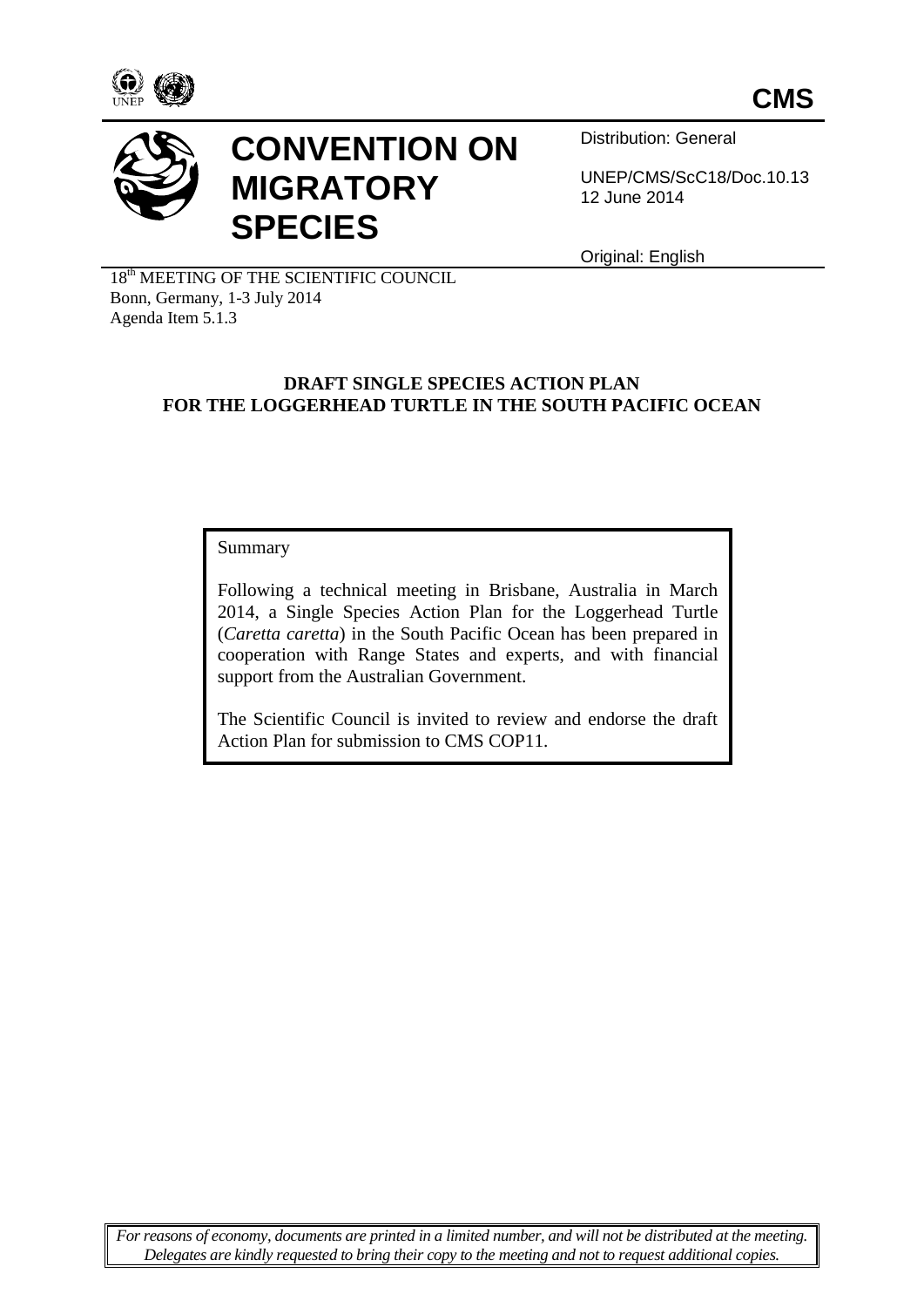#### **DRAFT SINGLE SPECIES ACTION PLAN FOR THE LOGGERHEAD TURTLE IN THE SOUTH PACIFIC OCEAN**

*(Prepared by the UNEP/CMS Secretariat)*

1. The Loggerhead Turtle (*Caretta caretta*) was listed on CMS Appendix II in 1979 and Appendix I in 1985. Populations in the Indian Ocean and off the Atlantic Coast of Africa are covered by CMS MoUs. However, there are no international instruments that address conservation issues across the Pacific Ocean.

2. In late 2013, the COP-appointed Councillor for Turtles, in conjunction with the Government of Australia, proposed that a Single Species Action Plan be developed under CMS for the South Pacific Ocean population of Loggerhead Turtles, as the issues facing the population are discrete and well suited to the development of targeted conservation actions.

3. Although the Loggerhead Turtle has a global distribution throughout tropical, subtropical and temperate waters, this draft Action Plan is concerned with the Loggerhead turtles that occur within the South Pacific Ocean. Nesting for Loggerhead turtles in the South Pacific Ocean almost entirely occurs on beaches of the east coast of Australia and in New Caledonia. Hatchlings from the eastern Australian beaches disperse south and pass New Zealand, leading to large numbers of small Turtles in the waters of Peru and Chile, and to a lesser extent off Ecuador. At around 16 years of age, large immature Loggerhead Turtles return to the Coral Sea - Tasman Sea region of the southwest Pacific.

4. The eastern Australian nesting population suffered from a significant decline from the 1970s to 2000, which was associated with by-catch mortality in Australian trawl fisheries. Following the introduction of mandatory turtle excluder devices in the fisheries, the decline ceased and some recovery was observed. However, there now appears to be a reduction in the return of large immature Loggerhead Turtles, which is associated with by-catch mortality in longline fisheries, and possibly the ingestion of plastic. If this continues, it is expected that additional declines will occur in an already depleted southwest Pacific population.

5. The Secretariat, in cooperation with, and with funding from, the Australian Government, convened a Meeting of Range States in Brisbane, Australia, 25-27 March 2014 to develop the draft plan. It was attended by representatives of Australia, Chile, Ecuador, Fiji, Peru and the United States of America, the COP-appointed Councillors for Turtles and for Bycatch, and experts from the Secretariat of the Pacific Regional Environment Programme (SPREP), New Caledonia, and the Peruvian NGO, ProDelphinus.

6. After the Meeting, a revised draft was sent in English and Spanish to all participants and the Inter-American Convention for the Protection and Conservation of Sea Turtles (IAC) Secretariat for further comments, which have been incorporated into the present draft.

7. Once it has been reviewed by the Scientific Council, the draft will be circulated, in three languages, to all Range States and interested stakeholders for comment.

8. A final draft will be presented to COP11 in November, 2014 for adoption.

#### *Action requested:*

The Scientific Council is invited to:

- (a) Take note and review the draft Single Species Action Plan (annexed to this note) for the Conservation of the Loggerhead Turtle in the South Pacific Ocean.
- (b) Endorse it for submission to CMS COP11.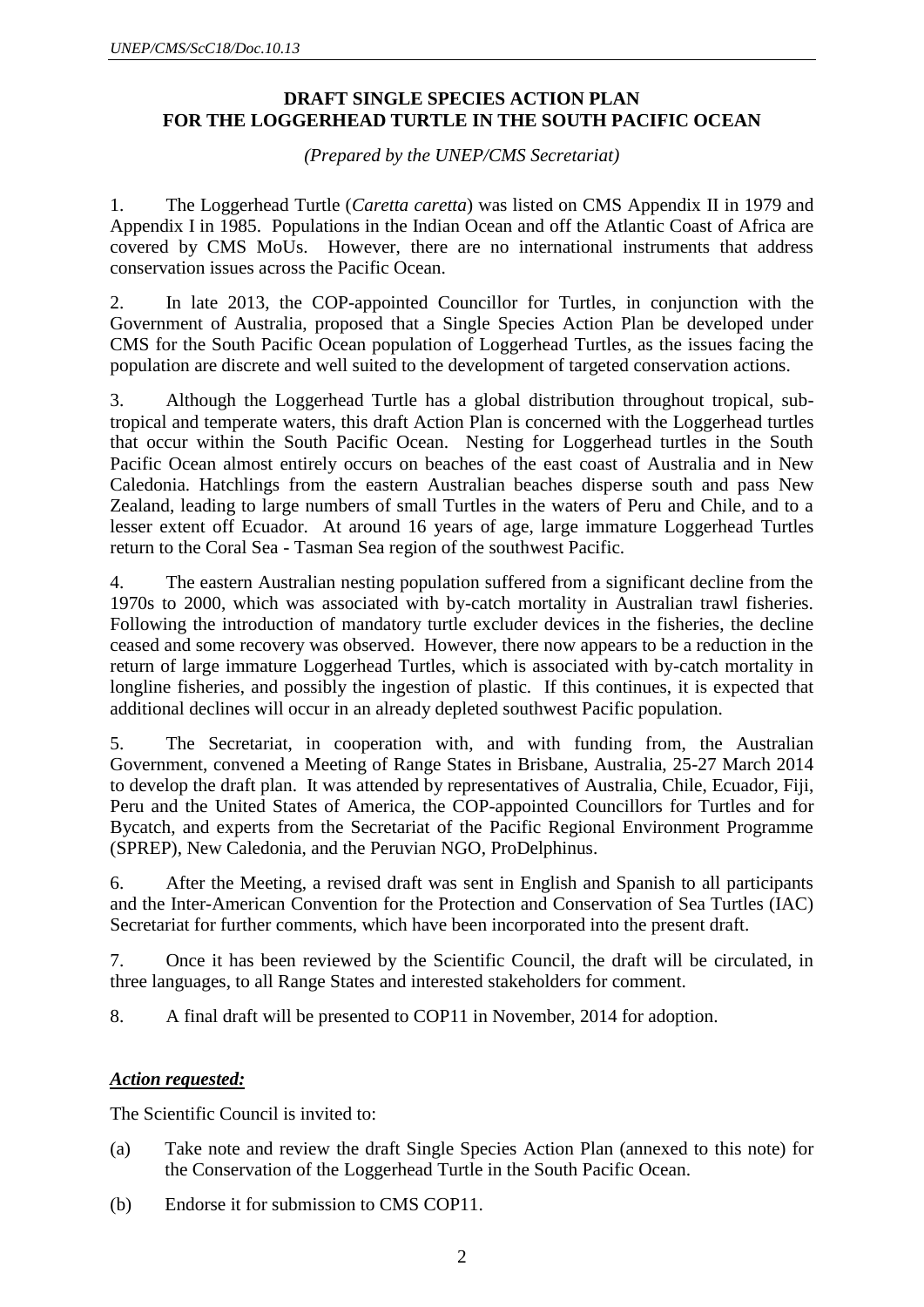**ANNEX**



## **Draft Single Species Action Plan for the Loggerhead Turtle (***Caretta caretta***) in the South Pacific Ocean**

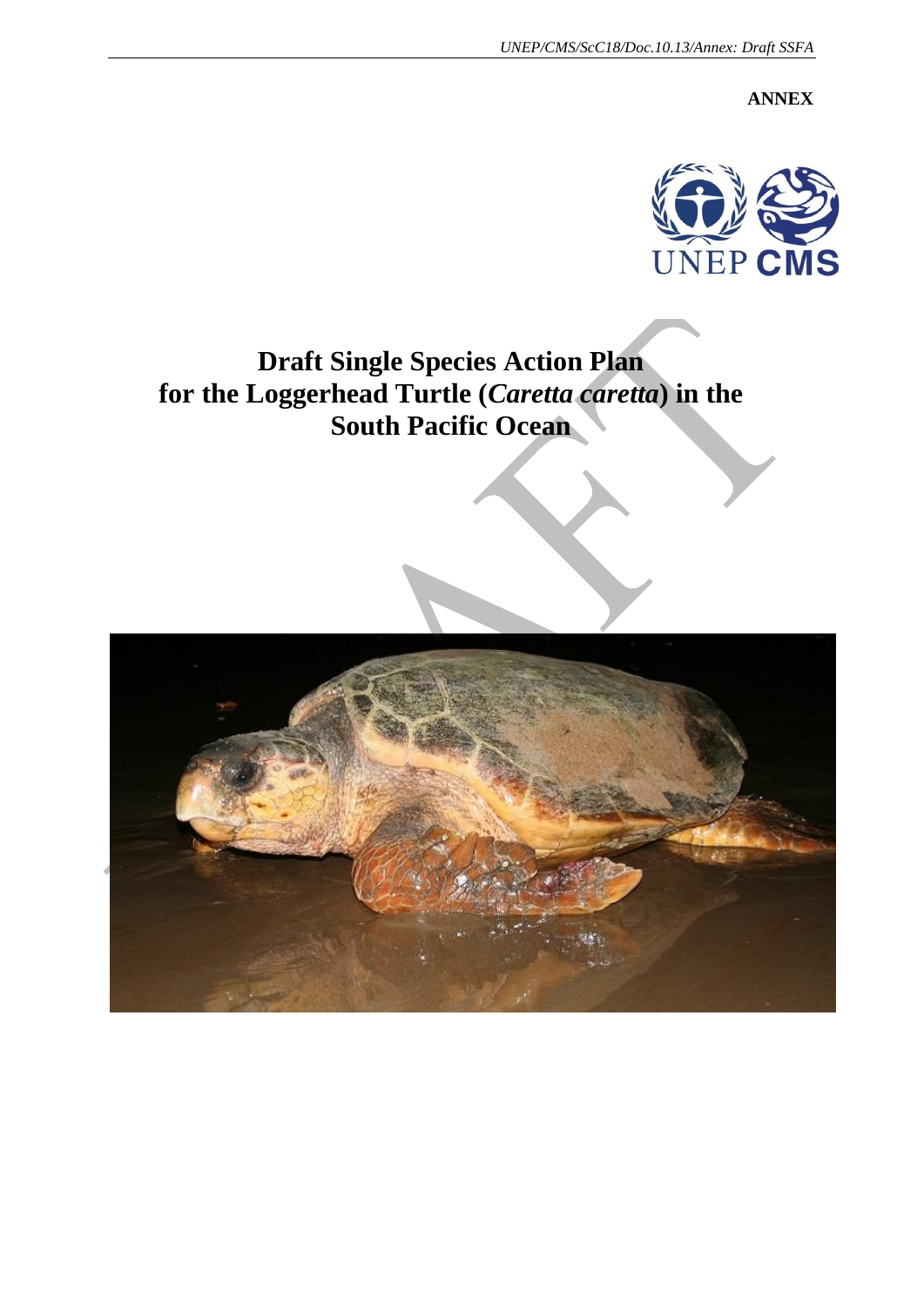*This Single Species Action Plan has been prepared to assist the fulfillment of obligations under:*

## Convention on the Conservation of Migratory Species of Wild Animals (CMS)

Draft Single Species Action Plan for the Loggerhead Turtle (*Caretta caretta*) in the South Pacific Ocean

May 2014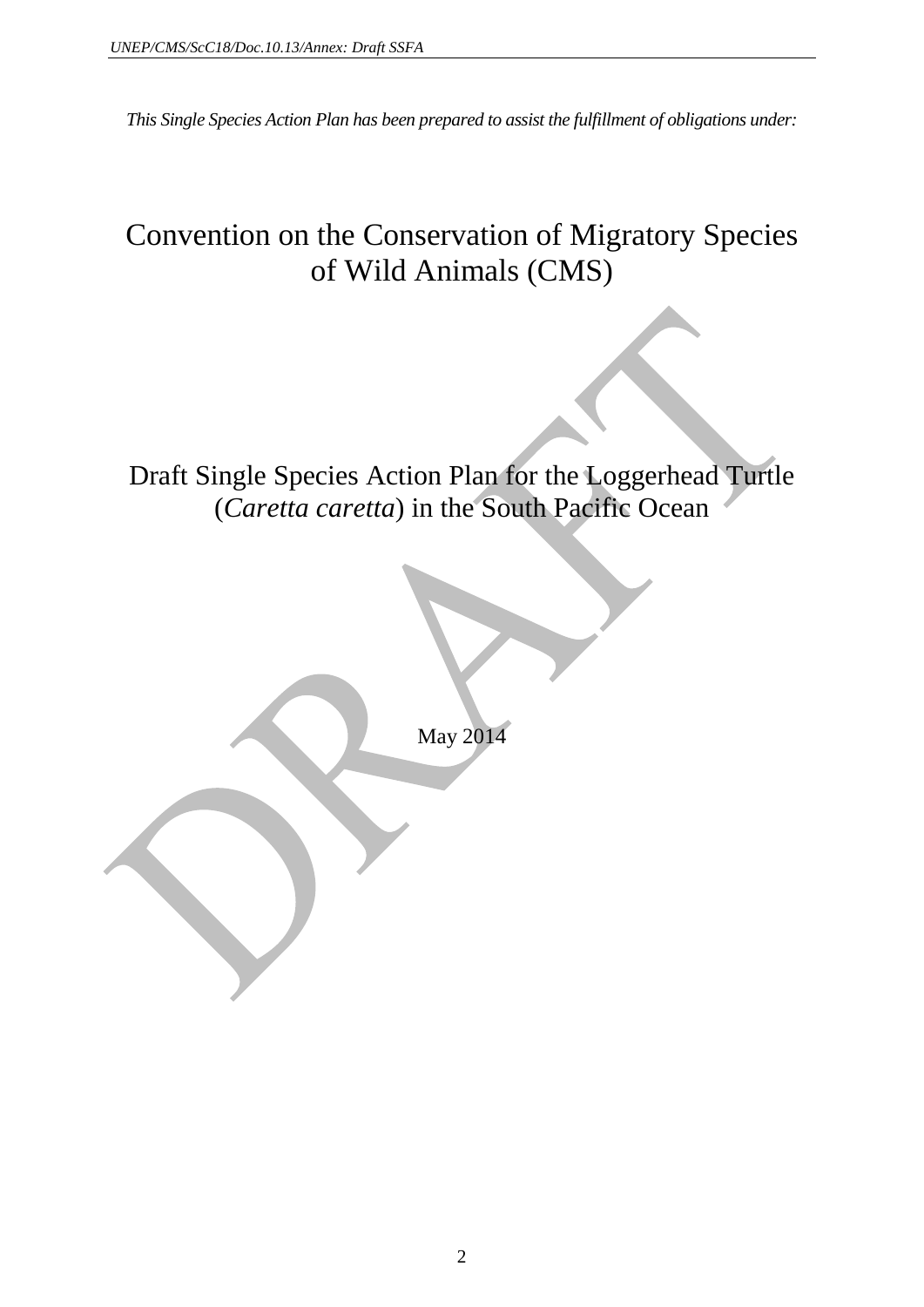### **1. BIOLOGICAL ASSESSMENT**

#### *1.1 Taxonomy*

Loggerhead turtle, *Caretta caretta*.

#### **Common names:**

|               | English $-$ Loggerhead                             |
|---------------|----------------------------------------------------|
|               | French – Tortue Caouanne, Caouanne                 |
|               | Spanish — Cayuma, Tortuga Boba, Cabezona, Amarilla |
|               |                                                    |
| CLASS:        | REPTILIA                                           |
| <b>ORDER:</b> | <b>TESTUDINES</b>                                  |

FAMILY: CHELONIIDAE

SPECIES: *Caretta caretta* (Linnaeus, 1758)

There is one extant species for the genus and there are no valid subspecies currently recognized.

#### *1.2 Global Distribution*

The monospecific genus *Caretta* has a worldwide circumtropical and subtropical distribution (Dodd, 1988; Bolten and Witherington, 2003). *C. caretta* breeds primarily in subtropical to tropical regions of each ocean. In the Indian Ocean there are breeding aggregations in South Africa-Mozambique, Oman, Sri Lanka and Western Australia (Baldwin *et al.* 2003) (Figure 1). In the Pacific Ocean there are breeding aggregations centred on Japan, south Queensland, Australia and New Caledonia (Limpus and Limpus, 2003) (Figure 1). There is no known *C. caretta* breeding in Papua New Guinea, Indonesia or Malaysia.

#### *1.3 South Pacific Ocean Distribution*

There is one genetic stock (management unit) for *C. caretta* in the South Pacific Ocean (Hatase et al. 2002; Dutton, 2007). Almost the entire breeding for *C. caretta* in the South Pacific Ocean occurs on beaches of the southern Great Barrier Reef islands and adjacent mainland of south Queensland and northern New South Wales of Australia and in New Caledonia (Limpus and Limpus, 2003; Limpus, 2008).

During summer months, breeding adult turtles migrate to their nesting beaches from their distant foraging areas up to 2,500km away. At the end of the breeding season, the adult turtles migrate back to their respective foraging areas (Limpus 2008).

Hatchlings from the eastern Australian nesting beaches disperse into the East Australian Current and are transported south and out past New Zealand. Young turtles (post-hatchlings) feed on zooplankton (including jellyfish, Portuguese man-o-war, ctenophores, salps, Spirula, Lepas barnacles growing off floating objects, janthid snails and planktonic crabs) (Limpus 2008).

There are sparse data on their distribution once they disperse past New Zealand into the broader Pacific Ocean until they reach the east coast of South America where small *C. caretta* occur in the oceanic waters of Peru and Chile and to a lesser extent off Ecuador (Alfaro et. Al., 2008; Donoso and Dutton, 2010).

Large immature *C. caretta* return to the Coral Sea - Tasman Sea region of the southwest Pacific at an estimated 15 - 16 years of age (Snover 2002; C. Limpus, Environmental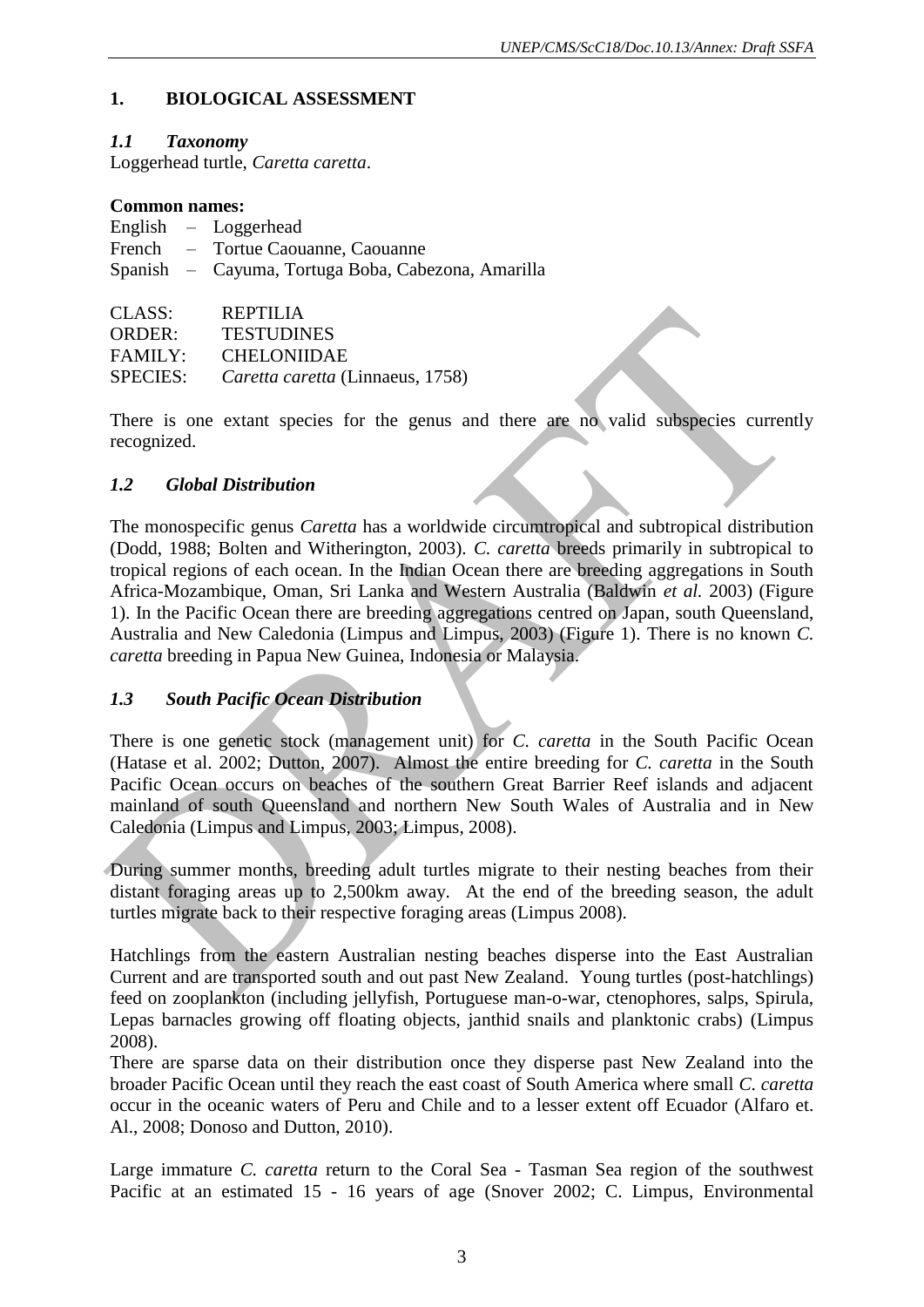Sciences Division, Queensland, personal communication, 2014). At this time they change from feeding on plankton in surface waters to begin feeding in benthic waters for the rest of their lives.



**Figure 1.** Trans Pacific migration of *Caretta caretta* in the South Pacific Ocean.

Here they feed primarily on crabs and shellfish in shallow coastal water over the continental shelves and on remote reefs. Recently, a loggerhead turtle was documented foraging in Fiji and tracks have shown them to enter Fijian waters. On reaching maturity at approximately 29 years of age, the young adults make their first breeding migrations back to nest on beaches within the region of their birth.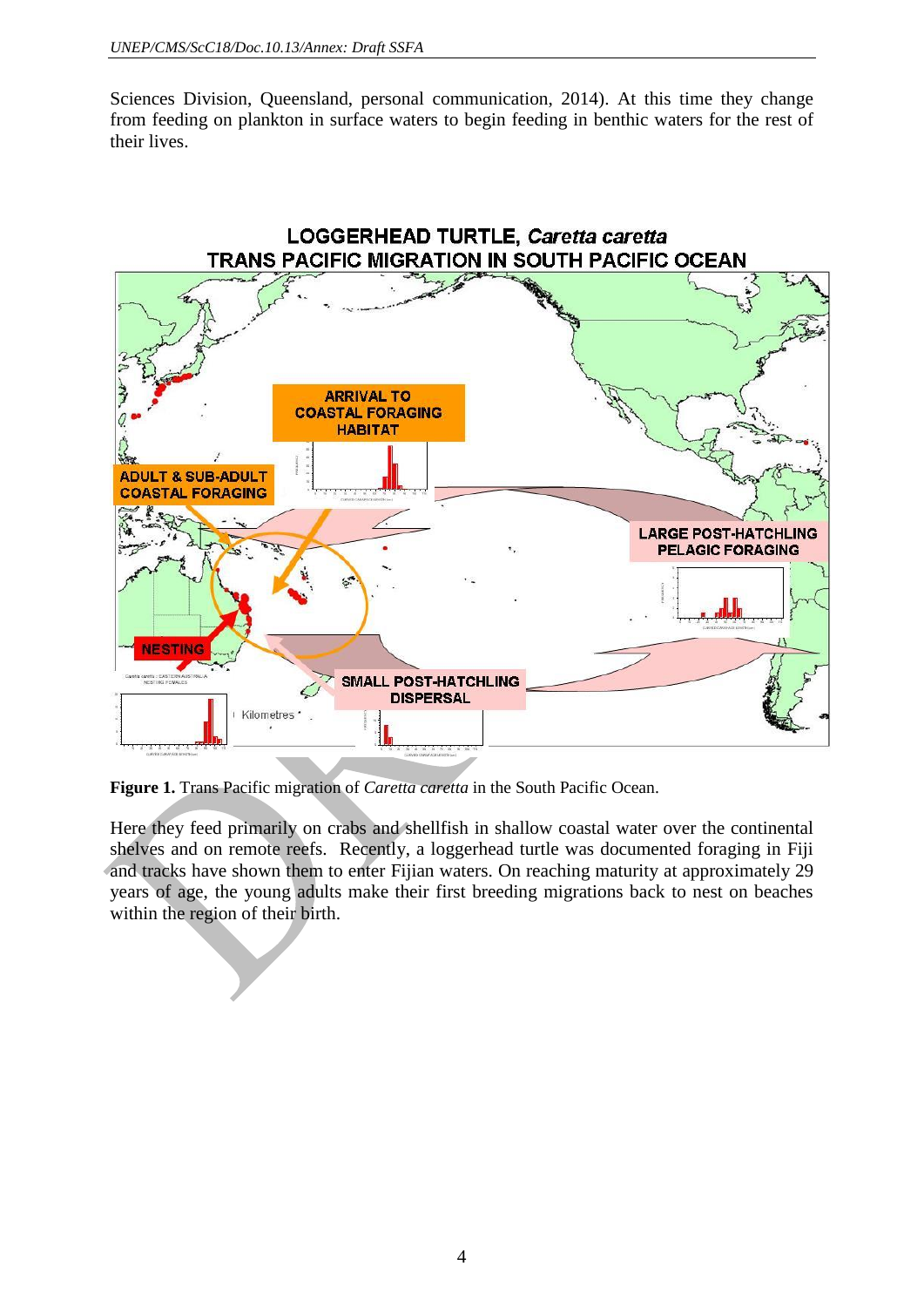

**Figure 2**: Loggerhead turtle (*Caretta caretta*) nesting sites in Australia and New Caledonia. Colours represent different genetic stocks and the size of the circle represents the relative number of nesting turtles. Known and likely species range is provided in dark and light blue respectively.

## *1.4 Population Productivity and Trend*

The best estimate of age from birth to first breeding for the eastern Australian *C. caretta* is 29 years on average. The estimated age at recruitment from the pelagic post-hatchling phase to coastal benthic feeding phase is 16 years.

There has been a general decline in the size of the annual *C. caretta* nesting population at all monitored rookeries in eastern Australia since the mid 1970s. Long-term census data are available for the eastern Australian index beaches but not from New Caledonia.

The eastern Australian nesting population declined from approximately 3,500 females per year in the mid-1970s to approximately 500 by the year 2000 (Limpus and Limpus 2003). The decline in breeding numbers was attributed primarily to by-catch mortality in otter trawl fisheries of northern and eastern Australia (Robins et al. 2002). Following the regulation of compulsory use of turtle excluder devices (TEDs) in the otter trawl fisheries of eastern and northern Australia in 2001, the decline in annual nesting numbers ceased and some recovery in the numbers of nesting females is in evidence (Limpus 2008).

Commencing in the late 1980s, Queensland Parks and Wildlife Service started a dual programme to reduce loss of eggs and increase hatchling production through:

 Fox baiting programmes along significant mainland nesting beaches to reduce predation of eggs by this feral predator.

 Rescuing of doomed eggs, those likely to be lost through natural erosion and flooding, and relocating them to safer incubation sites higher up the beach.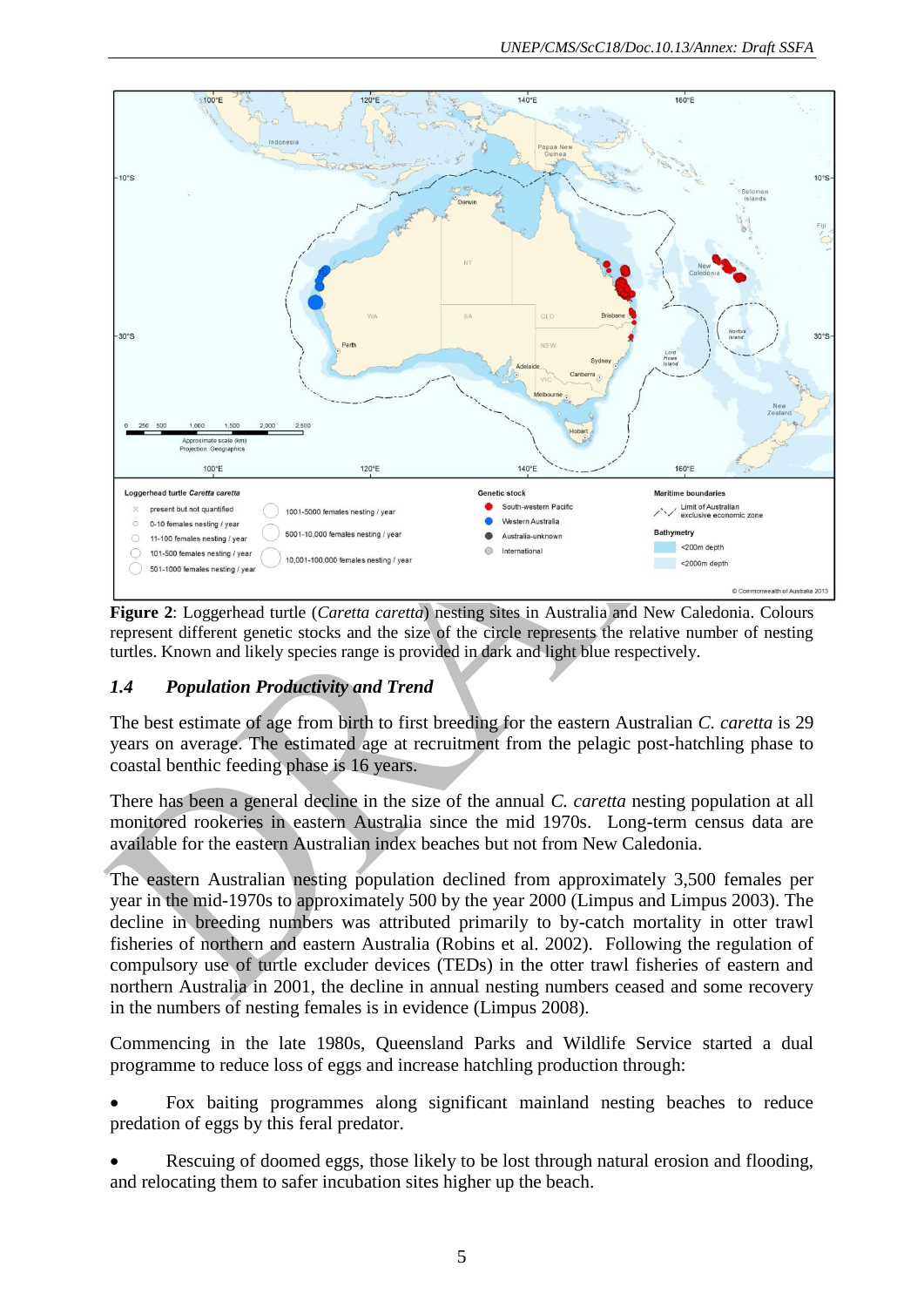These management interventions typically result in an extra 50,000 or more hatchlings leaving the south Queensland beaches each summer (Limpus and Limpus, 2003; C. Limpus, personal communication, 2014).

Commencing in 2006, the major nesting beach in New Caledonia (~140 nests/year on average) has been protected. Hatching has changed from 90% failure to 90% success (R. Farman, personal communication, 2014).

Monitoring the *C. caretta* foraging at index foraging areas in southern Queensland over recent decades has shown a marked decline in recruitment of young *C. caretta* to benthic foraging from the pelagic planktonic feeding phase over the last 20 years. Instead of increasing numbers of young *C. caretta* recruiting from the open ocean as was expected from the actions to increase hatchling production some 20 years ago, the recruitment of young loggerheads to Australian coastal waters is approaching zero percent of the resident population.

If this continues, it is expected that by the year 2020, there will be no new adults to replace the loss of older ones in the breeding population. This will have a significant impact on the population, contributing to substantial further declines in the already depleted *C. caretta* breeding population of the South Pacific.

#### **2. THREATS TO SOUTH PACIFIC LOGGERHEAD TURTLES FROM ANTHROPOGENIC SOURCES**

Turtles in the marine environment face a number of threats. The following threats were identified as major threats to Loggerhead turtles in the South Pacific Ocean by a technical gathering convened in March 2014.

It should be noted that cumulative impacts from various sources of threats can significantly impact individuals or populations but each threat on its own does not necessarily lead to a significant decline or large impact on a population.

Many threats listed below are common to all marine turtles; however the significance of each threat will often vary based on the geographical range and specific life history traits of each population. Individual range states will need to assess these threats in the context of their local situation and variety of threats operating in the area.

## *THREATS*

## *2.1 Terrestrial predators*

Reduced hatchling production from predation by feral and native fauna predation is a major threat to many marine turtle populations. Excessive loss of both eggs and hatchlings on nesting beaches has been identified as an issue in both Australia and New Caledonia (in Limpus and Limpus, 2003; Limpus 2008).

- Feral (foxes, dogs, pigs) and native (varanid) predators on mainland beaches:
	- In Australia, predation is variable between beaches overall, there is a high probability of exceeding annual sustainable loss of ~30% of clutches (Limpus 2008; Limpus, C., personal communication 2014).
	- Feral dogs are the main issue in New Caledonia (Limpus et al. 2006).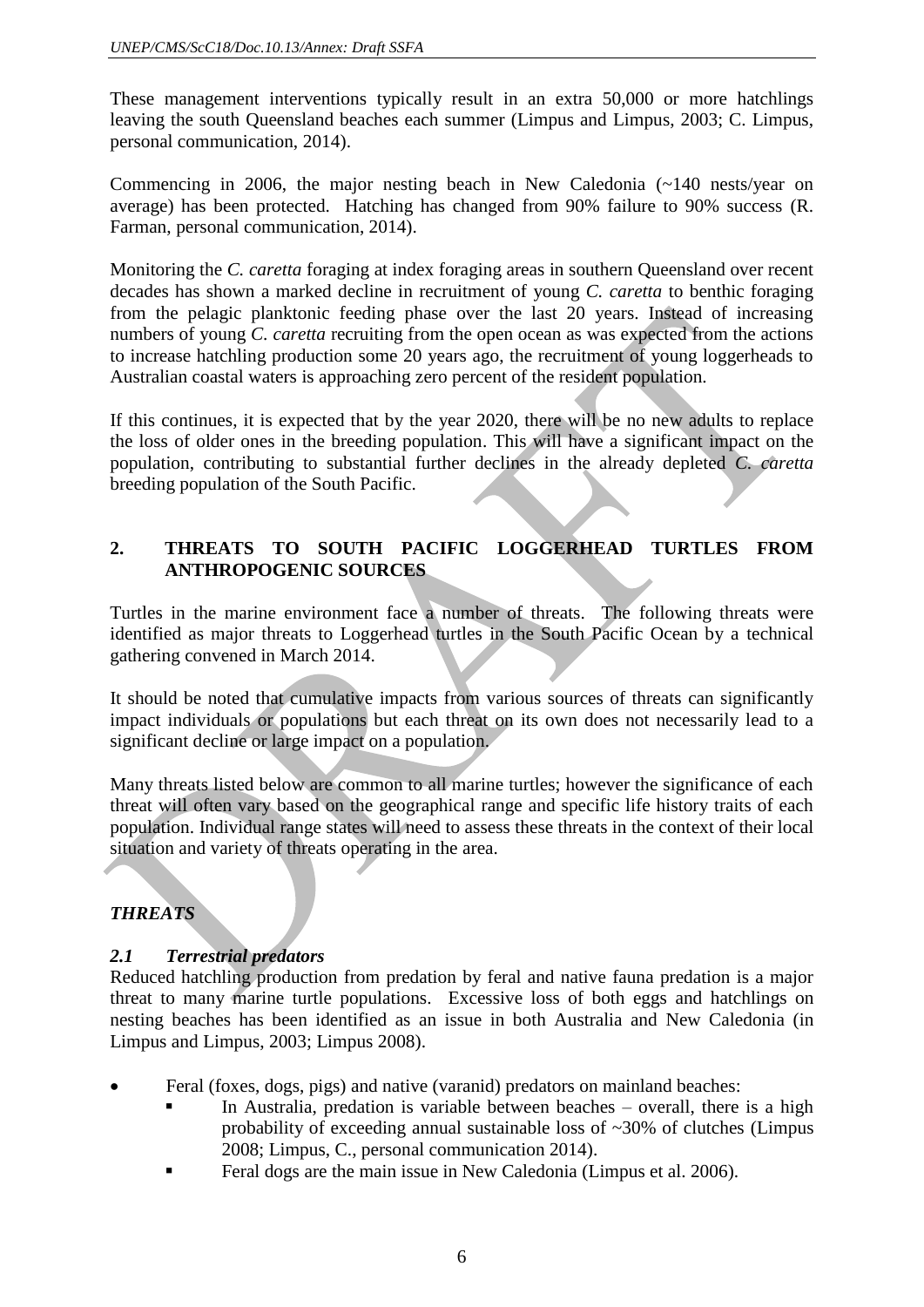## *2.2 Lower water table*

This problem is specific to Mon Repos beach in Queensland, Australia. Historically, there was a swamp located behind the nesting beach on Mon Repos which assisted in retaining moisture in both the soil and sand. This swamp was drained during the 1970s to allow for the expansion of cane fields. Since draining, there has been increased evidence of decreased hatching success in drought years due to the reduced retention of moisture in the soil and sand.

- Decreased hatching success of eggs resulting from lowering of water table in swamp lands adjacent to Mon Repos beach
	- Up to 20% reduction in hatchling emergence success from nests in drought years.

#### *2.3 Changed light horizons*

Changed light horizons in marine turtle habitats can occur during the construction and operation phases of offshore and coastal developments. It can disrupt marine turtle nesting and hatchling dispersal as well as foraging behaviour. It has been well documented that landbased light pollution, in particular, deters nesting female marine turtles [\(Salmon 2003\)](#page-43-0) and disrupts the offshore dispersal of hatchlings [\(Philibosian 1976,](#page-43-1) [Witherington et al. 1991\)](#page-43-2). There is also evidence that the response to different wavelengths of light may be speciesspecific (Pendoley 2005).

- HATCHLINGS: Changed light horizons from coastal development are unquantified but an increasingly observed issue. The following includes known impacts to hatchlings from changed light horizons, as reviewed in other loggerhead recovery plans (e.g., NMFS and USFWS, 2008 and Limpus (2008)):
	- o Disruption of ocean finding behaviour by hatchlings, causing them to crawl inland which exposes them to increased terrestrial predator pressure, death following entrapment in terrestrial vegetation, road kill, etc.
	- o Slowing the speed of hatchlings swimming out to sea with associated presumed increased predator pressure on slow swimming turtles.
	- o Hatchlings already in the sea can be attracted back out of the water by bright coastal lighting.
	- o Hatchlings already in the sea can be entrapped in bright light "pools" around anchored vessels and platforms, creating feeding stations for fish and sharks.
- ADULTS: Changed light horizons from coastal development:
	- Causing a reduction in adult nesting population at beaches with illuminated landward horizons
		- Largely unquantified but an observed response at Kellys Beach on Woongarra Coast, Queensland, Australia.

## *2.4 Armouring of beaches to prevent erosion of sand dunes*

A major impact of land-based construction on marine turtles is direct destruction and alteration of dunes and coastal vegetation on nesting beaches. This can reduce the suitability of beaches for nesting and incubation of eggs or cause the loss of nesting beaches through beach armouring.

 Beach armouring can reduce adult turtle access to prime nesting habitat above tidal/storm inundation with resulting reduced hatching success.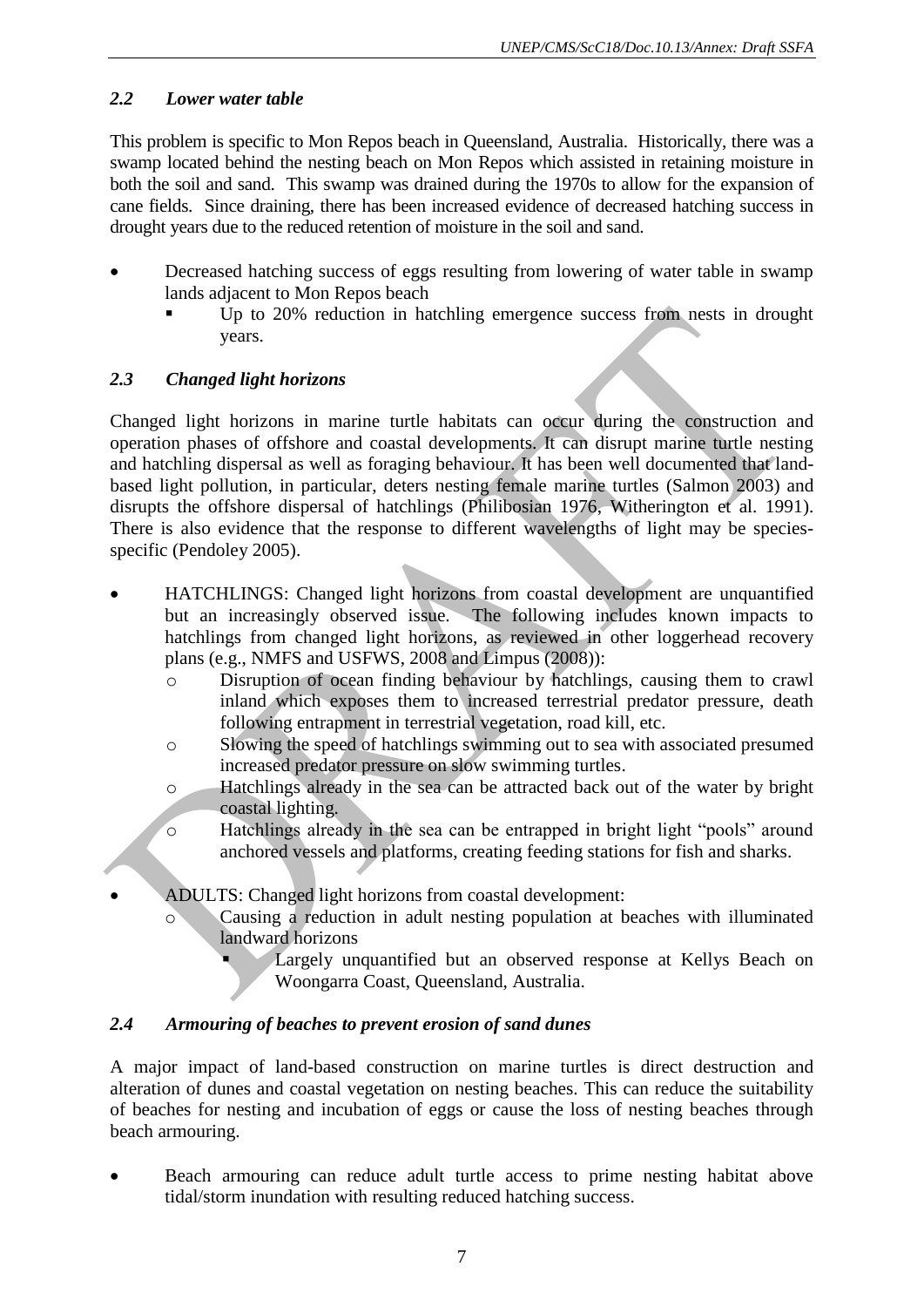o Largely unquantified, but occurring on nesting beaches in New Caledonia and South-east Queensland, Australia.

### *2.5 Fisheries bycatch*

Interactions between fisheries and loggerhead turtles generally occur at juvenile, sub-adult and adult life cycle stages in coastal and pelagic foraging areas and along migration routes. Fisheries bycatch mostly involves incidental (non-targeted) capture through entanglement in fishing nets (e.g. mesh nets, crab pots) hooking or entangling in longlines or becoming trapped in trawl nets. Interactions can be with both large and small scale commercial and non-commercial fisheries, and includes shark control programs.

- ADULT and LARGE IMMATURE: Fisheries bycatch mortality in coastal foraging areas (*in* Limpus 2008):
	- o Entanglement/entrapment in crab-pots and crab traps and associated float lines:
		- 10s of dead adult and near adult turtles annually in Queensland, Australia.
	- o Ingestion of hooks and lines / entanglement in fishing line, mostly recreational fishing:
		- 10s of adult and near adult turtles annually in Queensland, Australia.
	- o Capture in Otter-trawl fisheries:
		- very minor mortality since the compulsory introduction of turtle excluder devices (TEDs) into eastern and Northern Australian prawn fisheries in 2001-2002.
	- o Hooking on drum lines and entanglement in shark nets with the Queensland and New South Wales Shark Safety Programmes:
		- **10s** of adult and near adult loggerheads impacted annually in Queensland and New South Wales.
- POST-HATCHLING: Fisheries bycatch mortality of post-hatchling turtles across the South Pacific Ocean e.g., Robins et al. 2002; Limpus 2008; Dutton and Donoso 2010; Alfaro-Shigueto et al., 2011):
	- o Longline bycatch, Gill net bycatch, Purse seine bycatch:
		- These pelagic fisheries occur in all national waters in the South Pacific and in international waters.
		- Mortalities by individual fisheries have variable depth and quality of data.
			- Studies suggest that bycatch affects loggerheads throughout their distribution in foraging areas. Possibly many thousands of young pelagic loggerheads could be incidentally caught annually by multiple fishing fleets in international waters (e.g. distant water longline fleets), and those in Ecuador, Peru and Chile. There are a large number of fisheries that overlap with the range of loggerheads, with associated mortality which varies by fishery.
		- Captures in the Peruvian and Chilean longline fishery are usually nonlethal and turtles are regularly released alive with varying degrees of injury, including severe injuries (Donoso and Dutton 2010; Alfaro-Shigueto et al. 2011).
		- In the South-west Pacific, the indications are that the longline by-catch is low and recorded mortality low.
		- In the eastern tropical Pacific Ocean (east of 150 degrees W longitude), the international fleet managed by the Inter-American Tropical Tuna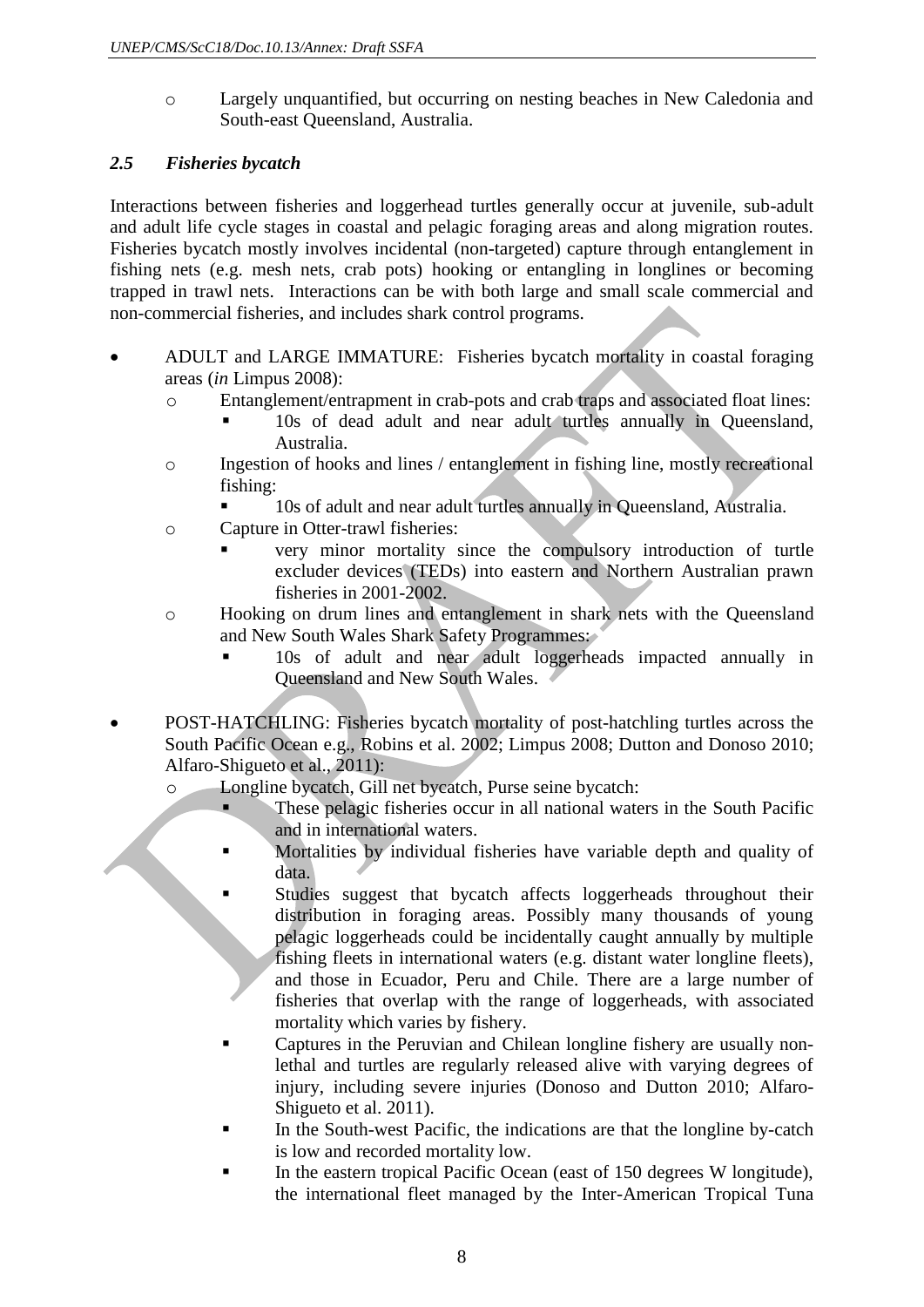Commission places observers on 100% of large vessels (>364 metric tons capacity) targeting tuna with purse seine nets. Loggerheads are rarely encountered in either the net or the floating aggregating devices (FADs), with less than one loggerhead entangled dead per year with 3,000-5,000 sets observed annually. Loggerheads have been observed entangled and alive in FADs at a higher level than previously mentioned. Due to an international resolution passed in 2007, all vessels that encounter sea turtles entangled alive in FADs, whether or not it belongs to that vessel, are required to disentangle the animals. Skippers are also required to employ proper handling procedures for all sea turtles found entangled in purse seine gear, which is expected to increase the survival rates.

 Loggerhead turtles are sometimes taken incidentally (as a byproduct of fishing) and used as food (equivalent to marine bush-meat) (e.g., Alfaro-Shigueto et al. 2011). o Largely unquantified.

#### *2.6 Ship Strike*

Impact from marine vessels, including commercial ships, fishing boats and recreational craft, can cause serious injury and/or death to marine turtles (Dobbs 2001). This is particularly an issue in shallow coastal foraging habitats and inter-nesting areas where there are high levels of recreational and commercial vessel traffic, (Hazel et al. 2006, Hazel et al. 2007), and in areas of marine development [\(BHPBilliton 2011,](#page-42-0) Chevron 2012).

- ADULT and LARGE IMMATURE: Mortality and injury from vessel strike and propeller cuts in coastal foraging areas:
	- o 10s of dead adult and near adult turtles annually in Queensland (Limpus 2008).
	- o Unquantified mortality from boat strike in New Caledonia.

## *2.7 Dredging*

Blasting and dredging during marine construction and development (e.g. oil, gas and petroleum installations, marina construction), structure removal, and underwater demolitions in marine turtle habitats (particularly nesting and foraging areas) can cause significant disturbance and impacts to marine turtles.

- ADULT and LARGE IMMATURE: Mortality and injury from dredging in coastal foraging areas:
	- o Less than 10 dead adult and near adult turtles annually in Queensland (Limpus 2008).

## *2.8 Marine Debris*

Floating non-degradable debris, such as land-sourced garbage (e.g. plastic bags and bottles), abandoned fishing gear (e.g. discarded nets, crab pots, strapping bands, synthetic ropes, floats, hooks, fishing line and wire trace), and ship-sourced materials disposed of at sea (e.g. fibreglass, insulation) can pose a threat to marine turtles at all life stages through entanglement and ingestion [\(Balazs 1985,](#page-42-1) [Carr 1987,](#page-42-2) Limpus 2008).

Entanglement in marine debris can lead to restricted mobility, starvation, infection, amputation, and drowning. Ingestion can 1) cause internal wounds, ulceration or suffocation;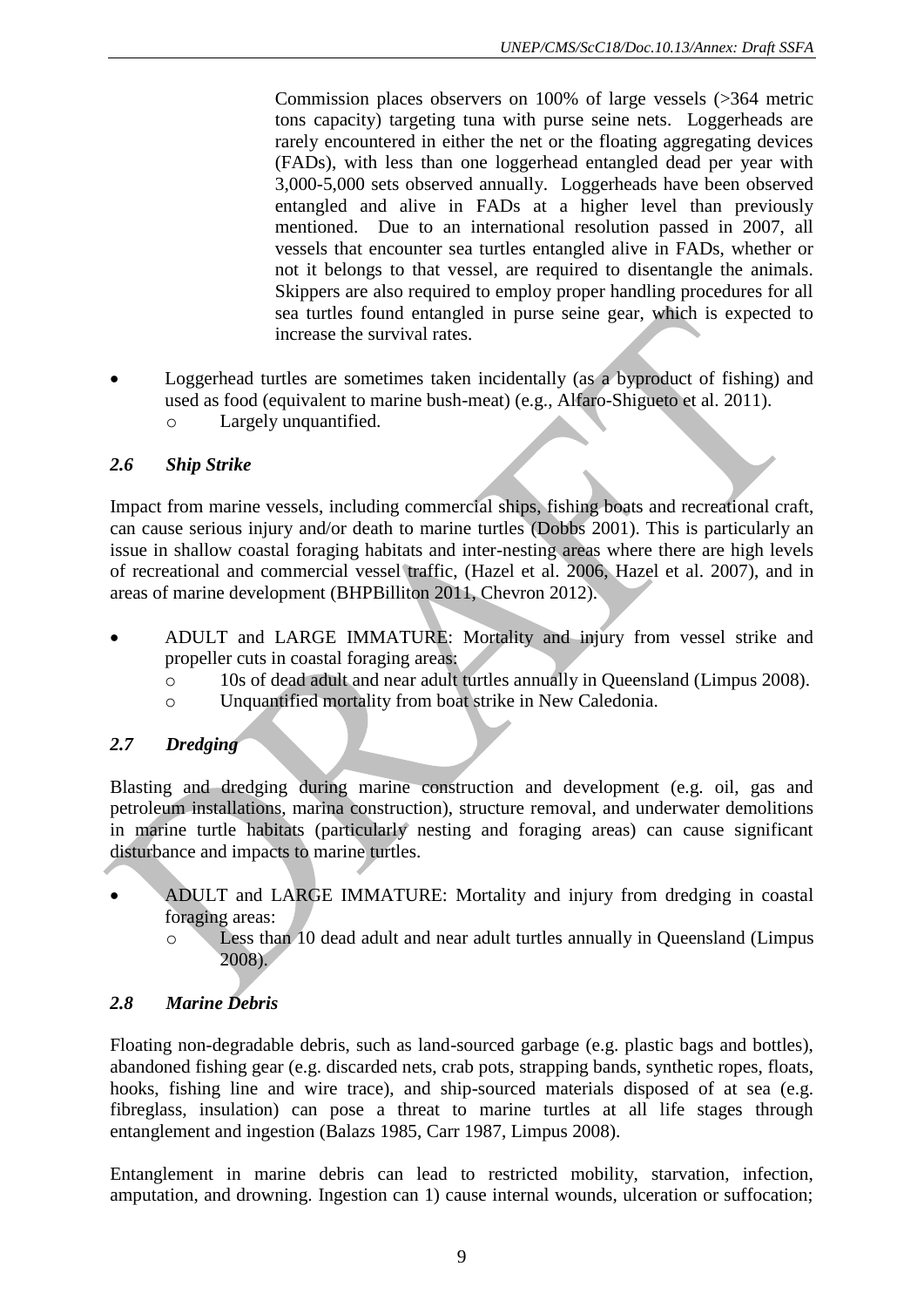2) prevent further feeding, leading to starvation and 3) create blockages that increase buoyancy and inhibit diving behaviour (Beck et al. 1991, [Bjorndal et al. 1994,](#page-42-3) Sloan et al. 1998). In addition, toxins from ingested plastics may accumulate in marine turtle tissues, with possible health implications [\(Teuten et al. 2009\)](#page-43-3).

- POST-HATCHLINGS: Ingestion of synthetic debris and associated mortality with post-hatchlings after they have left their nesting beaches as hatchlings and their return to coastal waters as large immature turtles.:
	- o Largely unquantified. However, Boyle et al. 2008 identified that >70% of small post-hatchlings less than 3 months old (in the East Australian Current before they had left the east Australian coast) had ingested plastic debris that contributed to their strandings.
- LARGE IMMATURE and ADULT: Entanglement in lost and discarded fishing gear (ghost nets or longline, lost FADs, etc):
	- o Evidence of threat in South America, but largely unquantified (Jorge Azocar and Joanna Alfaro pers com.).

#### *2.9 Climate Change / Climate Variability*

Climate change and variability may have a range of unquantified impacts on marine turtles. Increases in global temperatures may lead to female-biased sex ratios in marine turtle populations, or in worst-case scenarios, sand temperatures may increase beyond the tolerable limits for marine turtle egg development. Predicted ocean acidification may also have an impact on the extent of suitable nesting beaches and/or the physical characteristics of the nest environment. Predicted sea level rise and increased frequency of severe weather events (e.g. cyclones) can also have an impact on marine turtle populations by reducing or altering nesting habitat and/or increasing egg mortality through inundation. Climate change and variability may also impact coastal foraging habitat, alter ocean circulation patterns and disrupt marine food webs; all of which would have significant impacts on turtles during all phases of their lifecycle (*in* Kinan 2006).

Depending on the capacity of turtle stocks to respond to climate change by shifting the timing of nesting or location of nests, rapid climate change has the potential to be devastating to turtles.

- Impacts on loggerhead turtle population dynamics
	- Increasing sea surface temperature in foraging areas has caused a decline in loggerhead turtle breeding rates over recent decades in the northern and southern Pacific loggerhead turtles stocks.
	- o Rising temperature affects hatching success and sex ratio of hatchlings.
		- Seasons with high rainfall and/or cloud cover result in cool sands which result in reduction in female hatchling production.
			- o The last four breeding seasons have experienced some of the coolest sand temperatures recorded at Mon Repos within the last 45 years of monitoring.
		- Elevated beach temperatures during drought years in response to El Niño Southern Oscillation (ENSO) weather events bias loggerhead hatchlings to a higher female sex ratio and cause reductions in incubation and hatchling emergence success and hatchling vigour.
	- $\circ$  Ocean acidification predicted with increasing atmospheric  $CO<sub>2</sub>$  may also have an impact on carbonate sediment production. This may affect the amount and characteristics of sediment on marine turtle nesting beaches particularly in and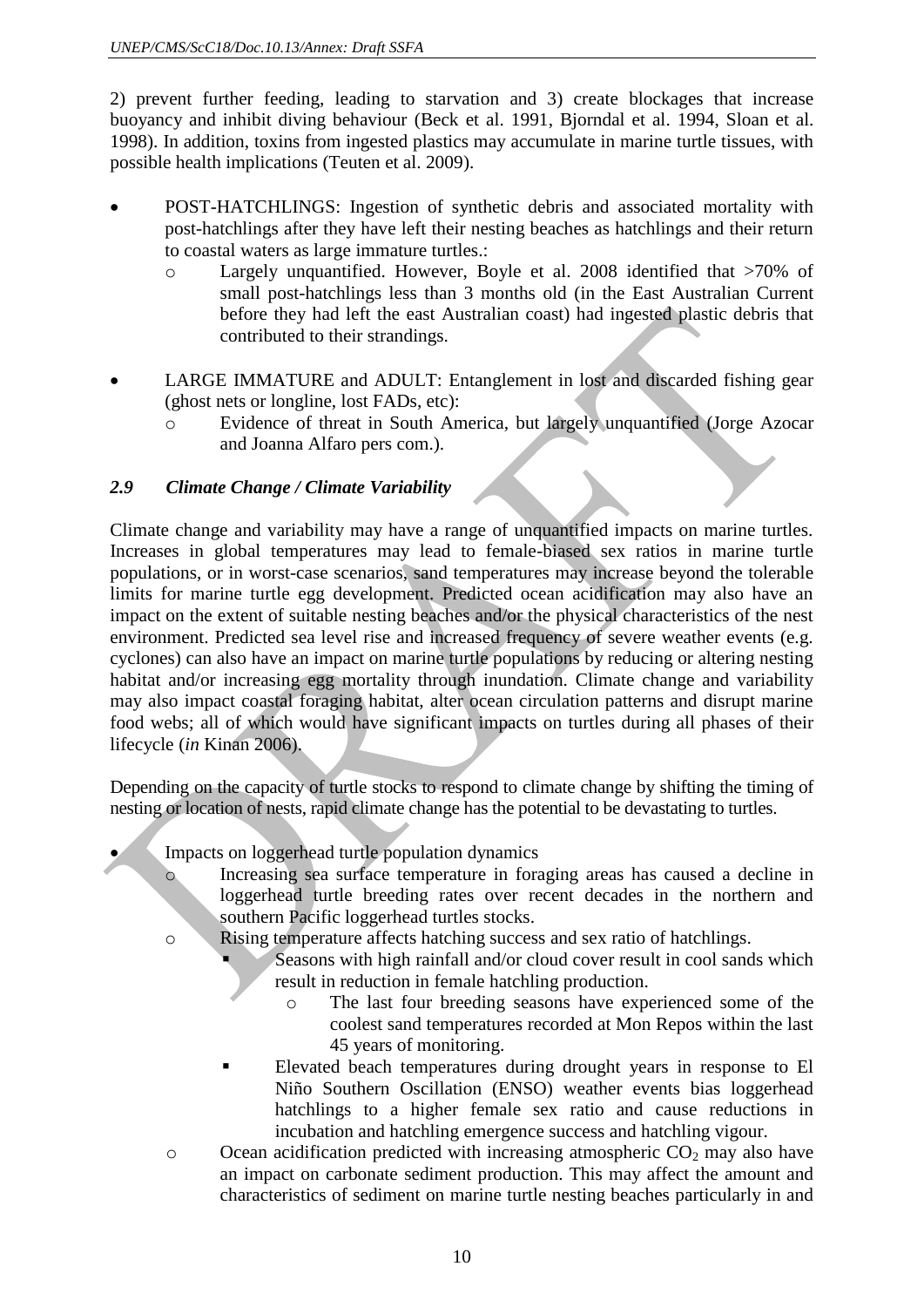around coral reefs. This may have implications for the extent of suitable nesting beaches and/or the physical characteristics of the nest environment. It may also affect food availability for pelagic foraging loggerhead turtles due to the reduction of calciferous food items.

- o Possible effects of ENSO on the dynamics of stocks of loggerheads in the south-eastern Pacific (i.e, changes in distribution, diet, recruitment).
- o Extreme cyclones may increase erosion of nesting beaches and excessive loss of incubating EGGS.
	- 60% of 2012-2013 season egg production lost through beach erosion by Cyclone Oswald.

#### *2.10 Legal Direct Take*

In Australia, under the *Native Title Act 1993*, Traditional Owners have a right to harvest marine turtles and their eggs for the purpose of personal, domestic, or non-commercial communal needs (Limpus 2008). Direct harvest of turtles and eggs occurs across northern Australia and community management plans are in place in many regions with the aim of sustainably managing this natural resource.

Estimated harvest of adults from the Pacific Ocean population is approximately 40 turtles per year, including harvests in Papua New Guinea, Solomon Islands and New Caledonia, as well as within eastern Australia 2008 (Limpus 2008).

- Indigenous communities take:
	- o Large immature and adult loggerhead turtles are taken for food in Papua New Guinea (possibly numbering 10s of adult and near adult loggerhead turtles), historically in Fiji and possibly other countries. Loggerhead turtles are taken less frequently within Australia. The take across the population is largely unquantified.
	- o Eggs are harvested for food.

#### *2.11 Illegal Take*

Illegal take refers to those instances where loggerhead turtles and/or eggs are taken for food, without appropriate permits or legislative frameworks in place.

## *2.12 Acute Pollution*

Oil spills are a specific threat to water quality in the marine environment and directly to marine turtles. The effect of the discharge of oil and other chemicals by vessels and/or mining operations is largely unquantified. In addition, oil spill cleanup efforts and potential impacts to sea turtles are largely unknown but scientists are learning more from large spills and associated clean-ups, such as from the Deepwater Horizon spill in 2010 in the Gulf of Mexico.

Small post-hatchlings have stranded in eastern Australian debilitated by tar balls.

## *2.13 Chronic Pollution*

Anthropogenic contaminants can make their way into the marine environment from a wide range of agricultural, industrial and domestic sources, and can have direct impacts on marine turtles and their habitats. Chemical contaminants such as heavy metals and persistent organic pollutants (POPs) have been identified in marine turtles in Australian waters [\(Hermanussen et](#page-42-4)  [al. 2006,](#page-42-4) [Hermanussen et al. 2008,](#page-43-4) [van de Merwe et al. 2010,](#page-43-5) [Ikonomopoulou](#page-43-6) et al. 2011, [Gaus et al. 2012\)](#page-42-5).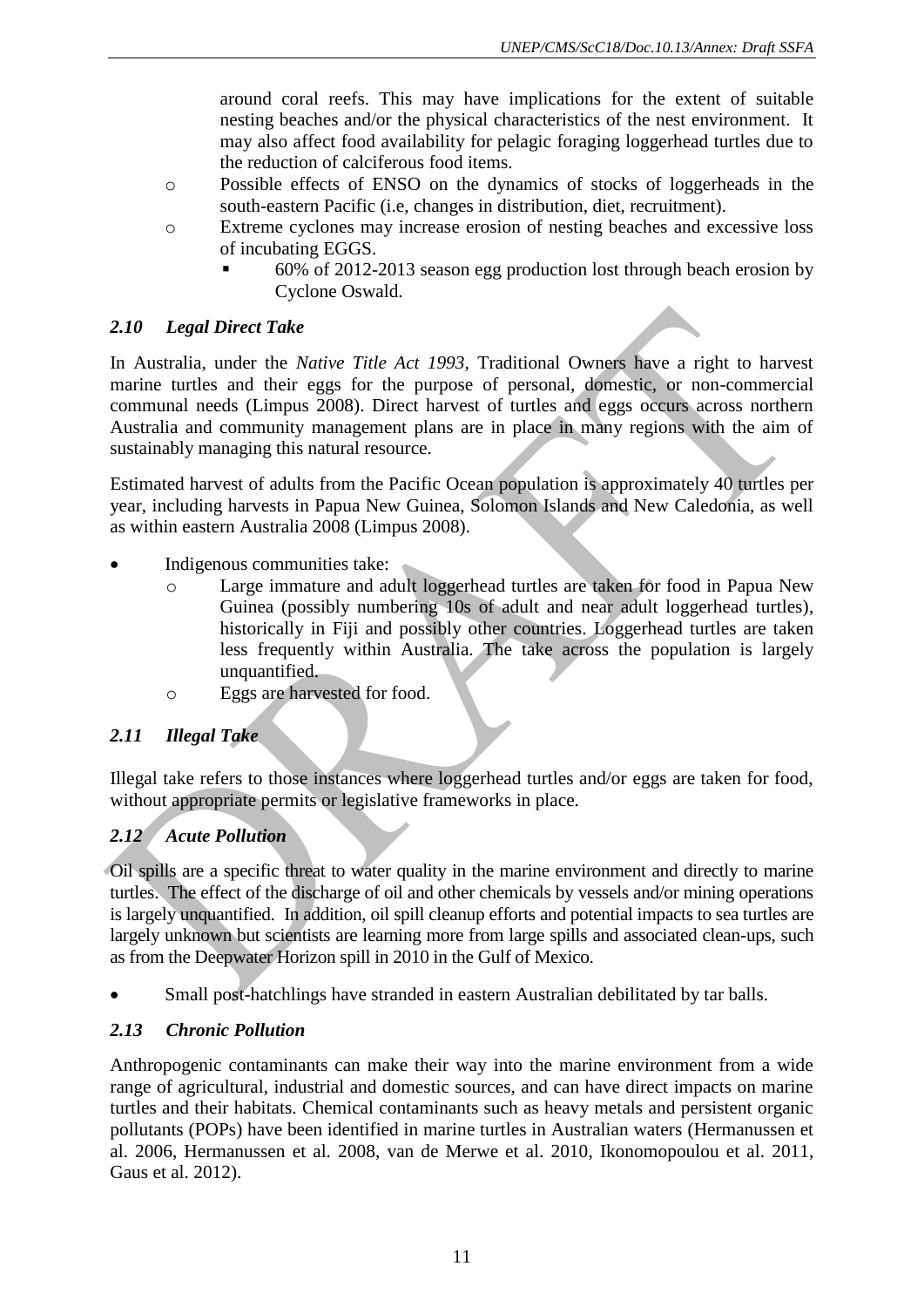- Non-point source pollution:
	- o Metal and organo-halide pollution within coastal waters impacts on the health of loggerhead turtles in their coastal foraging areas.
		- Impact on turtle health is largely unquantified even though high levels of pollution have been recorded in the turtles foraging in coastal embayments in eastern Australia.

### *2.14 Disease*

A number of diseases and infections have been identified in marine turtles, many of which are caused or exacerbated by water quality problems. Loggerhead turtles are susceptible to a range of diseases including parasitic worms, bacteria, fungi and viruses (Limpus 2008). Fibropapillomatosis is a disease that produces tumours (fibropapillomas) on marine turtles worldwide. Severe tumours around the eyes and mouth can limit vision and ability to forage, and tumours on flippers can inhibit swimming. Fibropapilloma tumours can also develop internally around the heart and lungs leading to respiratory and circulation disorders. The cause of fibropapillomatosis in marine turtles remains unclear, but the disease has been linked to herpes virus infections [\(Quackenbush et al. 1998,](#page-43-7) [Quackenbush et al. 2001\)](#page-43-8), and pollution in foraging areas [\(Aguirre et](#page-42-6) al. 1994, [Aguirre et al. 2000\)](#page-42-7).

The potential exists for disease to elevate mortality of loggerhead turtles and their eggs.

## *2.15 Tourism*

There are a number of nature-based tourism operations that specifically promote human interactions with marine turtles at nesting beaches. In addition, other tourism activities, particularly SCUBA diving can include interactions with marine turtles as part of the experience. If managed correctly, these activities can have great conservation value by raising public awareness of the issues relating to marine turtles. However, if mismanaged, these operations have the potential for disturbing marine turtle nesting and foraging behaviour, ultimately impacting the viability of these populations.

- Tourism has the potential to disrupt successful turtle breeding and foraging.
	- o The impact is largely unquantified for loggerhead turtles in the South Pacific Ocean. o Closely managed ecotourism at Mon Repos Conservation Park enhances hatchling production via rescuing of doomed eggs. From mid-October to the end of April, public access to the beach is restricted from 6pm to 6am to protect nesting turtles and hatchlings. From November to late March, turtle watching tours are operated by Queensland government officers to manage interactions with turtles and hatchlings.

#### *2.16 Scientific Research and Rehabilitation*

Whilst the majority of scientific research and rehabilitation of sick and/or injured turtles is done to assist in the conservation of the species, there can be some instances where the impacts are negative.

- Scientific research (e.g. fishing trials, incubation studies, in-water captures) may unintentionally injure or kill loggerheads or impede important biological functions and/or survival rates.
- Inappropriate husbandry of turtles undergoing rehabilitation can have negative impacts on their health.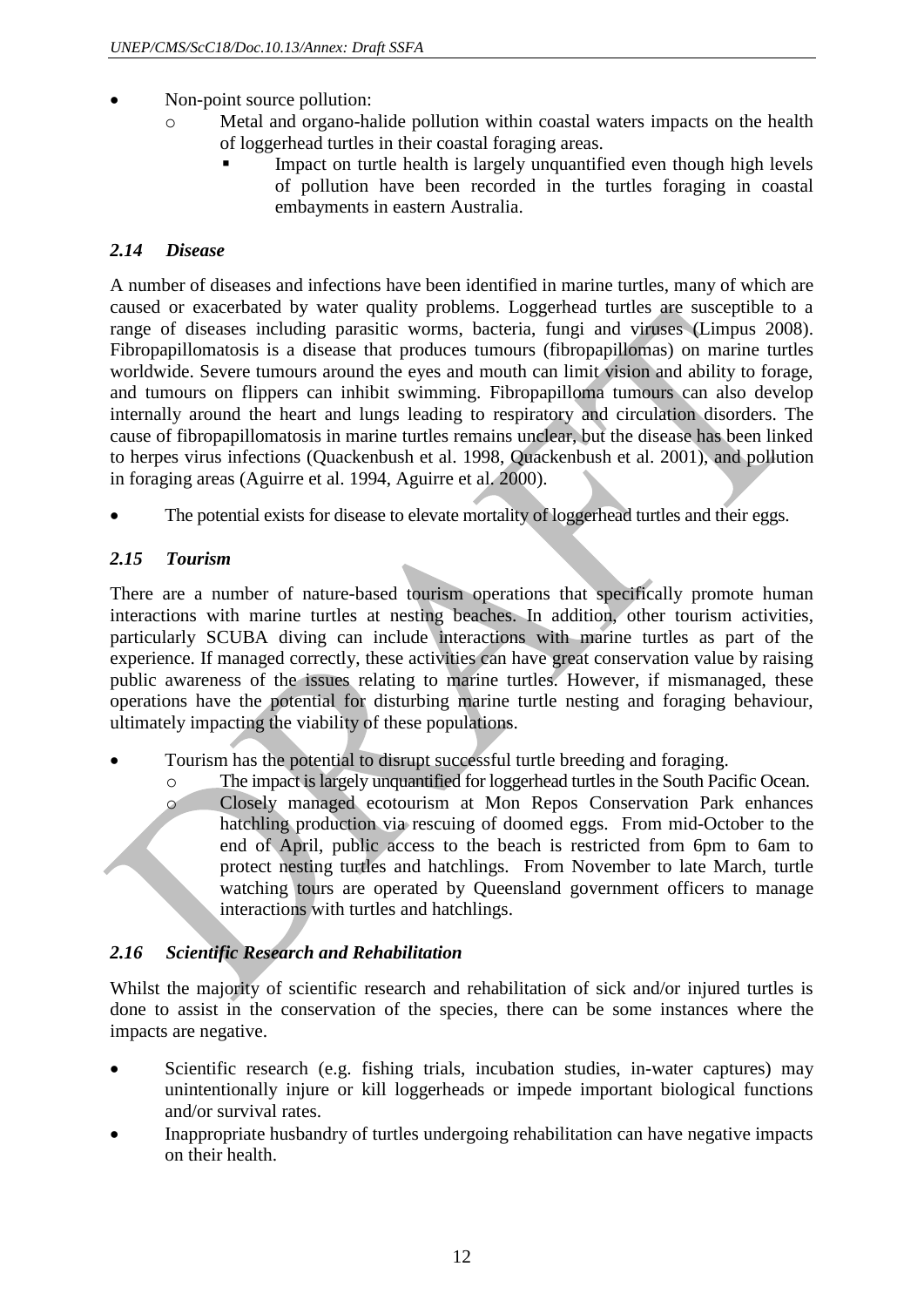## **Threat Prioritisation**

Each threat outlined above has been assessed using a risk matrix (see below) to determine their relative impact on loggerhead turtles (in one or several life stages) in the South Pacific Ocean. The risk matrix considers the likelihood of occurrence of a threat relevant to loggerhead turtles, and the consequences of that threat or impact considering existing mitigation measures. Where mitigation/management measures do exist and have been implemented (e.g. TEDs), the threat has been assessed assuming that these measures continue to be applied appropriately. Based on these factors the priority for action was determined. Taking a conservative approach, the threat category was discussed and determined by the participating range states at varying risk levels, as defined at the 2014 meeting. Populationwide threats are generally considered to present a higher risk than those threats acting at the individual level.

The risk matrix uses a qualitative assessment drawing on peer reviewed literature and expert opinion. Levels of risk and the associated priority for action are defined as follows:

| Very High | immediate additional mitigation action required                   |
|-----------|-------------------------------------------------------------------|
| High      | additional mitigation action and an adaptive management plan      |
|           | required, the precautionary principle should be applied           |
| Moderate  | obtain additional information and develop additional mitigation   |
|           | action if required                                                |
| Low       | monitor the occurrence of threats and reassess level of threat if |
|           | likelihood or consequences change                                 |

| Likelihood                       | <b>Consequences</b>                                               |                                                                                                                                                   |                                                                                                |                                                                                                                       |              |  |  |  |
|----------------------------------|-------------------------------------------------------------------|---------------------------------------------------------------------------------------------------------------------------------------------------|------------------------------------------------------------------------------------------------|-----------------------------------------------------------------------------------------------------------------------|--------------|--|--|--|
|                                  | Not significant                                                   | Minor                                                                                                                                             | Moderate                                                                                       | Major                                                                                                                 | Catastrophic |  |  |  |
| Almost certain                   | LOW<br>Pollution:<br>$\bullet$<br>chronic<br>disease<br>$\bullet$ | Moderate<br>of<br>armouring<br>$\bullet$<br>beaches<br>legal direct take<br>$\bullet$<br>tourism<br>c<br>illegal take<br>$\bullet$<br>ship strike | Very high<br>lower<br>water<br>$\bullet$<br>table<br>light<br>changed<br>$\bullet$<br>horizons | Very high<br>terrestrial<br>$\bullet$<br>predators<br>fisheries<br>$\bullet$<br>bycatch<br>marine debris<br>$\bullet$ | Very high    |  |  |  |
| Likely                           | Low                                                               | Moderate                                                                                                                                          | High                                                                                           | Very high<br>climate<br>change/variabi<br>lity                                                                        | Very high    |  |  |  |
| Possible                         | Low<br>adverse<br>research/rehabilit<br>ation                     | Moderate<br>dredging<br>$\bullet$                                                                                                                 | High                                                                                           | Very high                                                                                                             | Very high    |  |  |  |
| Unlikely                         | Low                                                               | Low                                                                                                                                               | Moderate                                                                                       | High                                                                                                                  | Very high    |  |  |  |
| Rare<br><sub>or</sub><br>unknown | Low                                                               | Low                                                                                                                                               | Moderate<br>pollution:<br>acute                                                                | High                                                                                                                  | Very high    |  |  |  |

#### **RISK MATRIX**

Within the threat matrix, there are a number of threats that impact primarily adult and near-adult loggerhead turtles that are designated as "moderate". To address concerns regarding cumulative impact, consideration should be given to elevating these particular threats to a higher level of significance when planning conservation management responses.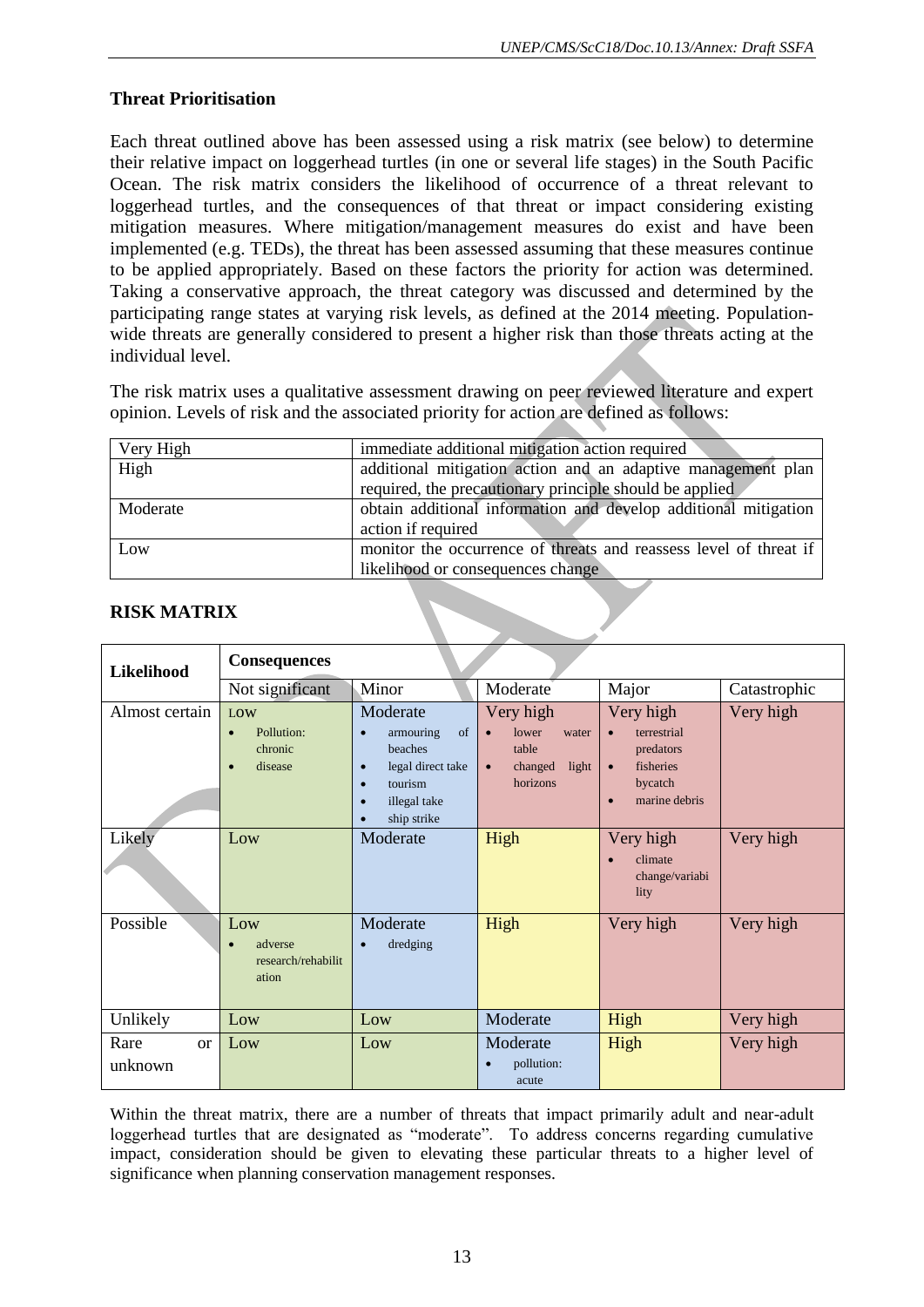### **3. POLICIES AND LEGISLATION RELEVANT FOR MANAGEMENT**

| <b>IUCN Status</b>                                                                                                                                                                              | <b>CMS</b> | <b>CITES</b> |
|-------------------------------------------------------------------------------------------------------------------------------------------------------------------------------------------------|------------|--------------|
| Endangered A1abd:                                                                                                                                                                               | Appendix I | Appendix I   |
| A) Population reduction in the following:                                                                                                                                                       |            |              |
| 1) An observed, estimated, inferred or suspected reduction of at least<br>50% over the last 10 years or three generations, whichever is the<br>longer, based on (and specifying) the following: |            |              |
| a) direct observation                                                                                                                                                                           |            |              |
| b) an index of abundance appropriate for the taxon                                                                                                                                              |            |              |
| d) actual or potential levels of exploitation                                                                                                                                                   |            |              |

#### *3.1 International conservation and legal status of the species*

## *3.2 International Conventions and Agreements ratified by the Range States*

| <b>Country or territory</b>                  | <b>CMS</b> | <b>CITES</b> | <b>CBD</b> | <b>IOSEA</b> | <b>IAC</b> |
|----------------------------------------------|------------|--------------|------------|--------------|------------|
| Australia                                    | ✓          | ✔            | ✓          |              |            |
| Chile                                        |            |              | ✔          | n/a          |            |
| Ecuador                                      | ✓          |              |            | n/a          |            |
| Fiji                                         |            |              |            | n/a          | n/a        |
| New Zealand                                  |            | ✔            |            | n/a          | n/a        |
| Peru                                         |            | ✔            |            | n/a          |            |
| American Samoa (USA)                         |            | ✔            | signed     |              |            |
| New Caledonia & French<br>Polynesia (France) |            |              |            |              |            |

## *3.3 Relevant organisations operating in the South Pacific Ocean*

| <b>Country or territory</b>                  | <b>SPREP</b> | <b>SPC</b> | <b>CPPS</b> | <b>CCSBT</b> | <b>IATTC</b> | <b>SPRFMO</b> | <b>WCPFC</b> |
|----------------------------------------------|--------------|------------|-------------|--------------|--------------|---------------|--------------|
| Australia                                    |              |            |             |              |              |               |              |
| Chile                                        |              |            |             |              |              |               |              |
| Ecuador                                      |              |            |             |              |              |               |              |
| Fiji                                         |              |            |             |              |              |               |              |
| New Zealand                                  |              |            |             |              |              |               |              |
| Peru                                         |              |            |             |              |              |               |              |
| American Samoa (USA)                         |              |            |             |              |              |               |              |
| New Caledonia & French<br>Polynesia (France) |              |            |             |              |              |               |              |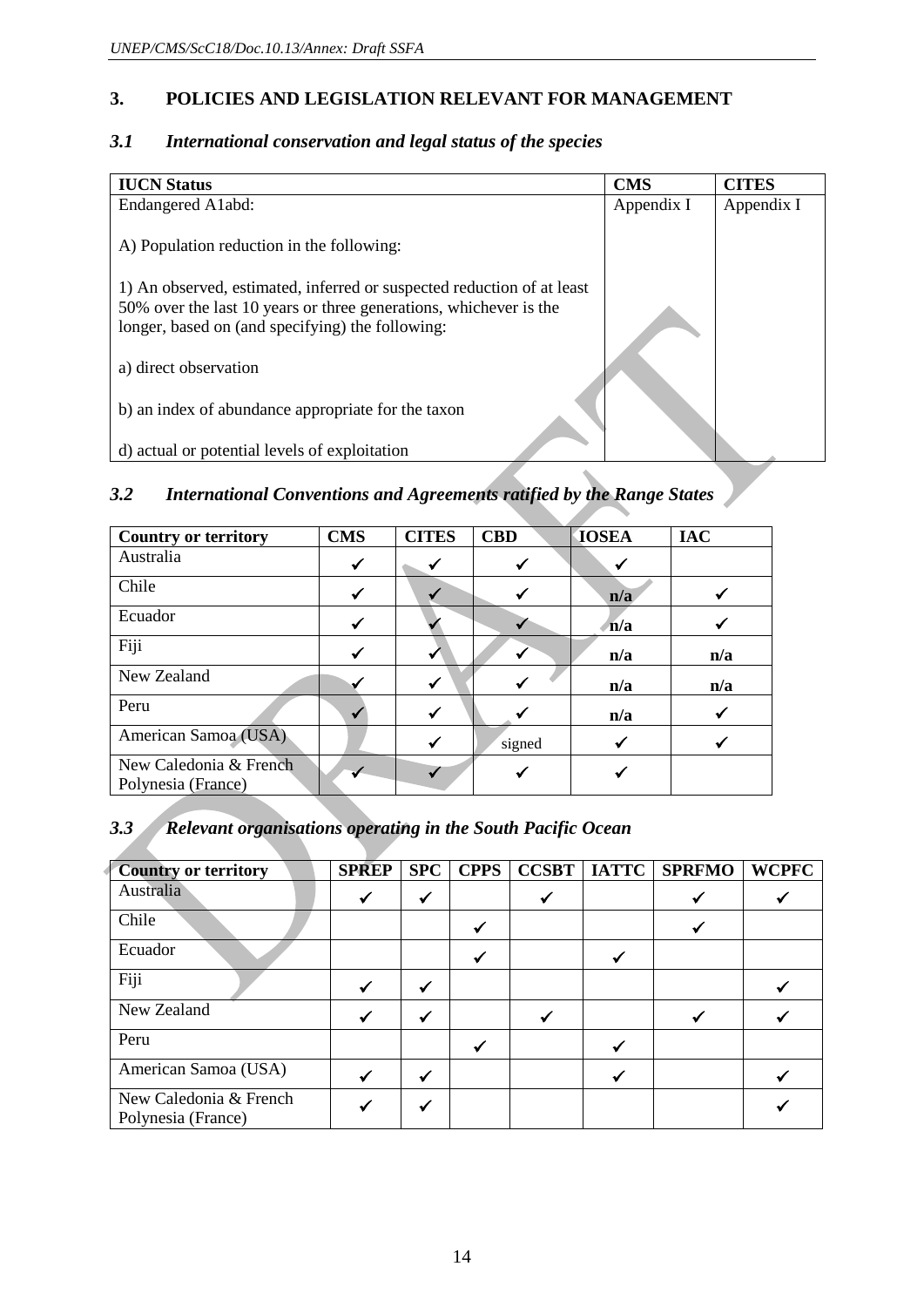## **Abbreviations**

| CMS:           | Convention on the Conservation of Migratory Species of Wild Animals        |
|----------------|----------------------------------------------------------------------------|
| CITES:         | Convention on the International Trade in Endangered Species of Wild Fauna  |
|                | and Flora                                                                  |
| CBD:           | <b>Convention on Biological Diversity</b>                                  |
| IOSEA:         | Indian Ocean – South-East Asian Marine Turtle MOU                          |
| IAC:           | The Inter-American Convention (IAC) for the Protection and Conservation of |
|                | Sea Turtles                                                                |
| <b>SPREP:</b>  | Secretariat of the Pacific Regional Environment Programme                  |
| SPC:           | Secretariat of the Pacific Community                                       |
| CPPS:          | Permanent Commission for the South Pacific                                 |
| <b>CCSBT:</b>  | Commission for the Conservation of Southern Bluefin Tuna                   |
| IATTC:         | Inter-American Tropical Tuna Commission                                    |
| <b>SPRFMO:</b> | South Pacific Regional Fishery Management Organisation                     |
| WCPFC:         | <b>Western and Central Pacific Fisheries Commission</b>                    |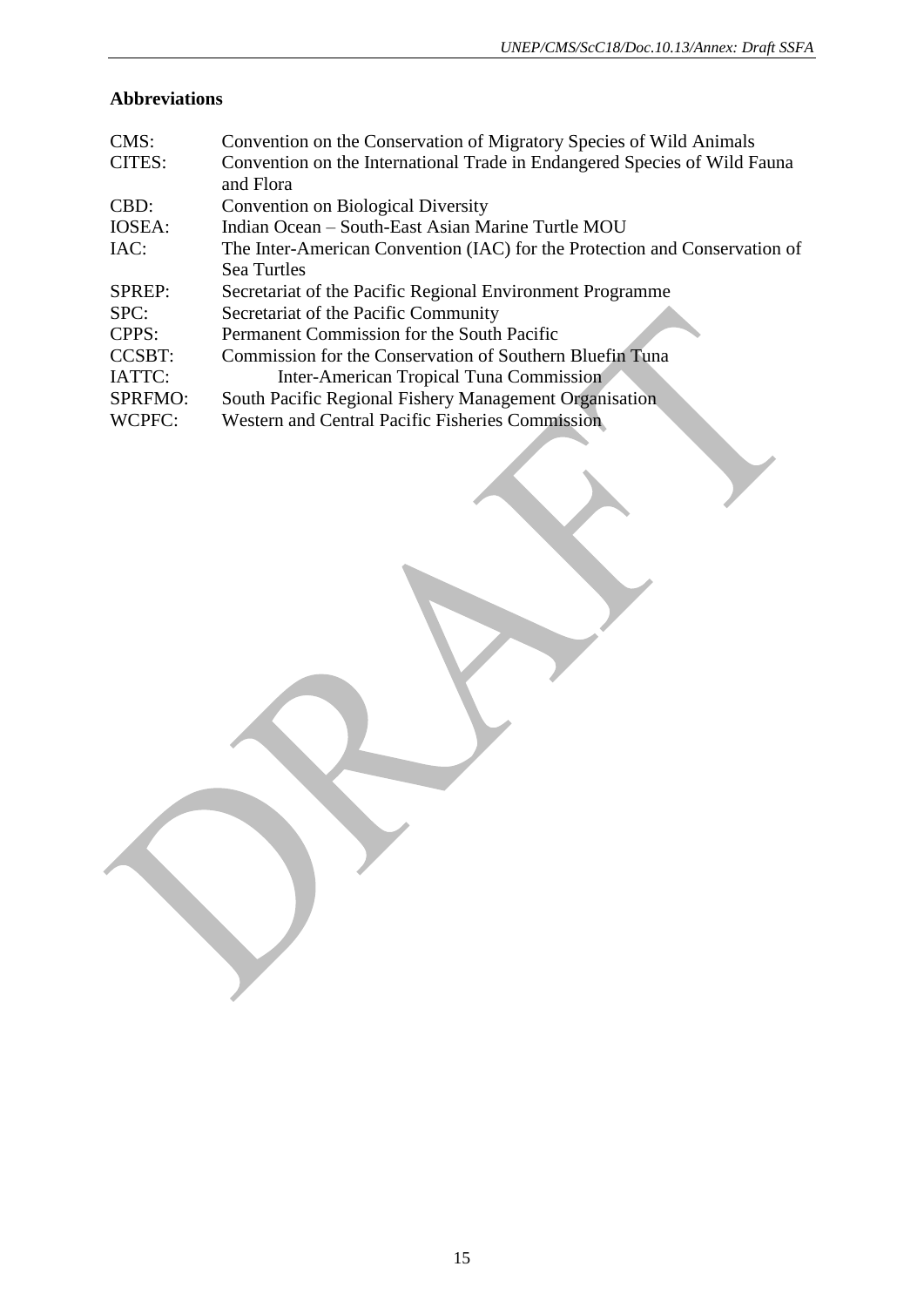| <b>Country</b> | <b>National Protection Status</b>                                                                                                                                                                                               | Law protecting species                                                                                                                                                                                                                                                                                                                                                                                                                                                                                                                                                                                                                                                                                                                                                                                                                                                                                                                                                                                                                                                                                                                                                                                                                                                                                                                       | Legal protection from killing,<br>egg harvesting and nest<br>destruction                                                                                                                                                                                                                                                                                                                                                                                                                                                                                                                                                                                                                                                                                                                                                                                                                                                                                                                                                                                                                                                                                                                                                                                                                                          | <b>Penalties</b>                                                                                                                                                                                                                                                                                                                                                                                                                                                                                                                                                                                                                                                                                                                        | <b>Responsible</b><br><b>Authority</b>                                                                        |  |
|----------------|---------------------------------------------------------------------------------------------------------------------------------------------------------------------------------------------------------------------------------|----------------------------------------------------------------------------------------------------------------------------------------------------------------------------------------------------------------------------------------------------------------------------------------------------------------------------------------------------------------------------------------------------------------------------------------------------------------------------------------------------------------------------------------------------------------------------------------------------------------------------------------------------------------------------------------------------------------------------------------------------------------------------------------------------------------------------------------------------------------------------------------------------------------------------------------------------------------------------------------------------------------------------------------------------------------------------------------------------------------------------------------------------------------------------------------------------------------------------------------------------------------------------------------------------------------------------------------------|-------------------------------------------------------------------------------------------------------------------------------------------------------------------------------------------------------------------------------------------------------------------------------------------------------------------------------------------------------------------------------------------------------------------------------------------------------------------------------------------------------------------------------------------------------------------------------------------------------------------------------------------------------------------------------------------------------------------------------------------------------------------------------------------------------------------------------------------------------------------------------------------------------------------------------------------------------------------------------------------------------------------------------------------------------------------------------------------------------------------------------------------------------------------------------------------------------------------------------------------------------------------------------------------------------------------|-----------------------------------------------------------------------------------------------------------------------------------------------------------------------------------------------------------------------------------------------------------------------------------------------------------------------------------------------------------------------------------------------------------------------------------------------------------------------------------------------------------------------------------------------------------------------------------------------------------------------------------------------------------------------------------------------------------------------------------------|---------------------------------------------------------------------------------------------------------------|--|
| Australia      | Commonwealth: Endangered<br>State:<br>QLD: Endangered<br>NSW: Endangered<br>NT:<br>Endangered<br>SA:<br><b>Vulnerable</b><br>TAS: Endangered<br>WA: Fauna that is rare or likely<br>to become extinct<br><b>VIC: Threatened</b> | Australia has a Federal Government with 8<br>separate State or Territory Governments.<br>The Australian Government has<br>responsibility for matters in the national<br>interest, and for non-state/territory areas,<br>which includes the marine environment<br>from 3 nautical miles out to the edge of the<br>Exclusive Economic Zone (EEZ). The<br>State and Territory governments have<br>responsibility for issues within their<br>jurisdictional borders, including<br>State/Territory waters.<br>Loggerheads are listed as threatened<br>migratory and marine under the<br>Commonwealth Environment Protection<br>and Biodiversity Conservation Act 1999<br>(EPBC Act). It is an offence to kill, injure,<br>take, trade, keep or move the species in a<br>Commonwealth area (i.e. Commonwealth<br>waters), unless the person taking the action<br>holds a permit under the EPBC Act, the act<br>is consistent with native title rights under<br>the Native Title Act (1993), or the activity<br>is carried out in accordance with a<br><b>State/Territory or Australian Government</b><br>fishery plan of management accredited by<br>the Minister for the Environment.<br><b>Implementing legislation:</b><br><b>Commonwealth:</b><br>EPBC Act 1999<br>Great Barrier Reef Marine Park Act 1975<br>Torres Strait Fisheries Act 1984 | Yes, through Commonwealth and<br>State/Territory implementing<br>legislation.<br>The Recovery Plan for Marine Turtles<br>in Australia was made in 2003 and is<br>currently being revised. The Recovery<br>Plan identifies threats to marine turtles<br>and actions to promote the recovery of<br>marine turtle species. Under the EPBC<br>Act the Minister for the Environment<br>must not make a decision that is<br>inconsistent with a recovery plan and a<br>Commonwealth agency must not take<br>any action that contravenes a recovery<br>plan.<br>In Qld, protection of islands used as<br>rookeries have been gazetted as<br>National Parks under the Nature<br>Conservation Act 1992.<br>Mandatory inclusion of turtle excluder<br>devices (TEDs) was introduced in the<br>East Coast Otter Trawl Fishery in<br>2001.TEDs are also in place in all<br>vessels in the Northern Prawn Fishery,<br>Western Australian trawl fisheries and<br>the Torres Strait Prawn Fishery.<br>Section 211 of the Native Title Act<br>1993 provides a native title right to<br>direct harvest of marine turtles by<br>Traditional Owners, where that harvest<br>is for the purpose of satisfying<br>personal, domestic, or non-commercial<br>communal needs; and in the exercise of<br>native title rights and interests. | The EPBC Act<br>provides penalties<br>(financial and<br>incarceration time)<br>for various offences<br>relating to listed<br>marine turtles.<br>Amendments aimed<br>at deterring persons<br>from committing<br>offences are being<br>considered by the<br>Australian<br>Parliament to<br>increase financial<br>penalties in respect<br>of the illegal<br>killing, injuring,<br>taking, trading,<br>keeping or moving<br>of turtles. Tripling<br>the financial<br>penalties will<br>increase maximum<br>fines to $3,000$<br>penalty units. Note:<br>1 penalty unit<br>currently $=$<br>\$AUD170.<br>Penalties for<br>offenses relating to<br>turtles exist under<br>other<br>Commonwealth,<br><b>State and Territory</b><br>legislation. | Department of<br>the Environment<br>(C'wealth)<br><b>GBRMPA</b><br>(C'wealth)<br><b>AFMA</b><br>$(C'$ wealth) |  |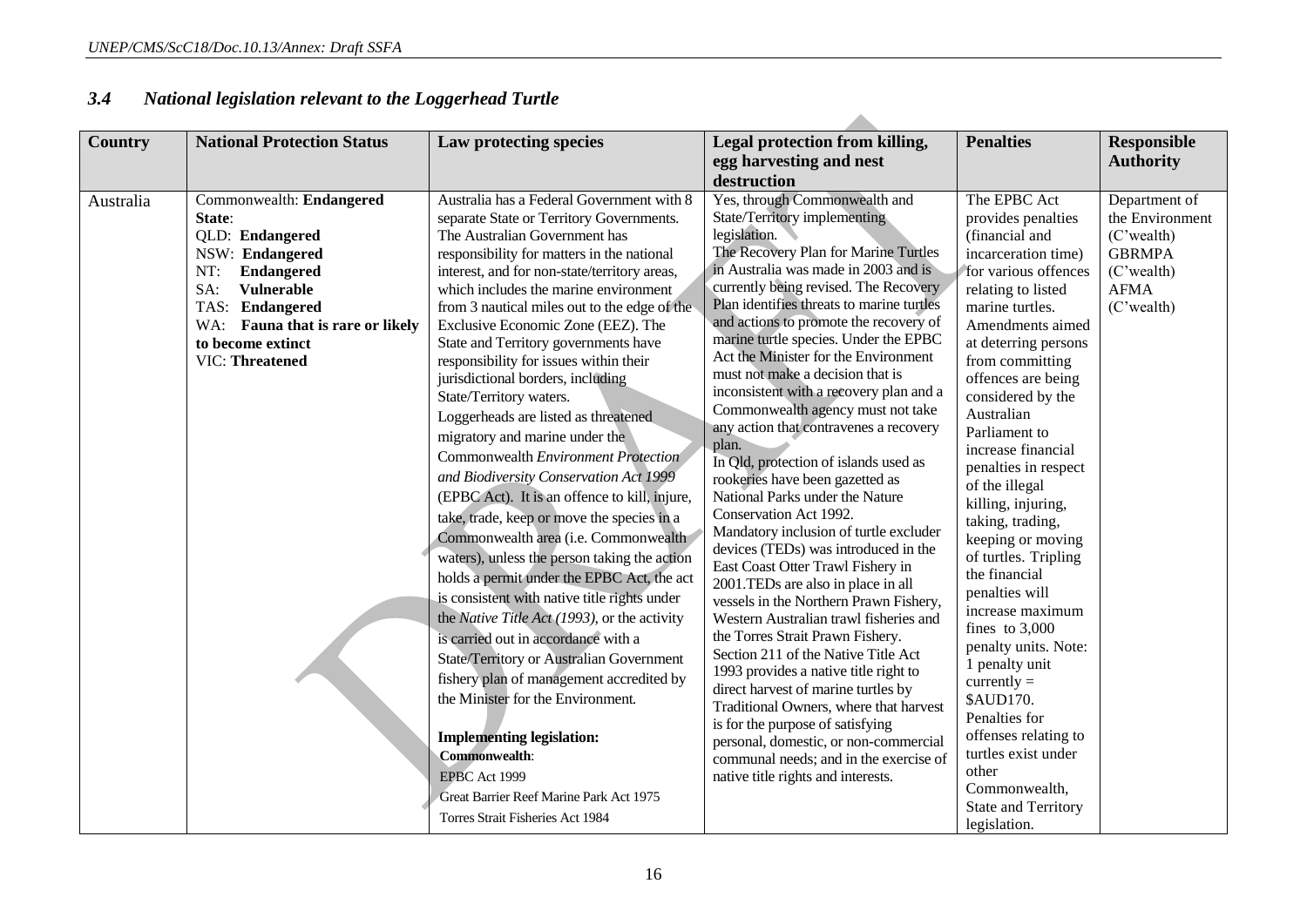| Country | <b>National Protection Status</b>     | Law protecting species                                                    | Legal protection from killing, | <b>Penalties</b>  | <b>Responsible</b>     |
|---------|---------------------------------------|---------------------------------------------------------------------------|--------------------------------|-------------------|------------------------|
|         |                                       |                                                                           | egg harvesting and nest        |                   | <b>Authority</b>       |
|         |                                       |                                                                           | destruction                    |                   |                        |
|         |                                       | <b>QLD:</b> Nature Conservation Act 1992                                  |                                |                   |                        |
|         |                                       | Marine Parks Act 2004                                                     |                                |                   |                        |
|         |                                       | NSW: Threatened Species Conservation Act                                  |                                |                   |                        |
|         |                                       | 1995                                                                      |                                |                   |                        |
|         |                                       | National Parks and Wildlife Act 1974                                      |                                |                   |                        |
|         |                                       | Territory Parks and Wildlife<br>NT:<br>Conservation Act 2000              |                                |                   |                        |
|         |                                       | National Parks and Wildlife Act 1972<br>SA:                               |                                |                   |                        |
|         |                                       | TAS: Threatened Species Protection Act 1995                               |                                |                   |                        |
|         |                                       | Living Marine Resources Management Act                                    |                                |                   |                        |
|         |                                       | 1995                                                                      |                                |                   |                        |
|         |                                       | WA: Wildlife Conservation Act 1950                                        |                                |                   |                        |
|         |                                       | Conservation and Land Management Act 1984                                 |                                |                   |                        |
|         |                                       | VIC: Wildlife Act 1975<br>Flora and Fauna Guarantee Act 1988              |                                |                   |                        |
| Chile   | Decree No. 75, 2005 of the General    | <b>Supreme Decree No. 225 of November</b>                                 |                                | According to      | Chile's                |
|         | Secretariat of the Presidency         | 9, 1995 established extractive closure for                                |                                | Decree No. 430 of | environment            |
|         | approves                              | thirty years until November 9 2025.                                       |                                | 1991 of the       | ministry (MMA)         |
|         | Regulations for the Classification of | Supreme Decree No. 135 of 2005,                                           |                                | Ministry of       | is the state body      |
|         | Wildlife.                             | amending 225, catch and possession is                                     |                                | Economy,          | with the primary       |
|         |                                       | authorized for research.                                                  |                                | development and   | responsibilities of    |
|         |                                       | Supreme Decree No. 434 of 2007.                                           |                                | reconstruction    | designing,             |
|         |                                       |                                                                           |                                |                   |                        |
|         |                                       | Amendment 225. Is hereby empowered<br>to research centers to transporting |                                |                   | regulating,            |
|         |                                       |                                                                           |                                |                   | planning and           |
|         |                                       | specimens.                                                                |                                |                   | applying the           |
|         |                                       |                                                                           |                                |                   | country's              |
|         |                                       |                                                                           |                                |                   | environmental          |
|         |                                       |                                                                           |                                |                   | policies and           |
|         |                                       |                                                                           |                                |                   | programs, as well      |
|         |                                       |                                                                           |                                |                   | as the protection      |
|         |                                       |                                                                           |                                |                   | and conservation       |
|         |                                       |                                                                           |                                |                   | of biological          |
|         |                                       |                                                                           |                                |                   | diversity.             |
|         |                                       |                                                                           |                                |                   | <b>Under-Secretary</b> |
|         |                                       |                                                                           |                                |                   | of fisheries is a      |
|         |                                       |                                                                           |                                |                   | focal point of CIT     |
|         |                                       |                                                                           |                                |                   | and technical          |
|         |                                       |                                                                           |                                |                   | point of CPPS.         |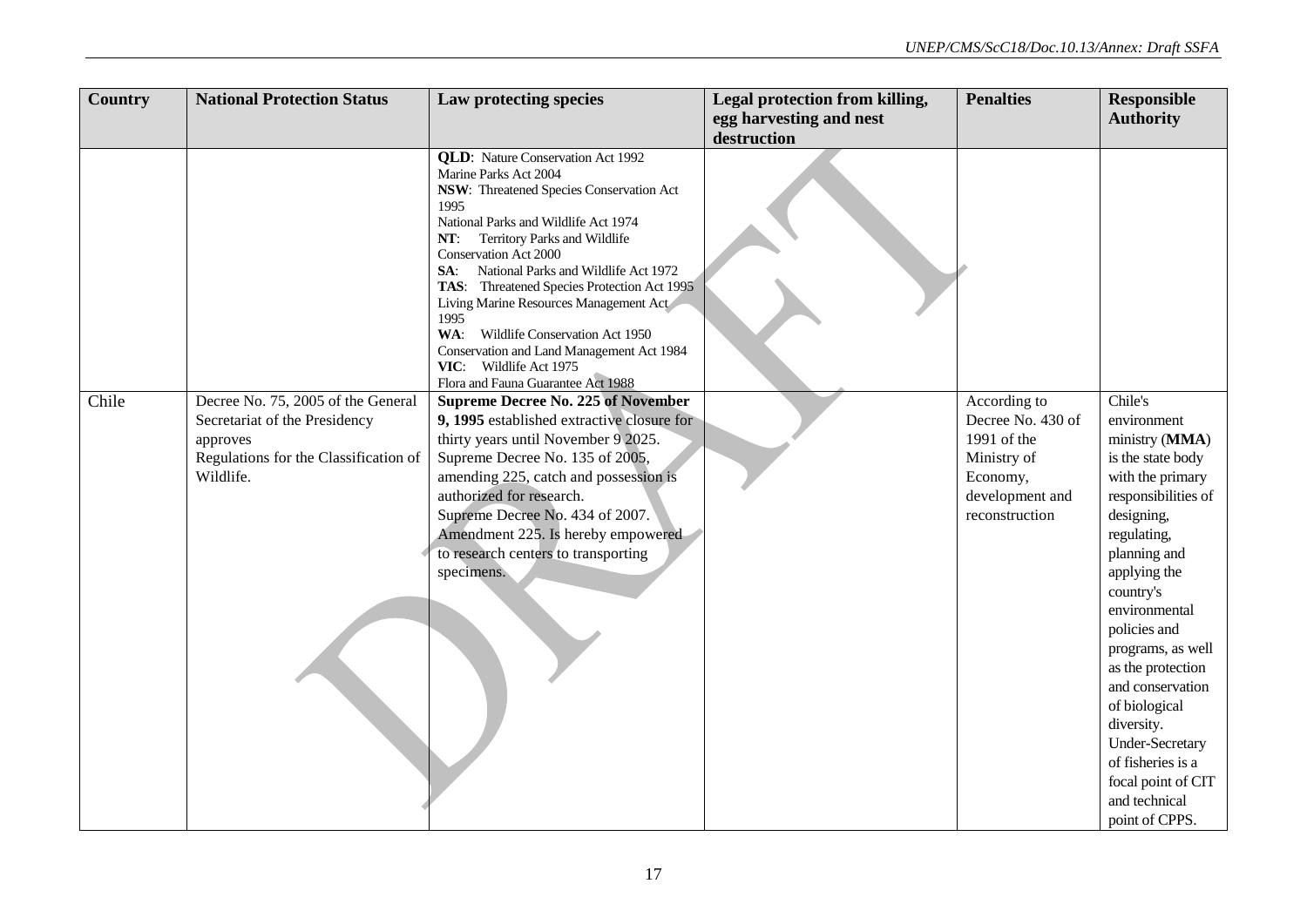| <b>Country</b> | <b>National Protection Status</b> | Law protecting species                                                                                                                                                                                                                                         | Legal protection from killing,                                                                                                                                                                                                                                                                                                                                                                                                                                                                                                                                                                                                                                                                                                                                                                                                                                                                                                                                         | <b>Penalties</b>                                                                                                                          | <b>Responsible</b>                                                                                                                                                                                                                                                                                                                                                                                                                                                                     |
|----------------|-----------------------------------|----------------------------------------------------------------------------------------------------------------------------------------------------------------------------------------------------------------------------------------------------------------|------------------------------------------------------------------------------------------------------------------------------------------------------------------------------------------------------------------------------------------------------------------------------------------------------------------------------------------------------------------------------------------------------------------------------------------------------------------------------------------------------------------------------------------------------------------------------------------------------------------------------------------------------------------------------------------------------------------------------------------------------------------------------------------------------------------------------------------------------------------------------------------------------------------------------------------------------------------------|-------------------------------------------------------------------------------------------------------------------------------------------|----------------------------------------------------------------------------------------------------------------------------------------------------------------------------------------------------------------------------------------------------------------------------------------------------------------------------------------------------------------------------------------------------------------------------------------------------------------------------------------|
|                |                                   |                                                                                                                                                                                                                                                                | destruction                                                                                                                                                                                                                                                                                                                                                                                                                                                                                                                                                                                                                                                                                                                                                                                                                                                                                                                                                            |                                                                                                                                           |                                                                                                                                                                                                                                                                                                                                                                                                                                                                                        |
| Ecuador        |                                   | Article 73 of the Republic of Ecuador<br>Constitution (2008). Government will<br>apply measures for precaution and<br>restriction on the activities that may<br>cause species to go extinct, destroy<br>ecosystems or alter permanently the<br>natural cycles. | egg harvesting and nest<br>Some agreements and resolutions more<br>important for the protection of the 5<br>species of marine turtles in the country<br>include the following:<br>1.- Ministerial Agreement No.212 1990<br>-SRP Fishing ban indefinitely of<br>marine turtles, to consider existing<br>species in Ecuadorian waters, protected<br>by Ecuador. In addition, the capture,<br>processing and domestic sale and<br>export is forbidden.<br>2.- Ministerial Agreement Nro.121,<br>April 1996-SRP requires the use of<br>turtle excluder devices (TEDs) in<br>trawlers for shrimp.<br>3.- In the Galápagos there is an Organic<br>Law for the Special Regimen for the<br><b>Conservation and Sustainable</b><br>Development in the Province of<br>Galapagos and the Special Regulation<br>for the Fishing Activity in the Marine<br>Reserve of the Galápagos, forbids the<br>capture of the species of marine turtles<br>and other emblematic species in the | Sanctions such as<br>suspension of<br>fishing permits,<br>fines and<br>imprisonment<br>(According to the<br>Legislation of<br>Fisheries). | <b>Authority</b><br>The Ministry of<br>Environment<br>(MAE) is the<br>organization<br>responsible to<br>elaborate<br>environment<br>politics, strategies,<br>projects and<br>programs to<br>promote<br>conservation of<br>ecosystems and<br>the sustainable use<br>of natural<br>resources. Within<br>the MAE is<br>Galapagos<br>National Park,<br>responsible of the<br>conservation of<br>the ecological<br>integrity,<br>biodiversity of<br>insulars and<br>marine<br>ecosystems of |
|                |                                   |                                                                                                                                                                                                                                                                | ecosystem.                                                                                                                                                                                                                                                                                                                                                                                                                                                                                                                                                                                                                                                                                                                                                                                                                                                                                                                                                             |                                                                                                                                           | protected areas.                                                                                                                                                                                                                                                                                                                                                                                                                                                                       |
|                |                                   |                                                                                                                                                                                                                                                                | 4.- Agreement No. 121, 22 April 1996,<br>requires the obligatory use of TEDs in<br>the shrimp trawlers, the same that is<br>completed with the Regulation for the<br>use of TEDs according to the Ministry<br>Acuerdo Nro. 047 -SRP Agosto 2002.                                                                                                                                                                                                                                                                                                                                                                                                                                                                                                                                                                                                                                                                                                                       |                                                                                                                                           | Sub-secretarias of<br><b>Fishing Resources</b><br>$(SRP)$ :<br>Responsible for<br>Laws and<br>Regulations of the<br><b>Fishing National</b><br>Sector.                                                                                                                                                                                                                                                                                                                                 |
|                |                                   |                                                                                                                                                                                                                                                                | 5.- Legislation for Biodiversity<br>published on the 10th September 2004,                                                                                                                                                                                                                                                                                                                                                                                                                                                                                                                                                                                                                                                                                                                                                                                                                                                                                              |                                                                                                                                           |                                                                                                                                                                                                                                                                                                                                                                                                                                                                                        |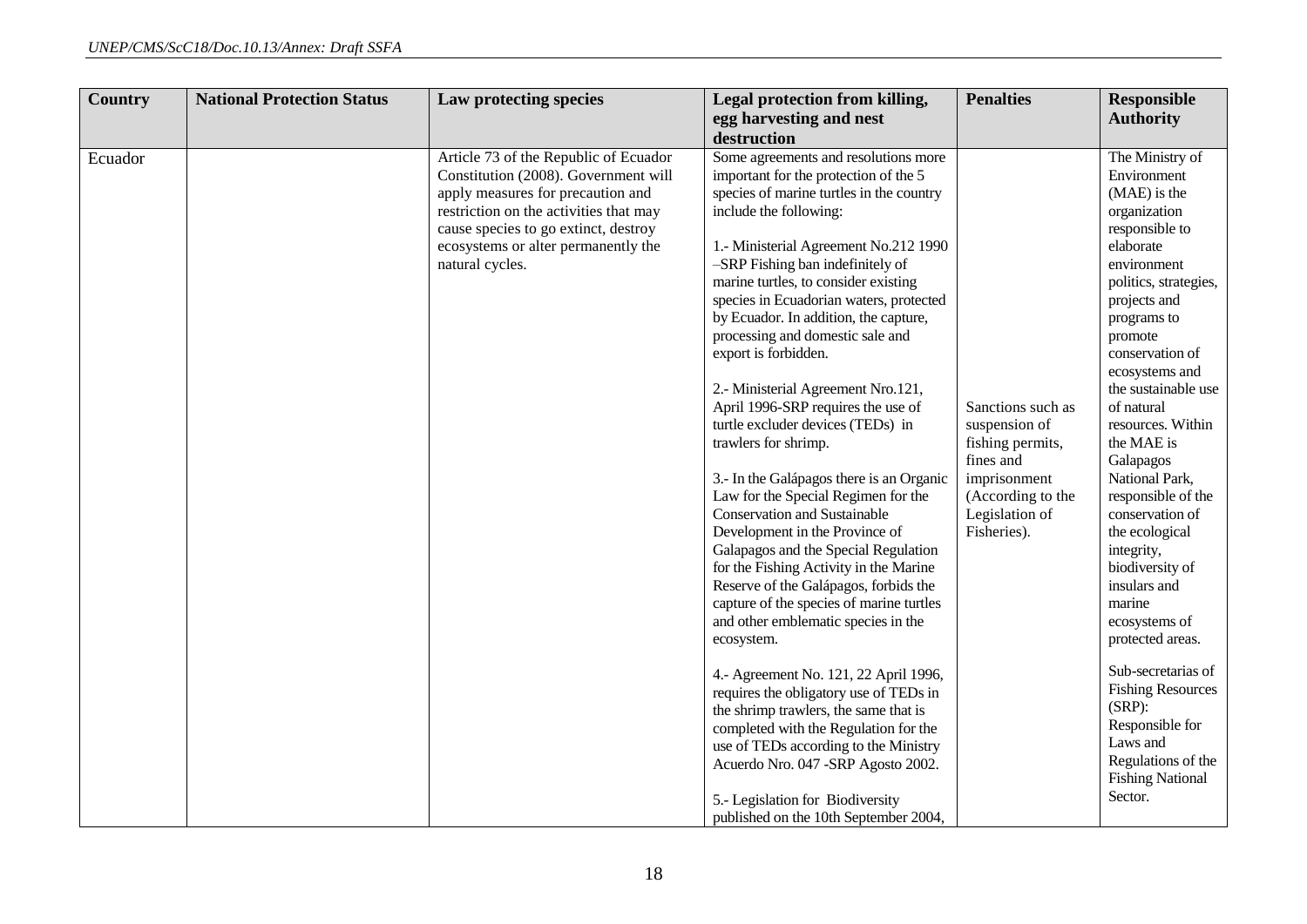| <b>Country</b> | <b>National Protection Status</b> | Law protecting species | Legal protection from killing,                                             | <b>Penalties</b> | <b>Responsible</b> |
|----------------|-----------------------------------|------------------------|----------------------------------------------------------------------------|------------------|--------------------|
|                |                                   |                        | egg harvesting and nest                                                    |                  | <b>Authority</b>   |
|                |                                   |                        | destruction                                                                |                  |                    |
|                |                                   |                        | that considers the national properties of                                  |                  | National Institute |
|                |                                   |                        | public use, the species that form the                                      |                  | for Fisheries      |
|                |                                   |                        | biological biodiversity of the country,                                    |                  | $(INP)$ : Its      |
|                |                                   |                        | this is, the living organisms from any                                     |                  | objective is of    |
|                |                                   |                        | source, the terrestrial and marine                                         |                  | research and       |
|                |                                   |                        | organisms, aquatic and complex                                             |                  | technology of      |
|                |                                   |                        | ecosystems of which they form part.                                        |                  | bioaquatic         |
|                |                                   |                        |                                                                            |                  | resources.         |
|                |                                   |                        | 6.-Forestal Law and Conservation of                                        |                  |                    |
|                |                                   |                        | the Natural Areas and Wildlife                                             |                  |                    |
|                |                                   |                        | (Published in September 2004), this                                        |                  |                    |
|                |                                   |                        | allows the conservation of the wildlife                                    |                  |                    |
|                |                                   |                        | fauna and flora as in Article 73.                                          |                  |                    |
|                |                                   |                        |                                                                            |                  |                    |
|                |                                   |                        | 7.- National Strategy for the                                              |                  |                    |
|                |                                   |                        | Biodiversity of Ecuador as Government                                      |                  |                    |
|                |                                   |                        | Politics (Executive Decree, January                                        |                  |                    |
|                |                                   |                        | 2007), establishes action items for the                                    |                  |                    |
|                |                                   |                        | protection of threatened species                                           |                  |                    |
|                |                                   |                        | including the reptiles.                                                    |                  |                    |
|                |                                   |                        |                                                                            |                  |                    |
|                |                                   |                        | 8.- Ministerial Agreement No. xx                                           |                  |                    |
|                |                                   |                        | National Plan of Dorado (the use of the<br>circle hook will be promoted in |                  |                    |
|                |                                   |                        | replacement of the traditional J hook),                                    |                  |                    |
|                |                                   |                        | as it reduces the incidental capture of                                    |                  |                    |
|                |                                   |                        | marine turtles.                                                            |                  |                    |
|                |                                   |                        |                                                                            |                  |                    |
|                |                                   |                        | 9.- Ecuador is signatory of three                                          |                  |                    |
|                |                                   |                        | international agreements for the                                           |                  |                    |
|                |                                   |                        | protection of marine turtles, which are                                    |                  |                    |
|                |                                   |                        | CITES, CIT and CMS, that focusses                                          |                  |                    |
|                |                                   |                        | on: international commerce, habitat                                        |                  |                    |
|                |                                   |                        | protection, development of Plans of                                        |                  |                    |
|                |                                   |                        | Action and reduction of incidental                                         |                  |                    |
|                |                                   |                        | catch, among other themes. Other                                           |                  |                    |
|                |                                   |                        | instruments for the protection of the 5                                    |                  |                    |
|                |                                   |                        | species of marine turtles are the                                          |                  |                    |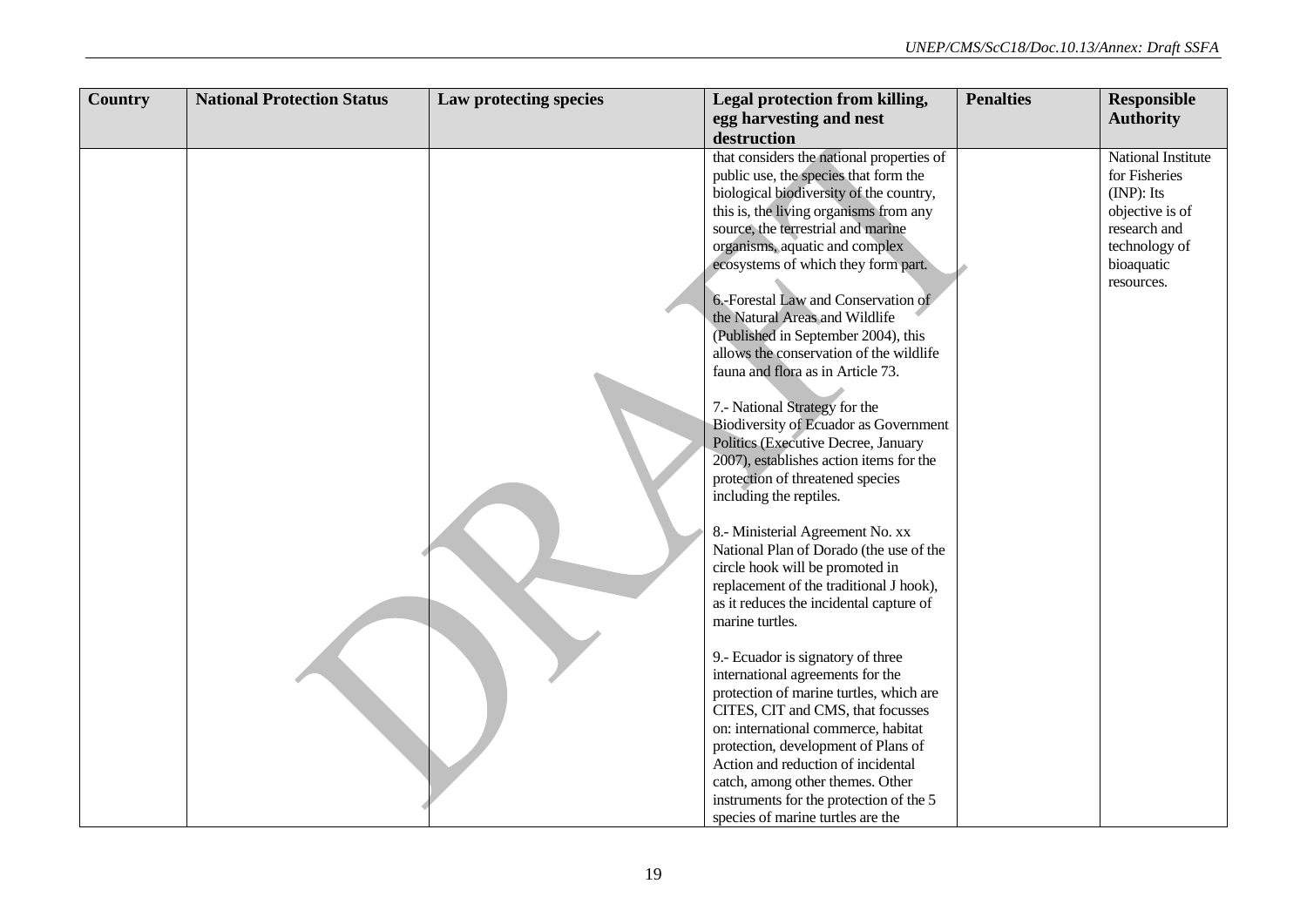| <b>Country</b> | <b>National Protection Status</b>     | Law protecting species                                                          | Legal protection from killing,                                           | <b>Penalties</b>                            | <b>Responsible</b>    |
|----------------|---------------------------------------|---------------------------------------------------------------------------------|--------------------------------------------------------------------------|---------------------------------------------|-----------------------|
|                |                                       |                                                                                 | egg harvesting and nest<br>destruction                                   |                                             | <b>Authority</b>      |
|                |                                       |                                                                                 | Regional Plan of Action for the                                          |                                             |                       |
|                |                                       |                                                                                 | Protection of marine turtles of the                                      |                                             |                       |
|                |                                       |                                                                                 | Permanent Commission for the South                                       |                                             |                       |
|                |                                       |                                                                                 | Pacific (CPPS) asll as international<br>agreements of the Inter-American |                                             |                       |
|                |                                       |                                                                                 | Tropical Tuna Commission, (IATTC)                                        |                                             |                       |
|                |                                       |                                                                                 | which has formulated few                                                 |                                             |                       |
|                |                                       |                                                                                 | recommendations and resolutions that                                     |                                             |                       |
|                |                                       |                                                                                 | apply to marine turtles.                                                 |                                             |                       |
| Fiji           |                                       | A moratorium on the harvesting of                                               | Permits to take turtles are issued by                                    |                                             | Ministry of           |
|                |                                       | turtles was extended for 10 years from                                          | the Department of Fisheries. Turtle                                      |                                             | Fisheries and         |
|                |                                       | 2009 to 2018. The moratorium                                                    | harvests are only allowed for                                            |                                             | Forests.              |
|                |                                       | criminalises the harvesting of turtles and<br>their derivatives.                | traditional obligations. There is no<br>issuance of harvest exemption    |                                             |                       |
|                |                                       |                                                                                 | permits during the nesting months of                                     |                                             |                       |
|                |                                       |                                                                                 | November to March.                                                       |                                             |                       |
| <b>New</b>     | Listed as vagrant, with the qualifier | Wildlife Act 1953. The Wildlife Act                                             | Yes, through Wildlife Act.                                               |                                             | Department of         |
| Zealand        | Threatened Overseas.                  | deals with the protection and control of                                        |                                                                          |                                             | Conservation.         |
|                |                                       | wild animals and birds and the                                                  |                                                                          |                                             |                       |
|                |                                       | management of game. Most species of                                             |                                                                          |                                             |                       |
|                |                                       | wildlife (including mammals, birds,                                             |                                                                          |                                             |                       |
|                |                                       | reptiles and amphibians), native or<br>introduced, are absolutely protected     |                                                                          |                                             |                       |
|                |                                       | under the Act. No-one may kill or have                                          |                                                                          |                                             |                       |
|                |                                       | in their possession any such bird or                                            |                                                                          |                                             |                       |
|                |                                       | animal, unless they have a permit.                                              |                                                                          |                                             |                       |
| Peru           | Listed as Endangered                  | Ministerial Resolution Nº 103-95-PE.                                            | Penal Code, Title XIII: Chapter II                                       | <b>Trafficking of</b>                       | Ministry of           |
|                |                                       | prohibits the directed catch of all species                                     | Article 308. Illegal trafficking of                                      | protected wild flora                        | Agriculture and       |
|                |                                       | of sea turtles in Peruvian waters.                                              | protected species of flora and fauna is                                  | and fauna is                                | Irrigation            |
|                |                                       |                                                                                 | considered a crime.                                                      | punished with                               | (MINAGRI) is          |
|                |                                       | Supreme Decree $N^{\circ}$ 026-2001-PE.                                         |                                                                          | imprisonment no                             | responsible for       |
|                |                                       | Maintains the prohibition of directed<br>catch of all species of sea turtles in |                                                                          | less than three years<br>nor more than five | the management<br>and |
|                |                                       | Peruvian waters.                                                                |                                                                          | years and 180-400                           | administration of     |
|                |                                       |                                                                                 | Supreme Decree N° 016-2007-                                              | days penalty                                | wildlife, setting     |
|                |                                       | Decree $N^{\circ}$ 034-2004-AG.<br>Supreme                                      | PRODUCE. Regulations of                                                  |                                             | the technical and     |
|                |                                       | categorization<br>Approves<br>the<br>of                                         | Inspections and Sanctions in                                             | Extract, process,                           | administrative        |
|                |                                       | threatened wildlife species and prohibits                                       | Fisheries and Aquaculture                                                | transport, market or                        | conditions for the    |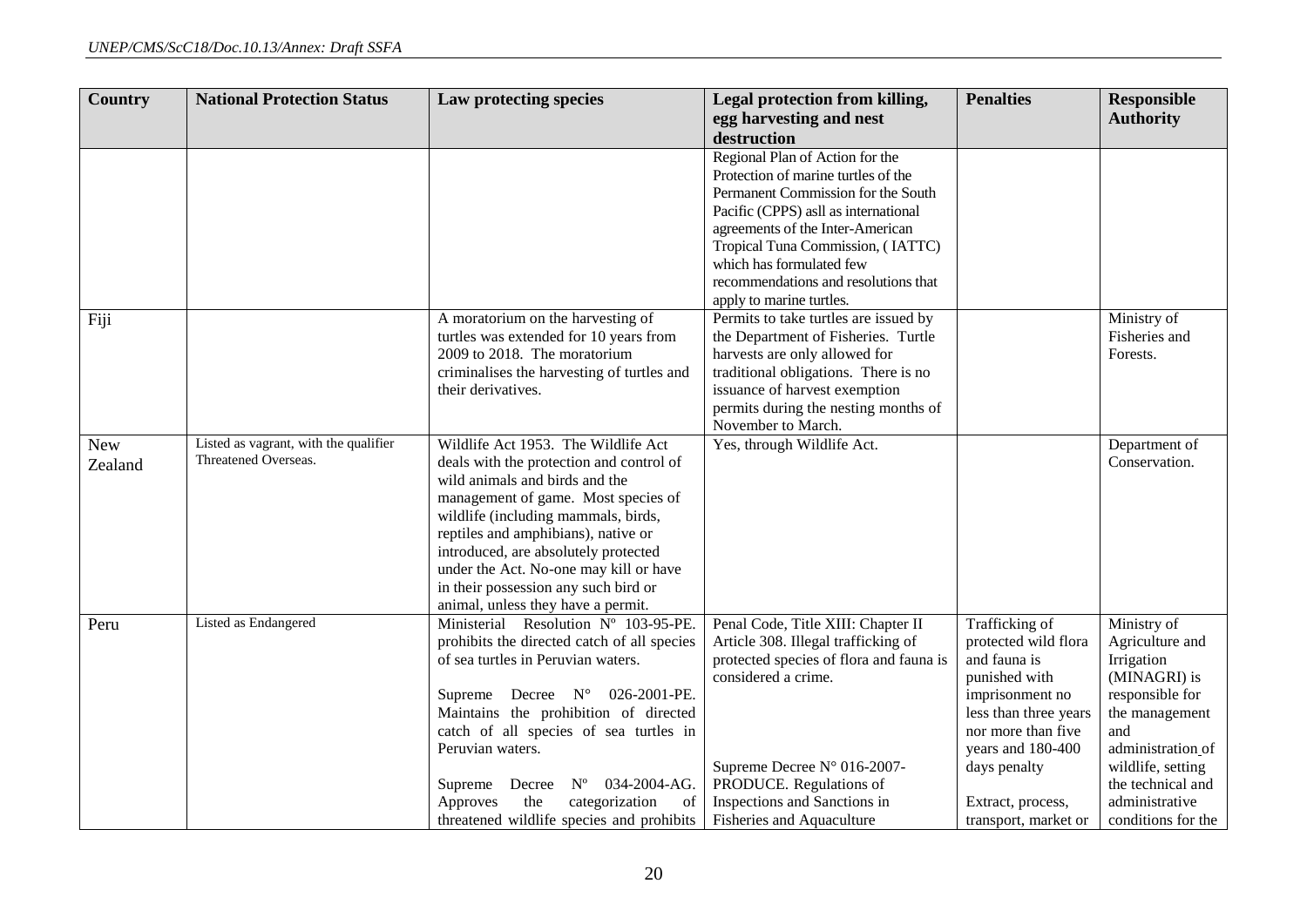| <b>Country</b>    | <b>National Protection Status</b> | Law protecting species                                                                  | Legal protection from killing,   | <b>Penalties</b>                     | <b>Responsible</b>              |
|-------------------|-----------------------------------|-----------------------------------------------------------------------------------------|----------------------------------|--------------------------------------|---------------------------------|
|                   |                                   |                                                                                         | egg harvesting and nest          |                                      | <b>Authority</b>                |
|                   |                                   |                                                                                         | destruction                      |                                      |                                 |
|                   |                                   | hunting, capture, possession, transport or                                              |                                  | store legally                        | conservation,                   |
|                   |                                   | export for commercial purposes.                                                         |                                  | protected species, is                | management,                     |
|                   |                                   |                                                                                         |                                  | considered a                         | sustainable use,                |
|                   |                                   | Law for the conservation and sustainable                                                |                                  | serious offense and                  | hunting, fishing,               |
|                   |                                   | use of biological diversity. Regulates the<br>conservation<br>of<br>biodiversity<br>and |                                  | the penalty is<br>confiscation and a | transportation,                 |
|                   |                                   | sustainable use of its jurisdiction in                                                  |                                  | fine.                                | processing and<br>marketing of  |
|                   |                                   | Peruvian<br>accordance<br>with<br>the                                                   |                                  |                                      | wildlife products               |
|                   |                                   | Constitution.<br>The<br>principles<br>and                                               |                                  |                                      | and by-products.                |
|                   |                                   | definitions in the Convention<br>on                                                     |                                  |                                      |                                 |
|                   |                                   | Biological Diversity govern the purposes                                                |                                  |                                      | Ministry of                     |
|                   |                                   | of this law.                                                                            |                                  |                                      | Production                      |
|                   |                                   |                                                                                         |                                  |                                      | (PRODUCE)                       |
|                   |                                   |                                                                                         |                                  |                                      | takes action for                |
|                   |                                   |                                                                                         |                                  |                                      | the conservation<br>of          |
|                   |                                   |                                                                                         |                                  |                                      | hydrobiological                 |
|                   |                                   |                                                                                         |                                  |                                      | species                         |
|                   |                                   |                                                                                         |                                  |                                      | (including sea                  |
|                   |                                   |                                                                                         |                                  |                                      | turtles).                       |
|                   |                                   |                                                                                         |                                  |                                      |                                 |
|                   |                                   |                                                                                         |                                  |                                      | Ministry of                     |
|                   |                                   |                                                                                         |                                  |                                      | Environment                     |
|                   |                                   |                                                                                         |                                  |                                      | (MINAM) is the                  |
|                   |                                   |                                                                                         |                                  |                                      | regulatory body<br>for national |
|                   |                                   |                                                                                         |                                  |                                      | environmental                   |
|                   |                                   |                                                                                         |                                  |                                      | policies.                       |
| $\overline{U.S.}$ | Endangered                        | The Endangered Species Act 1973 (ESA)                                                   | Recovery plan finalized for U.S. |                                      | National Oceanic                |
| (American         |                                   | prohibits the take (capture, hunt,                                                      | Pacific populations of the       |                                      | and Atmospheric                 |
| Samoa)            |                                   | harassment, etc.) of all sea turtles, as they                                           | Loggerhead turtle in 1998.       |                                      | Administration                  |
|                   |                                   | are all listed as endangered or threatened                                              |                                  |                                      | (marine)                        |
|                   |                                   | under the Act. Federally funded or                                                      |                                  |                                      | environment) and                |
|                   |                                   | permitted activities must avoid jeopardy to<br>listed threatened and endangered species |                                  |                                      | U.S. Fish and                   |
|                   |                                   | and avoid destruction of critical habitat.                                              |                                  |                                      | Wildlife Service                |
|                   |                                   | The ESA also authorizes the designation of                                              |                                  |                                      | (terrestrial<br>environment).   |
|                   |                                   | critical habitat for the loggerhead and                                                 |                                  |                                      |                                 |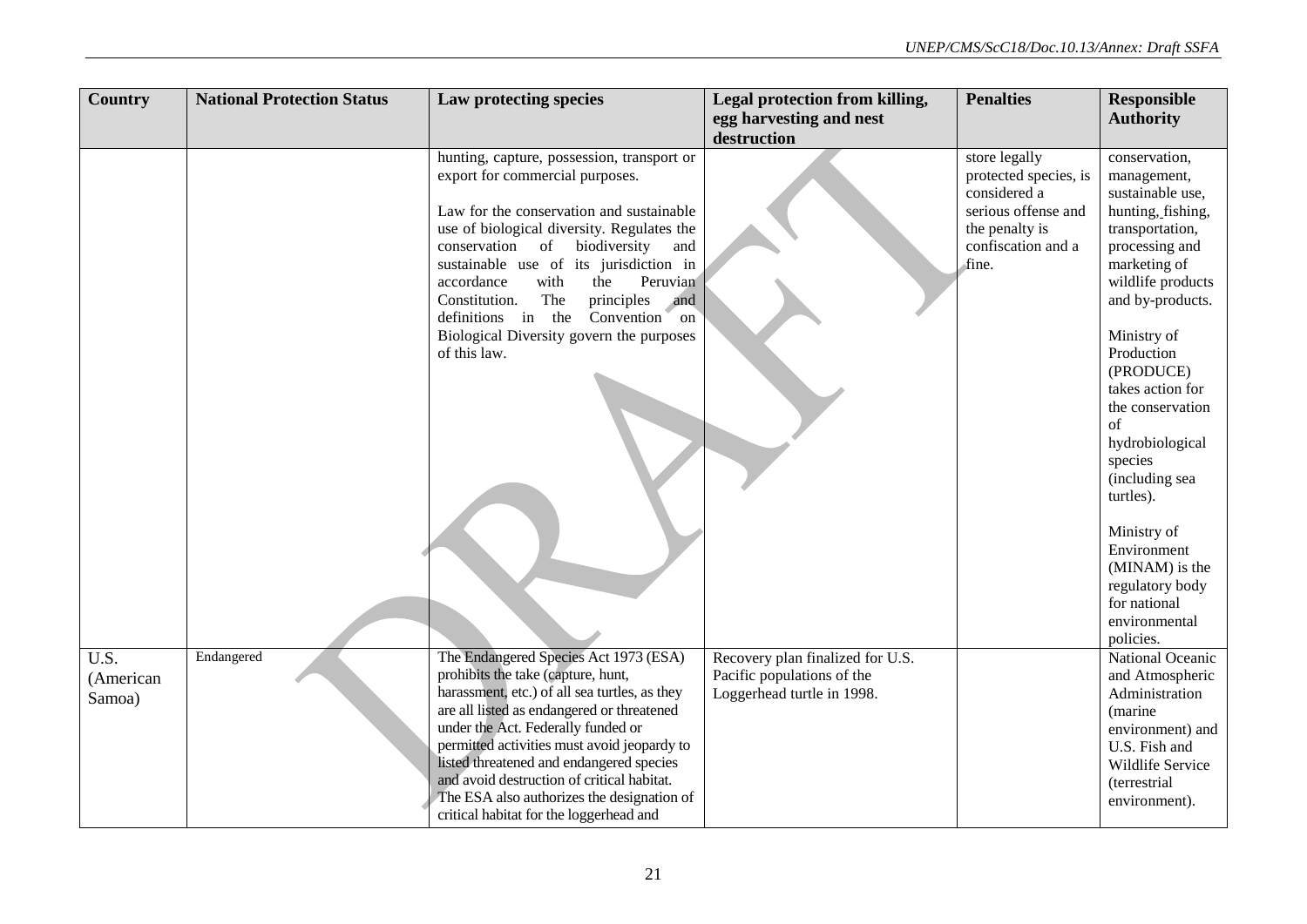| <b>Country</b>   | <b>National Protection Status</b>                                                                                                                                                                                  | Law protecting species                                                                                                                                                                                                                                                                                                                                                                                                                                                                                                                                                                                                                                                                                                                                                                                                                                                                                                                                                                                                                                                                                                                                                                                                               | Legal protection from killing,<br>egg harvesting and nest                                                                                                                                                                                                                                                                                                        | <b>Penalties</b>                                | <b>Responsible</b><br><b>Authority</b>                                                                                                                                                            |
|------------------|--------------------------------------------------------------------------------------------------------------------------------------------------------------------------------------------------------------------|--------------------------------------------------------------------------------------------------------------------------------------------------------------------------------------------------------------------------------------------------------------------------------------------------------------------------------------------------------------------------------------------------------------------------------------------------------------------------------------------------------------------------------------------------------------------------------------------------------------------------------------------------------------------------------------------------------------------------------------------------------------------------------------------------------------------------------------------------------------------------------------------------------------------------------------------------------------------------------------------------------------------------------------------------------------------------------------------------------------------------------------------------------------------------------------------------------------------------------------|------------------------------------------------------------------------------------------------------------------------------------------------------------------------------------------------------------------------------------------------------------------------------------------------------------------------------------------------------------------|-------------------------------------------------|---------------------------------------------------------------------------------------------------------------------------------------------------------------------------------------------------|
|                  |                                                                                                                                                                                                                    |                                                                                                                                                                                                                                                                                                                                                                                                                                                                                                                                                                                                                                                                                                                                                                                                                                                                                                                                                                                                                                                                                                                                                                                                                                      | destruction                                                                                                                                                                                                                                                                                                                                                      |                                                 |                                                                                                                                                                                                   |
|                  |                                                                                                                                                                                                                    | permits scientific research and non-federal<br>activities. Regulations specify mitigation<br>and prohibitions for all commercial<br>fishermen for incidentally caught sea<br>turtles and specific regulations are put in<br>place to reduce sea turtle interactions in<br>gillnets, longline, and purse seine fisheries<br>throughout the country.<br>In American Samoa, the Dept. of Marine<br>and Wildlife Resources regulates fishing<br>and hunting activities within U.S. territorial<br>waters. These regulations, located in<br>Chapter 09, Title 24 of the American<br>Samoa Administrative Code, were last<br>amended in 1995. Areas restricted to<br>fishing and/or other activities include the<br>Fagatele Bay National Marine Sanctuary<br>(Section 24.0907-09) and the Rose Atoll<br>National Wildlife Refuge. Section 24.0935<br>applies to sea turtles and includes<br>prohibitions on importation, exportation,<br>sale of sea turtles, take of sea turtles, and<br>possess, delivery, carrying, transporting or<br>shipping of sea turtles or their body parts.<br>While this section specifically mentions<br>green, hawksbills, and leatherbacks, they<br>should likely apply to any loggerheads<br>encountered. |                                                                                                                                                                                                                                                                                                                                                                  |                                                 | American<br>Samoa, one of<br>the U.S.<br>territories that<br>may be within<br>the range of the<br>South Pacific<br>loggerhead also<br>has a Department<br>of Marine and<br>Wildlife<br>Resources. |
| New<br>Caledonia | There are four separate<br>jurisdictions:<br>New Caledonia Govt (NC)<br>Northern Province.<br>Southern Province<br><b>Island Province</b><br>No specific reference to status in<br>legislation, except in Southern | NC Govt has jurisdiction over EEZ $(12 -$<br>200 miles). The three provinces have<br>jurisdiction over territorial waters (within<br>12 miles of baselines, taken from the<br>outer reef).                                                                                                                                                                                                                                                                                                                                                                                                                                                                                                                                                                                                                                                                                                                                                                                                                                                                                                                                                                                                                                           | NC: It is forbidden to fish for,<br>capture, remove, intentional<br>perturbation, mutilation, destruction,<br>butchering, transport, put for sale,<br>sale, purchase, eat all marine turtle<br>species, dead or alive, including their<br>eggs, and any part of the animals.<br>It is also forbidden to export marine<br>turtles. In case of bycatch all efforts | NC: 1 million<br>francs (approx.<br>AUD 10,000) | Ecology and<br>Sustainable<br>Development<br>NC: Fisheries<br>Department<br>All provinces:                                                                                                        |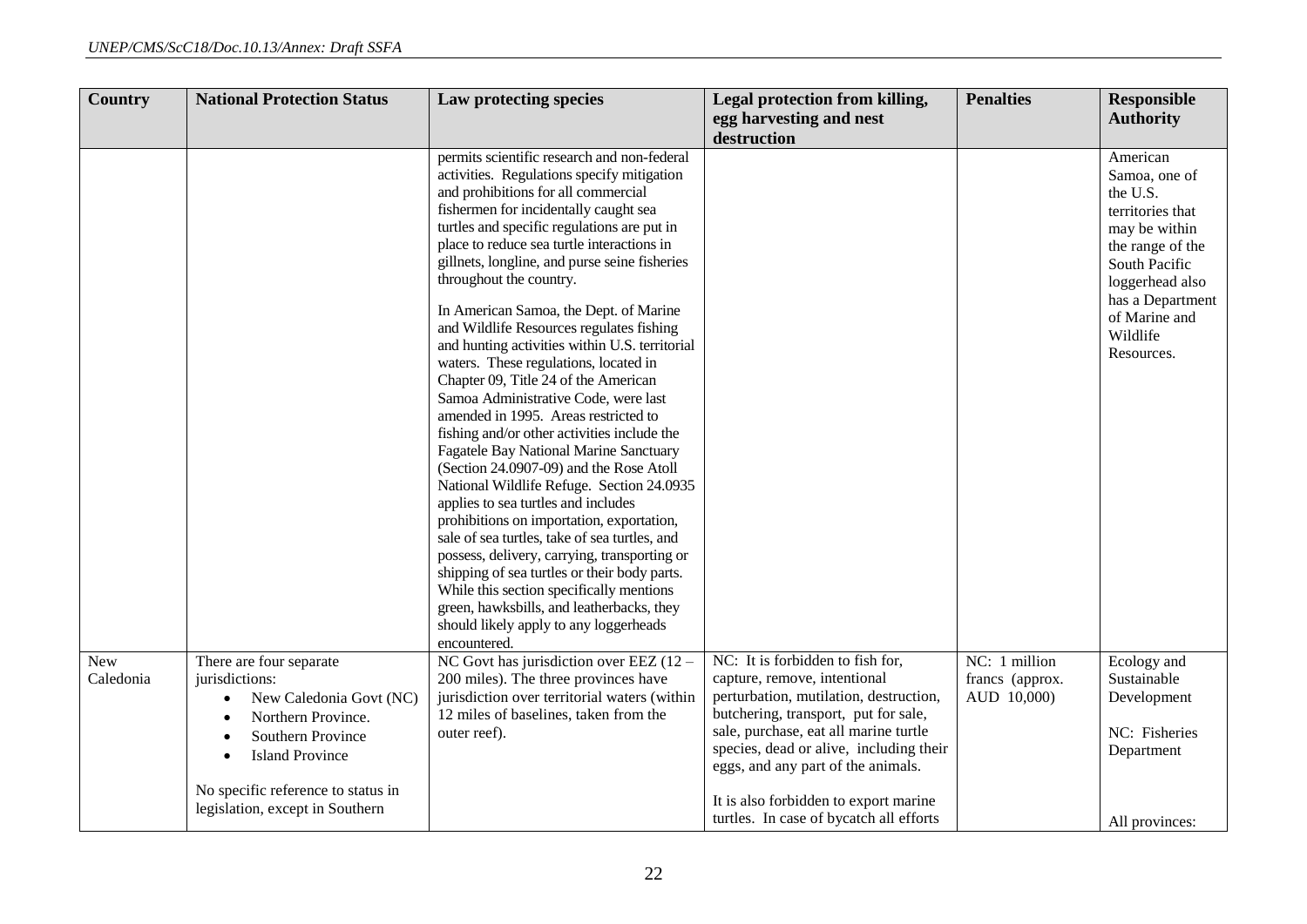| <b>Country</b> | <b>National Protection Status</b> | Law protecting species                    | Legal protection from killing,                                             | <b>Penalties</b> | <b>Responsible</b> |
|----------------|-----------------------------------|-------------------------------------------|----------------------------------------------------------------------------|------------------|--------------------|
|                |                                   |                                           | egg harvesting and nest                                                    |                  | <b>Authority</b>   |
|                |                                   |                                           | destruction                                                                |                  |                    |
|                | Provence, where status is         |                                           | will be taken to free the animals alive                                    |                  | Environmental      |
|                | "threatened".                     |                                           | and minimise injury. All bycatch has                                       |                  | Services           |
|                |                                   |                                           | to be declared. Special permits can be                                     |                  |                    |
|                |                                   |                                           | issued for scientific studies and stock                                    |                  |                    |
|                |                                   |                                           | enhancement.                                                               |                  |                    |
|                |                                   |                                           |                                                                            |                  |                    |
|                |                                   |                                           | Northern Provence: same provisions                                         |                  |                    |
|                |                                   |                                           | as in NC. Special permits for                                              |                  |                    |
|                |                                   |                                           | customary use, only for Green Turtle.                                      |                  |                    |
|                |                                   |                                           | No permits for Loggerheads. Fines<br>same as for NC.                       |                  |                    |
|                |                                   |                                           |                                                                            |                  |                    |
|                |                                   |                                           | Southern Provence: Same as above,                                          |                  |                    |
|                |                                   |                                           | but also a measure to protect the                                          |                  |                    |
|                |                                   |                                           | habitat. It is forbidden to approach                                       |                  |                    |
|                |                                   |                                           | within 10m. Lights and dogs                                                |                  |                    |
|                |                                   |                                           | forbidden on nesting beaches during                                        |                  |                    |
|                |                                   |                                           | nesting and hatching seasons. Fine is                                      |                  |                    |
|                |                                   |                                           | similar, plus 6 months in jail.                                            |                  |                    |
|                |                                   |                                           |                                                                            |                  |                    |
|                |                                   |                                           | Island Province: Capture by any                                            |                  |                    |
|                |                                   |                                           | means is prohibited between 1 Nov -<br>31 March. But destruction of nests, |                  |                    |
|                |                                   |                                           | collecting eggs is prohibited at all                                       |                  |                    |
|                |                                   |                                           | times.                                                                     |                  |                    |
|                |                                   |                                           |                                                                            |                  |                    |
|                |                                   |                                           | Permits for customary feasts and                                           |                  |                    |
|                |                                   |                                           | scientific research.                                                       |                  |                    |
|                |                                   |                                           |                                                                            |                  |                    |
|                |                                   |                                           | Fines EUR 1,000.                                                           |                  |                    |
| French         |                                   | Sea turtles are a protected species whose | 2013-2017 Marine Emblematic                                                |                  | Ministry of the    |
| Polynesia      |                                   | trade is prohibited internationally.      | Species Action Plan, which includes                                        |                  | Environment,       |
|                |                                   | Environment regulations require their     | objectives from the SPREP Marine                                           |                  | Energy and         |
|                |                                   | protection and conservation. It is        | Turtle Action Plan.                                                        |                  | Mines.             |
|                |                                   | prohibited to destroy, deface,            |                                                                            |                  |                    |
|                |                                   | intentionally disturb, capture or         |                                                                            |                  |                    |
|                |                                   | intentionally remove marine turtles and   |                                                                            |                  |                    |
|                |                                   | their eggs. Destruction and degradation   |                                                                            |                  |                    |
|                |                                   | of sensitive habitats is also prohibited. |                                                                            |                  |                    |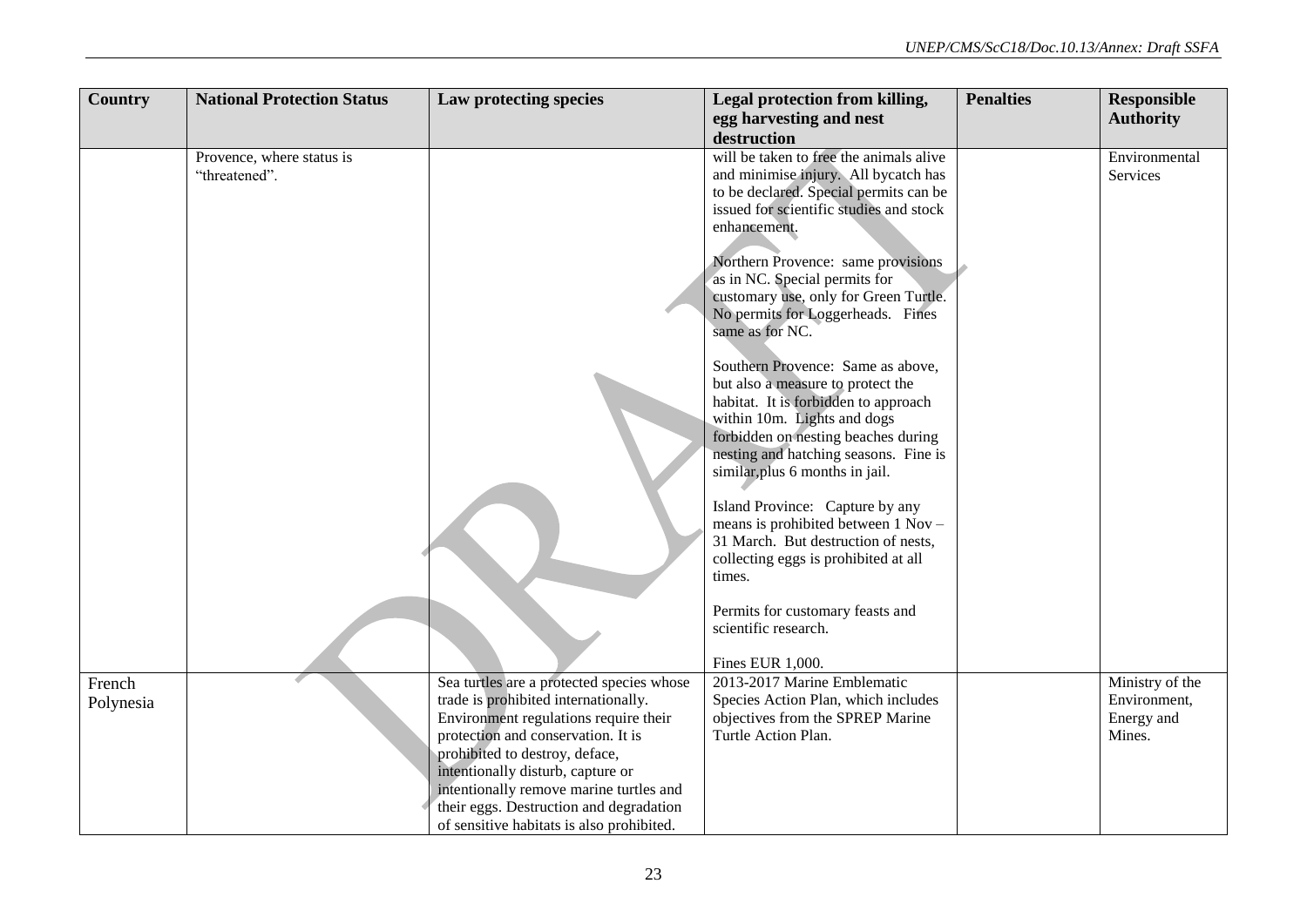## **4. FRAMEWORK FOR ACTION**

### *4.1 Goal*

To ensure a favourable conservation status of the loggerhead turtle in the South Pacific Ocean.

#### *4.2 Objectives, Actions and Results*

The objectives and corresponding actions and results are set out in the tables below for all threats identified for loggerhead turtles in the South Pacific Ocean. Tables have been listed according to ratings assigned in the risk matrix.

**Actions** should be prioritized as:

- **Essential**
- High
- Medium
- Low

**Timescales** should be attached to each Action using the following scale:

- Immediate: completed within the next year
- Short: completed within the next 3 years
- Medium: completed within the next 5 years
- Long: completed within the next 10 years
- Ongoing: currently being implemented and should continue
- Completed: completed during preparation of Action Plan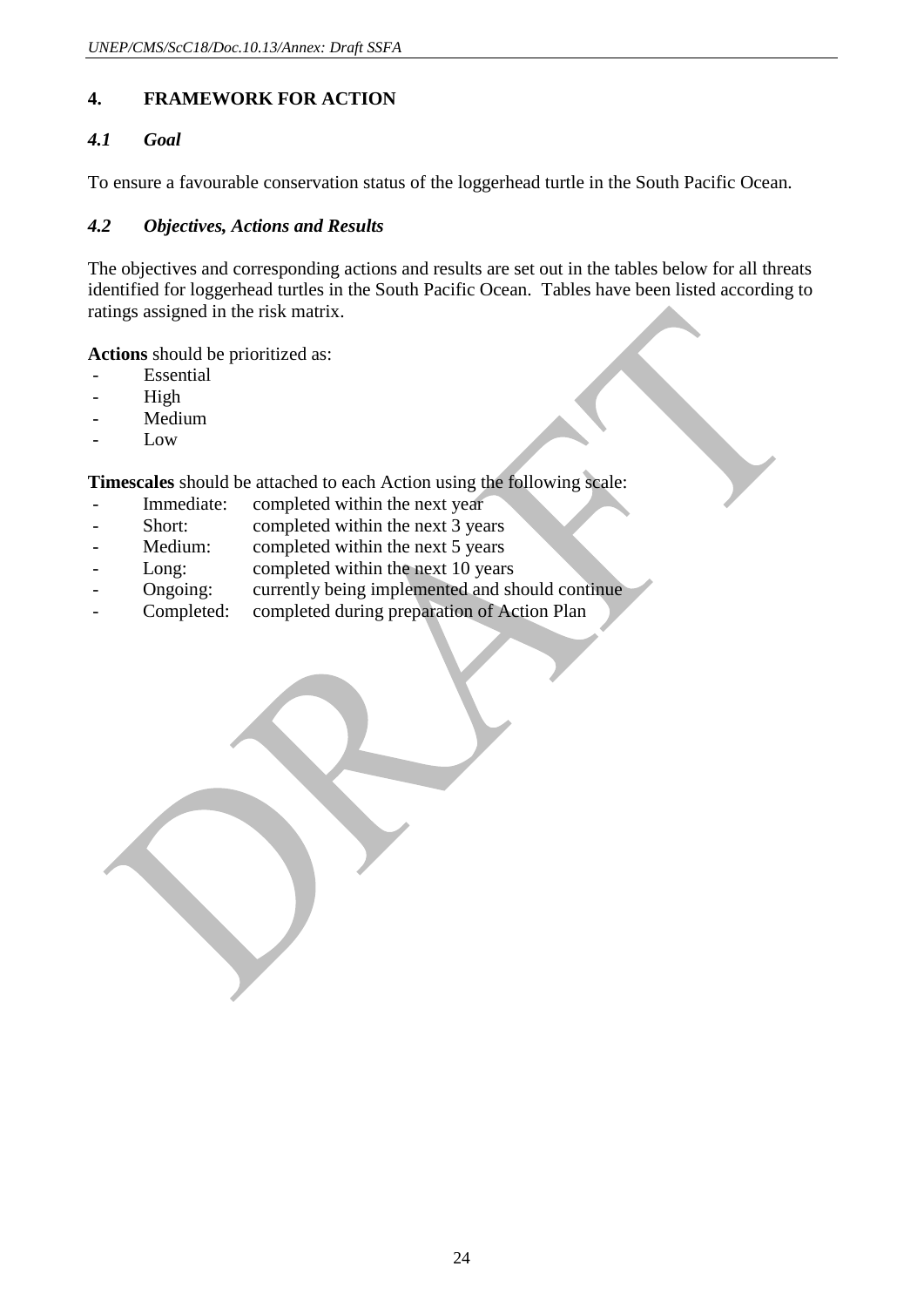| Objective 1: Research and test existing and emerging solutions to reducing the threat of terrestrial predators on primary nesting beaches.                                                                |                                                                                                                                                                                                                                                                                      |                 |                               |  |
|-----------------------------------------------------------------------------------------------------------------------------------------------------------------------------------------------------------|--------------------------------------------------------------------------------------------------------------------------------------------------------------------------------------------------------------------------------------------------------------------------------------|-----------------|-------------------------------|--|
| Result                                                                                                                                                                                                    | <b>Action</b>                                                                                                                                                                                                                                                                        | <b>Priority</b> | <b>Time Scale</b>             |  |
| 1.1 A summary of potential solutions is evaluated,<br>prioritized, and tested for each site.                                                                                                              | 1.1.1. Conduct a search of the available literature and non-published material and<br>prepare a toolbox of practical and cost-effective options.<br>Applicable: Eastern Australia, New Caledonia                                                                                     | Medium          | Short / partially<br>complete |  |
|                                                                                                                                                                                                           | 1.1.2. Research emerging technology.                                                                                                                                                                                                                                                 | High            | Immediate                     |  |
|                                                                                                                                                                                                           | Applicable: eastern Australia, New Caledonia                                                                                                                                                                                                                                         |                 |                               |  |
|                                                                                                                                                                                                           | 1.1.3. Test efficacy of solutions.                                                                                                                                                                                                                                                   | High            | Short                         |  |
|                                                                                                                                                                                                           | Applicable: Eastern Australia, New Caledonia                                                                                                                                                                                                                                         |                 |                               |  |
|                                                                                                                                                                                                           | 1.1.4 Implement permanent solutions, as applicable.                                                                                                                                                                                                                                  | High            | Medium                        |  |
|                                                                                                                                                                                                           | Applicable: Eastern Australia, New Caledonia                                                                                                                                                                                                                                         |                 |                               |  |
| Objective 2: To reduce the excessive loss of EGG and HATCHLINGS on nesting beach from terrestrial predators.                                                                                              |                                                                                                                                                                                                                                                                                      |                 |                               |  |
| Result                                                                                                                                                                                                    | <b>Action</b>                                                                                                                                                                                                                                                                        | Priority        | <b>Time Scale</b>             |  |
| 2.1 There is a significant increase in eggs and hatchlings<br>at the nesting beaches as a result of reduced influences of<br>terrestrial predators with at least 70% of clutches<br>producing hatchlings. | 2.1.1 Work with conservation management agencies, local municipal councils,<br>surrounding land owners and communities to limit access of foxes, dogs and<br>varanid lizards to nesting beaches and reduce loss of egg to predators.<br>Applicable: eastern Australia, New Caledonia | High            | Short                         |  |
|                                                                                                                                                                                                           | 2.1.2 Implement community awareness and education programs promoting<br>responsible pet ownership by local community residents close to nesting beaches.<br>Applicable: eastern Australia, New Caledonia                                                                             | High            | Short                         |  |
|                                                                                                                                                                                                           | 2.1.3 Promote the development of formal Management Plans for identified<br>nesting beaches encompassing at least 70% of the loggerhead nesting population<br>for the region.<br>Applicable: eastern Australia, New Caledonia                                                         | Medium          | Medium                        |  |
|                                                                                                                                                                                                           |                                                                                                                                                                                                                                                                                      |                 |                               |  |
|                                                                                                                                                                                                           | 2.1.4 Promote long term protection of significant nesting area through their<br>declaration as protected areas.                                                                                                                                                                      | Medium          | Long                          |  |
|                                                                                                                                                                                                           | Applicable: eastern Australia, New Caledonia                                                                                                                                                                                                                                         |                 |                               |  |

## *TERRESTRIAL PREDATORS (Risk Matrix Ranking: Very High)*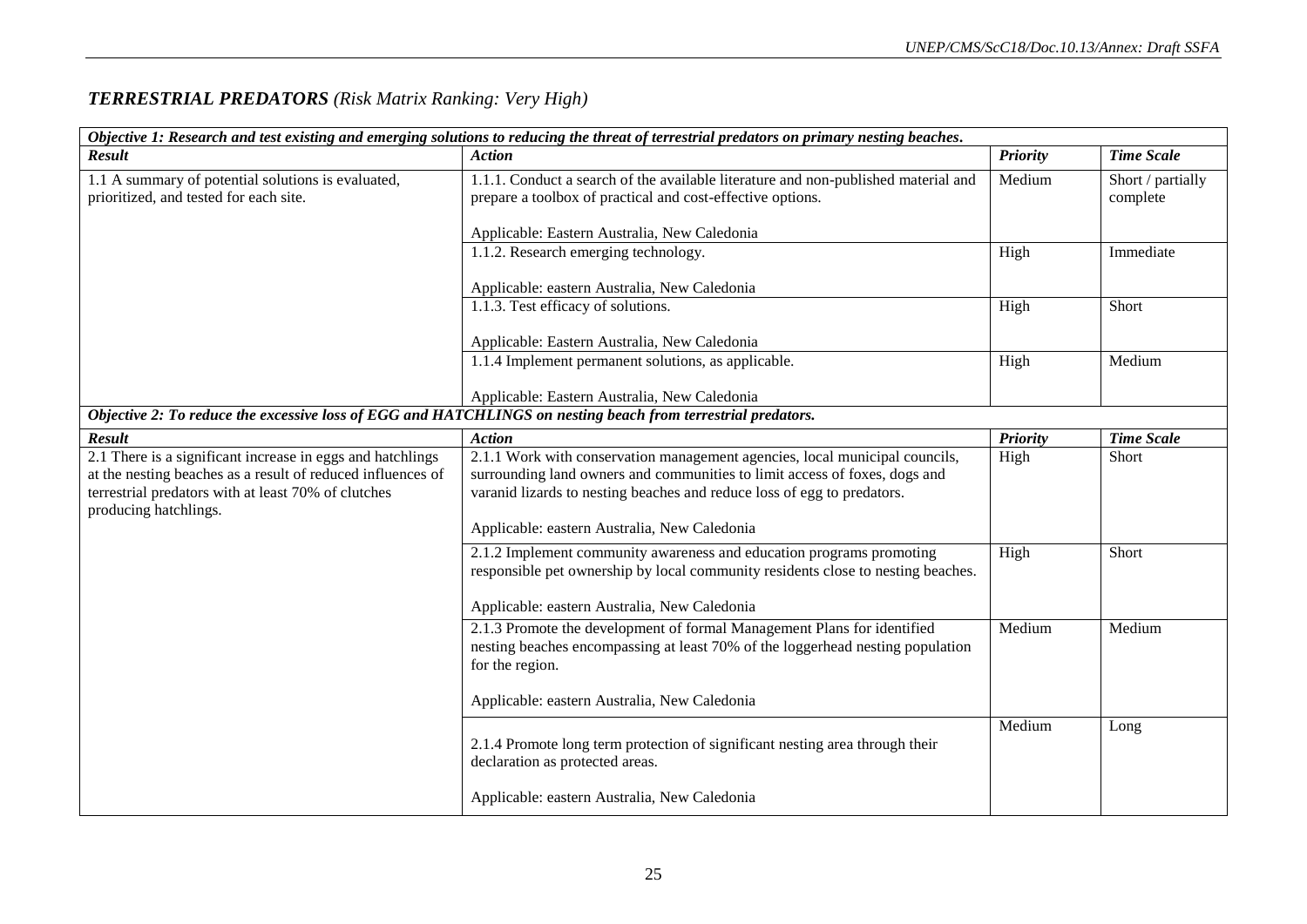#### *FISHERIES BYCATCH (Risk Matrix Ranking: Very High)*

| Objective 3: Identify those fisheries that overlap spatially with the range of south Pacific loggerhead turtles            |                                                                                                                                                                                                                                                                                                                                                                                                                                                               |                 |                   |  |
|----------------------------------------------------------------------------------------------------------------------------|---------------------------------------------------------------------------------------------------------------------------------------------------------------------------------------------------------------------------------------------------------------------------------------------------------------------------------------------------------------------------------------------------------------------------------------------------------------|-----------------|-------------------|--|
| Result                                                                                                                     | <b>Action</b>                                                                                                                                                                                                                                                                                                                                                                                                                                                 | <b>Priority</b> | Time scale        |  |
| 3.1 Fisheries with potential interactions are identified                                                                   | 3.1.1 Obtain and analyse information on fisheries operating in the south Pacific.                                                                                                                                                                                                                                                                                                                                                                             | High            | Immediate         |  |
|                                                                                                                            | Applicable: All range states                                                                                                                                                                                                                                                                                                                                                                                                                                  |                 |                   |  |
| 3.2 Data collection is standardized and regional<br>information sharing is facilitated.                                    | 3.2.1 Establish protocols for data-sharing on fishing effort and for emergence of<br>new fishing techniques (such as artisanal offshore fisheries for flying fish eggs).<br>Build upon resources and data standardisation developed by other organisations,<br>including those developed by IAC for net fisheries, CPPS data standardization<br>protocols, and bycatch data standardisation occurring through Regional Fisheries<br>Management Organizations. | High            | Medium            |  |
|                                                                                                                            | Applicable: Australia, Chile, Ecuador, Peru and other range states to be identified.                                                                                                                                                                                                                                                                                                                                                                          |                 |                   |  |
| others) that overlap spatially with the range of south Pacific loggerhead turtles.                                         | Objective 4: Assess and determine the levels of mortality, if any, in all commercial, recreational and small-scale longline, trawl, purse-seine and gillnet, trap fisheries (among                                                                                                                                                                                                                                                                            |                 |                   |  |
| Result                                                                                                                     | <b>Action</b>                                                                                                                                                                                                                                                                                                                                                                                                                                                 | <b>Priority</b> | <b>Time Scale</b> |  |
| 4.1 The level of loggerhead turtle bycatch is quantified by<br>age class within all fisheries.                             | 4.1.1. Logbook, observer and dockside survey data are collected and analysed<br>Applicable: Australia, Chile, Ecuador, Peru and other range states to be identified.                                                                                                                                                                                                                                                                                          | High            | Short             |  |
|                                                                                                                            | Objective 5: Undertake research of loggerhead turtle distribution, abundance and injuries and mortality associated with fishery bycatch.                                                                                                                                                                                                                                                                                                                      |                 |                   |  |
| <b>Result</b>                                                                                                              | <b>Action</b>                                                                                                                                                                                                                                                                                                                                                                                                                                                 | Priority        | <b>Time Scale</b> |  |
| 5.1 The overlap of loggerhead turtle distribution and<br>fishing effort by fishing fleets is clarified.                    | 5.1.1 Data on loggerhead distribution and relative abundance are collected and<br>analysed (with respect to the fishing grounds of fleets operating in the south<br>pacific ocean).<br>Applicable: Australia, Chile, Ecuador, Peru and other range states to be identified.                                                                                                                                                                                   | High            | Medium            |  |
| 5.2 Loggerhead injury rates, severity of injuries and rates<br>of post-release mortality are characterized and quantified. | 5.2.1 Undertake studies to assess injury severity and quantify post-release<br>mortality.                                                                                                                                                                                                                                                                                                                                                                     | Essential       | Medium            |  |
|                                                                                                                            | Applicable: Australia, Chile, Ecuador, Peru and other range states to be identified.                                                                                                                                                                                                                                                                                                                                                                          |                 |                   |  |
|                                                                                                                            | 5.2.2 Data from stranding programmes are collected and analysed.                                                                                                                                                                                                                                                                                                                                                                                              | Medium          | Medium            |  |
|                                                                                                                            | Applicable: Australia, New Caledonia, Chile, other range states to be identified.                                                                                                                                                                                                                                                                                                                                                                             |                 |                   |  |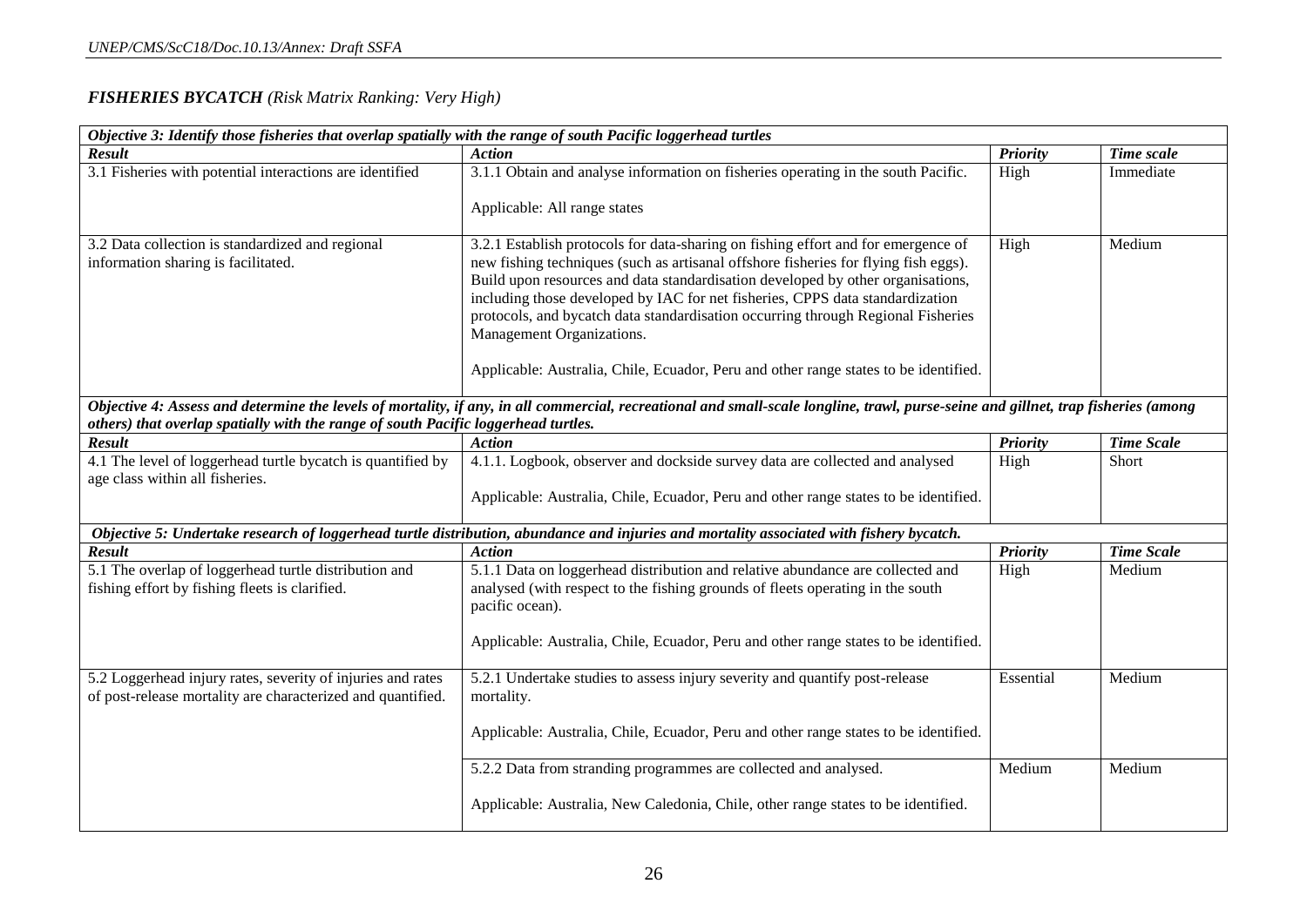| Objective 6: Reduce incidental mortality or risk of mortality of South Pacific loggerhead turtles in those fisheries where bycatch has been identified as a problem. |                                                                                                                             |                 |                   |  |  |
|----------------------------------------------------------------------------------------------------------------------------------------------------------------------|-----------------------------------------------------------------------------------------------------------------------------|-----------------|-------------------|--|--|
| <b>Result</b>                                                                                                                                                        | <b>Action</b>                                                                                                               | <b>Priority</b> | <b>Time Scale</b> |  |  |
| 6.1 The level of loggerhead turtle bycatch is reduced                                                                                                                | 6.1.1. Encourage the research and development of mitigation measures for gear                                               | High            | Medium            |  |  |
| within all fisheries to negligible levels.                                                                                                                           | types where technical solutions are currently unavailable or insufficiently                                                 |                 |                   |  |  |
|                                                                                                                                                                      | developed e.g. gillnets, longlines, trap fisheries.                                                                         |                 |                   |  |  |
|                                                                                                                                                                      |                                                                                                                             |                 |                   |  |  |
|                                                                                                                                                                      | Applicable: Australia, Chile, Ecuador, Peru and other range states to be identified.                                        |                 |                   |  |  |
|                                                                                                                                                                      | 6.1.2. Mitigation devices and management strategies are implemented in fisheries as                                         | High            | Ongoing           |  |  |
|                                                                                                                                                                      | appropriate to reduce interactions with fishing gear.                                                                       |                 |                   |  |  |
|                                                                                                                                                                      |                                                                                                                             |                 |                   |  |  |
|                                                                                                                                                                      | Appropriate mitigation measures may include:                                                                                |                 |                   |  |  |
|                                                                                                                                                                      | TEDs for trawl fisheries;                                                                                                   |                 |                   |  |  |
|                                                                                                                                                                      | Use of large circle hooks (18/0 or larger with whole finfish bait) in longline gear;                                        |                 |                   |  |  |
|                                                                                                                                                                      | Use of sensory cues;                                                                                                        |                 |                   |  |  |
|                                                                                                                                                                      | Spatial and temporal closures in all fisheries where technical solutions are not                                            |                 |                   |  |  |
|                                                                                                                                                                      | available.                                                                                                                  |                 |                   |  |  |
|                                                                                                                                                                      |                                                                                                                             |                 |                   |  |  |
|                                                                                                                                                                      | Applicable: Those fisheries identified to have bycatch.                                                                     |                 |                   |  |  |
|                                                                                                                                                                      | 6.1.3. Use of appropriate handling, resuscitation and release techniques is promoted in                                     | High            | Short             |  |  |
|                                                                                                                                                                      | all fisheries to maximize the survival of turtles that are incidentally caught.                                             |                 |                   |  |  |
|                                                                                                                                                                      |                                                                                                                             |                 |                   |  |  |
|                                                                                                                                                                      | Applicable: Australia, Chile, Ecuador, Peru and other range states to be identified.                                        |                 |                   |  |  |
|                                                                                                                                                                      | 6.1.4. Monitor the use and effectiveness of mitigation measures through observer                                            | High            | Medium            |  |  |
|                                                                                                                                                                      | programs, log books, electronic monitoring systems or other means, as                                                       |                 |                   |  |  |
|                                                                                                                                                                      | appropriate.                                                                                                                |                 |                   |  |  |
|                                                                                                                                                                      |                                                                                                                             |                 |                   |  |  |
|                                                                                                                                                                      | Applicable: Australia, Chile, Ecuador, Peru and other range states to be identified.                                        |                 |                   |  |  |
|                                                                                                                                                                      | 6.1.5 Capacity building of human resources (i.e. fishers, management authorities                                            | Medium          | Medium            |  |  |
|                                                                                                                                                                      | and other stakeholders) to promote effective bycatch monitoring and mitigation.                                             |                 |                   |  |  |
|                                                                                                                                                                      | Applicable: Australia, Chile, Ecuador, Peru and other range states to be identified.                                        |                 |                   |  |  |
|                                                                                                                                                                      | Objective 7: Reduce retention of incidentally caught turtles captured alive and retained for use as food, where applicable. |                 |                   |  |  |
| <b>Result</b>                                                                                                                                                        | <b>Action</b>                                                                                                               |                 |                   |  |  |
|                                                                                                                                                                      |                                                                                                                             | <b>Priority</b> | Time scale        |  |  |
| 7.1 Live-caught animals released back to sea.                                                                                                                        | 7.1.1 Outreach/awareness-raising with fishers to reduce consumption and promote                                             | High            | Short             |  |  |
|                                                                                                                                                                      | safe release.                                                                                                               |                 |                   |  |  |
|                                                                                                                                                                      | Applicable: Australia, Papua New Guinea, Chile, Ecuador and Peru                                                            |                 |                   |  |  |
|                                                                                                                                                                      |                                                                                                                             |                 |                   |  |  |
|                                                                                                                                                                      | 7.1.2 Enforcement of existing rules and regulations prohibiting turtle                                                      | Medium          | Long              |  |  |
|                                                                                                                                                                      | consumption and commerce.                                                                                                   |                 |                   |  |  |
|                                                                                                                                                                      |                                                                                                                             |                 |                   |  |  |
|                                                                                                                                                                      | Applicable: Australia, Papua New Guinea, Chile, Ecuador and Peru.                                                           |                 |                   |  |  |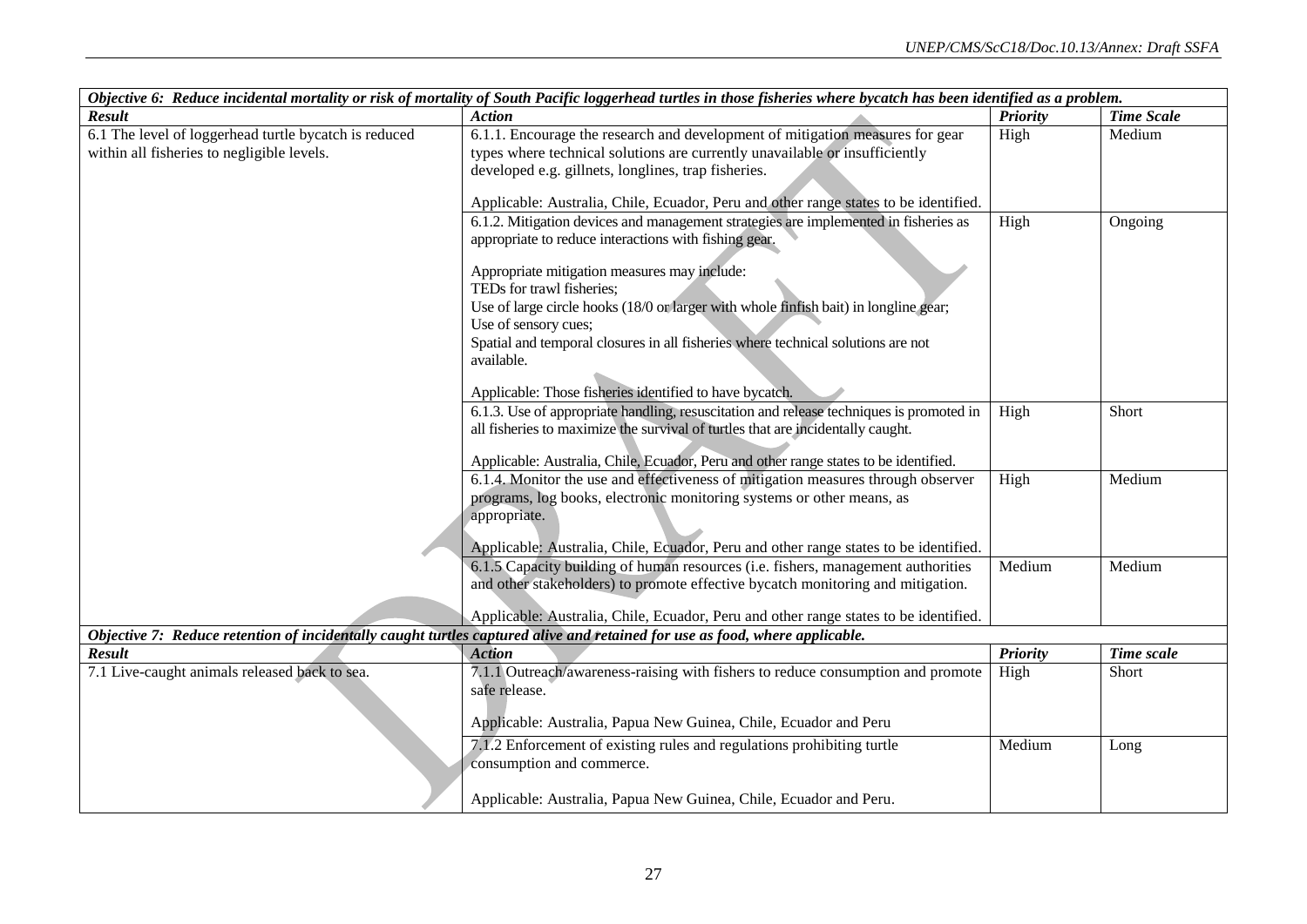#### *MARINE DEBRIS (Risk Matrix Ranking: Very High)*

|                                                                                                         | Objective 8: Determine the frequency of ingestion of marine debris and/or entanglement in lost or discarded fishing gear and the associated debilitation and/or mortality of |                 |                   |  |  |  |
|---------------------------------------------------------------------------------------------------------|------------------------------------------------------------------------------------------------------------------------------------------------------------------------------|-----------------|-------------------|--|--|--|
| loggerhead turtles by origin of the debris and by age classes.                                          |                                                                                                                                                                              |                 |                   |  |  |  |
| <b>Result</b>                                                                                           | <b>Action</b>                                                                                                                                                                | <b>Priority</b> | <b>Time Scale</b> |  |  |  |
| 8.1 The level of loggerhead turtle ingestion of synthetic                                               | 8.1.1. Quantify and report the temporal and spatial distribution of sick, injured                                                                                            | High            | Short             |  |  |  |
| debris and entanglement in lost or discarded fishing gear                                               | and dead loggerhead turtles impacted by ingested marine debris and                                                                                                           |                 |                   |  |  |  |
| is quantified by age class and area.                                                                    | entanglement in lost or discarded fishing gear by age class.                                                                                                                 |                 |                   |  |  |  |
|                                                                                                         |                                                                                                                                                                              |                 |                   |  |  |  |
|                                                                                                         | Applicable: Australia, Fiji, New Caledonia, Chile, Ecuador, Peru, and other                                                                                                  |                 |                   |  |  |  |
|                                                                                                         | range states to be identified.                                                                                                                                               |                 |                   |  |  |  |
|                                                                                                         | 8.1.2. Identify the origin of the synthetic debris and/or fishing gear recorded                                                                                              | High            | Medium            |  |  |  |
|                                                                                                         | with the turtles examined in the above action.                                                                                                                               |                 |                   |  |  |  |
|                                                                                                         |                                                                                                                                                                              |                 |                   |  |  |  |
|                                                                                                         | Applicable: Australia, Fiji, New Caledonia, Chile, Ecuador, Peru, and other                                                                                                  |                 |                   |  |  |  |
|                                                                                                         | range states to be identified.                                                                                                                                               |                 |                   |  |  |  |
| Objective 9: Prevent where possible or reduce the escape of synthetic debris to the marine environment. |                                                                                                                                                                              |                 |                   |  |  |  |
| <b>Result</b>                                                                                           | <b>Action</b>                                                                                                                                                                | <b>Priority</b> | <b>Time Scale</b> |  |  |  |
| 9.1 Reduction in the proportion of loggerhead turtles                                                   | 9.1.1. Evaluate and improve where possible land-based and ship-based waste                                                                                                   | High            | Medium            |  |  |  |
| recorded with ingested marine debris.                                                                   | disposal systems to reduce loss of synthetic waste to the marine environment.                                                                                                |                 |                   |  |  |  |
|                                                                                                         |                                                                                                                                                                              |                 |                   |  |  |  |
|                                                                                                         | Applicable: Australia, Fiji, New Caledonia, Chile, Ecuador, Peru, and other                                                                                                  |                 |                   |  |  |  |
|                                                                                                         | range states to be identified.                                                                                                                                               |                 |                   |  |  |  |
|                                                                                                         | 9.1.2. Develop and implement an education program that fosters public                                                                                                        | High            | Medium            |  |  |  |
|                                                                                                         | engagement in reducing the loss of synthetic waste to the marine environment.                                                                                                |                 |                   |  |  |  |
|                                                                                                         |                                                                                                                                                                              |                 |                   |  |  |  |
|                                                                                                         | Applicable: Australia, Fiji, New Caledonia, Chile, Ecuador, Peru, and other                                                                                                  |                 |                   |  |  |  |
|                                                                                                         | range states to be identified.                                                                                                                                               |                 |                   |  |  |  |
|                                                                                                         | 9.1.3. Give priority to actions that reduce the proliferation of marine debris                                                                                               | High            | Medium            |  |  |  |
|                                                                                                         | identified in Action 8.1.2.                                                                                                                                                  |                 |                   |  |  |  |
|                                                                                                         |                                                                                                                                                                              |                 |                   |  |  |  |
|                                                                                                         | Applicable: Australia, Fiji, New Caledonia, Chile, Ecuador, Peru, and other                                                                                                  |                 |                   |  |  |  |
|                                                                                                         | range states to be identified.                                                                                                                                               |                 |                   |  |  |  |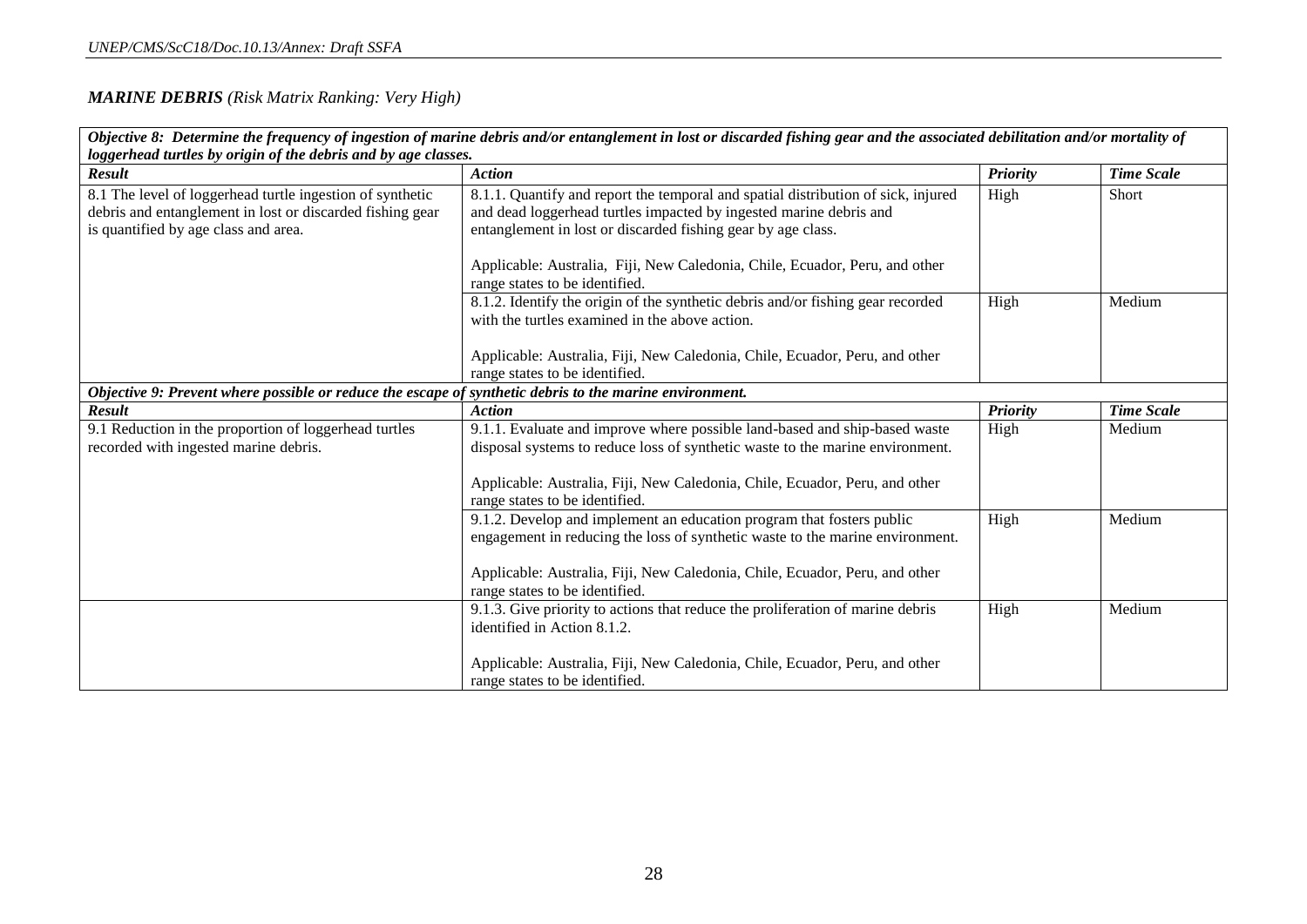| Objective 10: Prevent where possible or reduce the loss and/or discarding of fishing gear to the marine environment. |                                                                                                                                                                                                                                                                                                                                                                                                  |                 |                   |  |
|----------------------------------------------------------------------------------------------------------------------|--------------------------------------------------------------------------------------------------------------------------------------------------------------------------------------------------------------------------------------------------------------------------------------------------------------------------------------------------------------------------------------------------|-----------------|-------------------|--|
| Result                                                                                                               | <b>Action</b>                                                                                                                                                                                                                                                                                                                                                                                    | <b>Priority</b> | <b>Time Scale</b> |  |
| 10.1 Reduction in the proportion of loggerhead turtles<br>entangled in lost or discarded fishing gear.               |                                                                                                                                                                                                                                                                                                                                                                                                  |                 |                   |  |
|                                                                                                                      | 10.1.1. Evaluate, and improve where possible, land based and ship based waste<br>disposal systems, including consideration of development of waste management<br>plans and procedures, to reduce the occurrence of lost or discarded fishing gear<br>in the marine environment.<br>Applicable: Australia, Fiji, New Caledonia, Chile, Ecuador, Peru, and other<br>range states to be identified. | High            | Short             |  |
|                                                                                                                      | 10.1.2. Develop and implement an education program, promoting best practice<br>strategies, that fosters engagement of fishers in reducing the loss or discarding<br>of fishing gear to the marine environment.<br>Applicable: Australia, Fiji, New Caledonia, Chile, Ecuador, Peru, and other<br>range states to be identified.                                                                  | High            | Medium            |  |
|                                                                                                                      | 10.1.3. Give priority to actions that reduce the proliferation of marine debris<br>identified in Action 8.1.2.<br>Applicable: Australia, Fiji, New Caledonia, Chile, Ecuador, Peru, and other<br>range states to be identified.                                                                                                                                                                  | High            | Medium            |  |

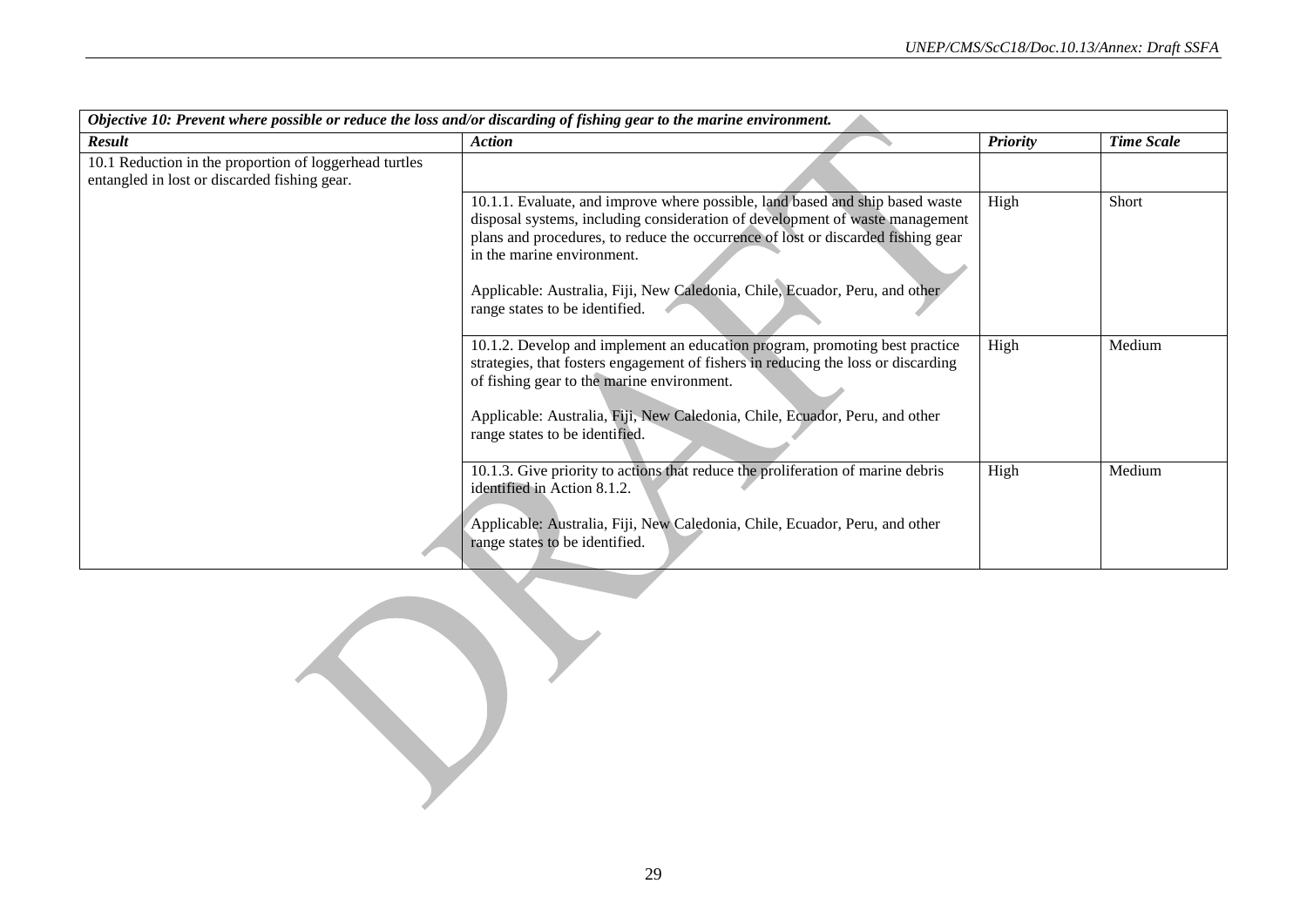#### *CLIMATE CHANGE/CLIMATE VARIABILITY (Risk Matrix Ranking: Very High)*

| Objective 11: Establish a climate change response plan for loggerhead turtles. |                                                                                                                                                                                                                                                                                                           |                 |                   |  |
|--------------------------------------------------------------------------------|-----------------------------------------------------------------------------------------------------------------------------------------------------------------------------------------------------------------------------------------------------------------------------------------------------------|-----------------|-------------------|--|
| Result                                                                         | <b>Action</b>                                                                                                                                                                                                                                                                                             | <b>Priority</b> | <b>Time Scale</b> |  |
| 11.1 The impacts of climate change on Loggerhead turtles<br>are buffered.      | 11.1.1. Quantify and predict changes in beach temperatures, nesting seasonality<br>or locations, loss of nesting habitat and alterations to foraging areas.<br>Applicable: all range states.                                                                                                              | High            | Medium            |  |
|                                                                                | 11.1.2. Quantify and predict changes in Ocean acidification and atmospheric<br>CO <sub>2</sub> , on foraging and nesting habitats, and impacts/availability of food for<br>pelagic foraging loggerheads.                                                                                                  | High            | Long              |  |
|                                                                                | Applicable: all range states<br>11.1.3. Monitor possible effects of ENSO or longer ocean shifting regimes (e.g.<br>Pacific Decadal Oscillation) on the dynamics of stocks of loggerheads in south-<br>eastern Pacific (i.e., changes in distribution, diet, recruitment).<br>Applicable: all range states | High            | Medium            |  |
|                                                                                | 11.1.4. Validate predictions of population response to climate change against<br>measured data.<br>Applicable: all range states                                                                                                                                                                           | Medium          | Long              |  |
|                                                                                | 11.1.5. Develop climate change response plan for Loggerhead turtles in the<br>South Pacific.<br>Applicable: all range states                                                                                                                                                                              | High            | Long              |  |
|                                                                                | 11.1.6. Identify potential foraging and nesting habitat for future range expansion<br>and ensure adequate coverage of these areas in marine protected areas.<br>Applicable: all range states                                                                                                              | Medium          | Medium            |  |
|                                                                                | 11.1.7. Identify and implement appropriate adaptation measures and monitor the<br>progress. Lessons learnt to be shared among wider community.<br>Applicable: all range states                                                                                                                            | High            | Long              |  |
|                                                                                | 11.1.8. Provide capacity building for sea turtle managers and turtle groups on<br>implementing adaptation measures.<br>Applicable: all range states                                                                                                                                                       | Medium          | Ongoing           |  |
|                                                                                | 11.1.9. Encourage and promote information exchange on loggerhead turtles in<br>the South Pacific Ocean and climate change between all relevant fora.<br>Applicable: all range states                                                                                                                      | Medium          | Medium            |  |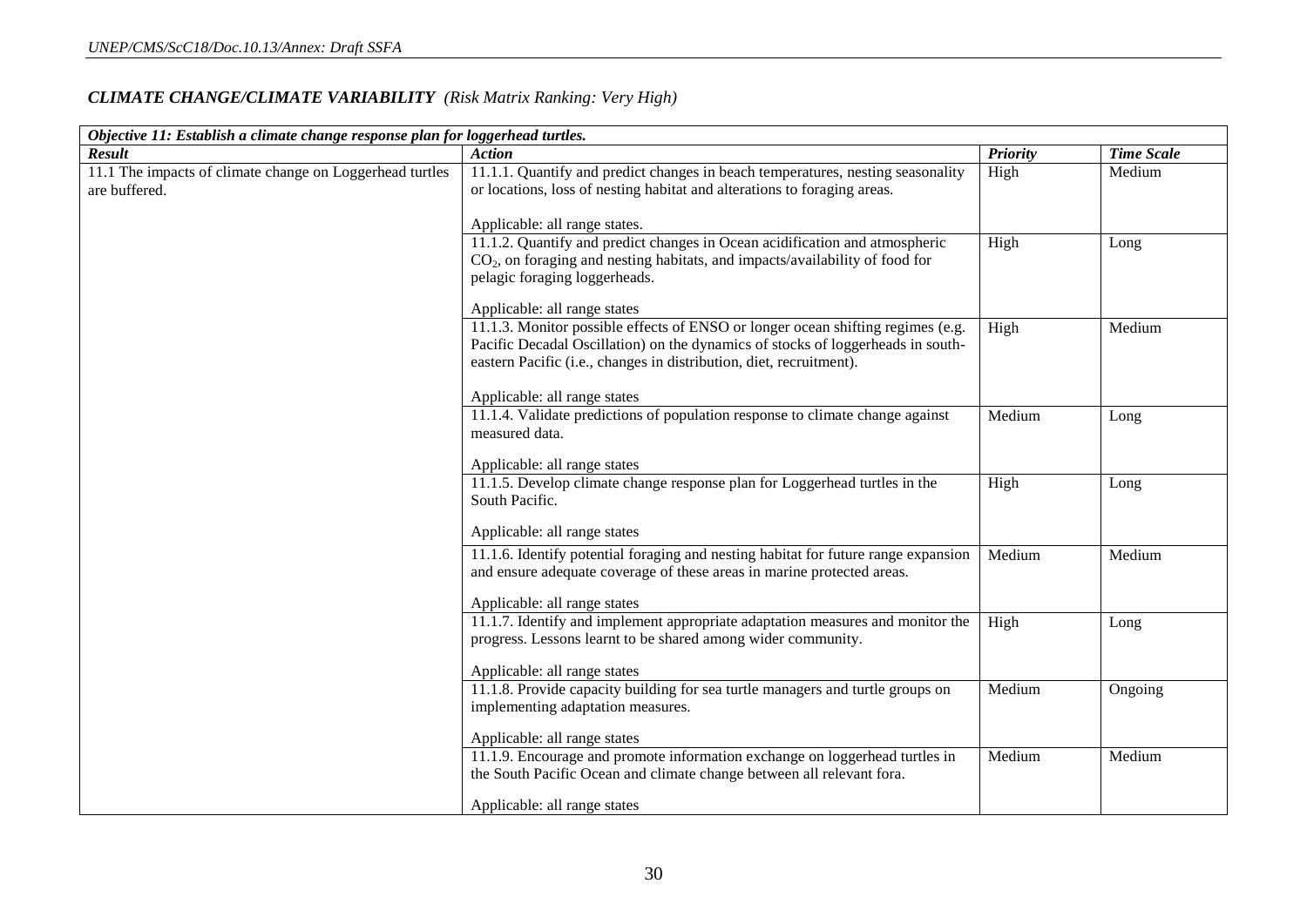#### *LOWERED WATER TABLE AT NESTING BEACHES (Risk Matrix Ranking: Very High)*

| Objective 12: Maintain or re-establish the water table height under the nesting habitat at significant turtle nesting beaches to support high incubation success of eggs and high<br>emergence success of hatchlings from the nests. |                                                                                                                                                                                                                                                                                                                                                                                    |                 |                   |  |  |
|--------------------------------------------------------------------------------------------------------------------------------------------------------------------------------------------------------------------------------------|------------------------------------------------------------------------------------------------------------------------------------------------------------------------------------------------------------------------------------------------------------------------------------------------------------------------------------------------------------------------------------|-----------------|-------------------|--|--|
| Result                                                                                                                                                                                                                               | <b>Action</b>                                                                                                                                                                                                                                                                                                                                                                      | <b>Priority</b> | <b>Time Scale</b> |  |  |
| 12.1 High incubation success of eggs and high hatchling<br>emergence success at all significant turtle rookeries.                                                                                                                    | 12.1.1. Establish a long-term monitoring programme to quantify and report the<br>temporal and spatial distribution of incubation success and hatchling emergence<br>success at significant loggerhead turtle nesting beaches.<br>Applicable: Australia, New Caledonia.                                                                                                             | High            | Short             |  |  |
|                                                                                                                                                                                                                                      | 12.1.2. Identify beaches where annual hatchling emergence success regularly<br>falls below 80% and assess the role of altered water table height in this low<br>emergence success.<br>Applicable: Australia, New Caledonia.                                                                                                                                                        | High            | Short             |  |  |
|                                                                                                                                                                                                                                      | 12.1.3. At Mon Repos beach, explore options for re-establishing the natural<br>water table levels associated with the swamp land behind the dune and hence<br>under the dunal nesting habitat and implement an appropriate action to achieve<br>this.<br>Similar action to be applied to other beaches subsequently identified with<br>similar problems.<br>Applicable: Australia. | High            | Short             |  |  |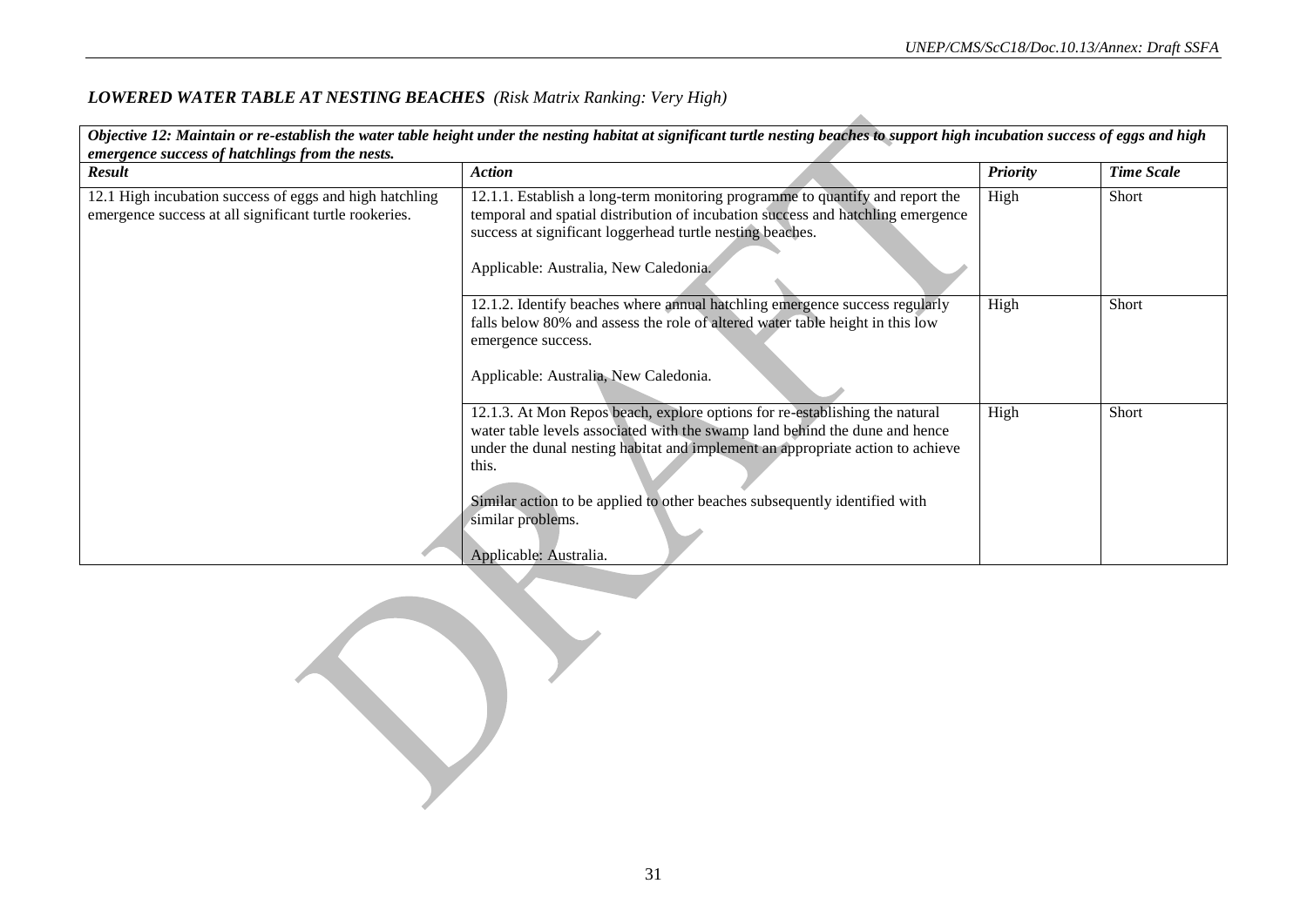| Objective 13: Manage coastal lighting at significant loggerhead turtle nesting beaches to create a dark coast line.                                                |                                                                                                                                                                                                                                                                      |                 |                   |  |
|--------------------------------------------------------------------------------------------------------------------------------------------------------------------|----------------------------------------------------------------------------------------------------------------------------------------------------------------------------------------------------------------------------------------------------------------------|-----------------|-------------------|--|
| <b>Result</b>                                                                                                                                                      | <b>Action</b>                                                                                                                                                                                                                                                        | <b>Priority</b> | <b>Time Scale</b> |  |
| 13.1 No direct light source visible to the nesting beaches<br>and reduced reflected light illuminating the sky/salt spray<br>above and behind the nesting beaches. | 13.1.1 Turn off all lighting at recreational areas within 100 m of the nesting<br>beaches after 8:00 pm until daylight during nesting and hatching season<br>(October to May).                                                                                       | Essential       | Immediate         |  |
|                                                                                                                                                                    | Applicable: Australia, New Caledonia.                                                                                                                                                                                                                                |                 |                   |  |
|                                                                                                                                                                    | 13.1.2 Prohibit the use of vertical illumination of building, other structures and<br>vegetation using lighting that shines into the sky within 1.5 km of the nesting<br>beaches during the nesting and hatching season.                                             | Essential       | Immediate         |  |
|                                                                                                                                                                    | Applicable: Australia, New Caledonia.                                                                                                                                                                                                                                |                 |                   |  |
|                                                                                                                                                                    | 13.1.3 Fit 25 cm deep vertical shades to all street lights within 1.5 km of the<br>nesting beaches, and possibly others that remain visible from the beach.<br>Applicable: Australia, New Caledonia.                                                                 | High            | Short             |  |
|                                                                                                                                                                    | 13.1.4 Activate lighting required on stairs and access areas for safety purpose<br>with proximity sensors or motion detectors with an associated deactivation of<br>lighting after 10 minutes.<br>Applicable: Australia, New Caledonia.                              | Medium          | Short             |  |
|                                                                                                                                                                    | 13.1.5 Explore the feasibility of using lines of road-surface mounted LED lights<br>in place of street lights.<br>Applicable: Australia, New Caledonia.                                                                                                              | High            | Medium            |  |
|                                                                                                                                                                    | 13.1.6. For buildings visible from nesting beaches, interior lighting should be<br>blocked from shining from the interior of the building towards the respective<br>nesting beaches during the nesting and hatching season.<br>Applicable: Australia, New Caledonia. | High            | Short             |  |
|                                                                                                                                                                    | 13.1.7 Continue to investigate new options for lighting that does not have a<br>negative impact on turtle population function.<br>Applicable: Australia, New Caledonia.                                                                                              | High            | Ongoing           |  |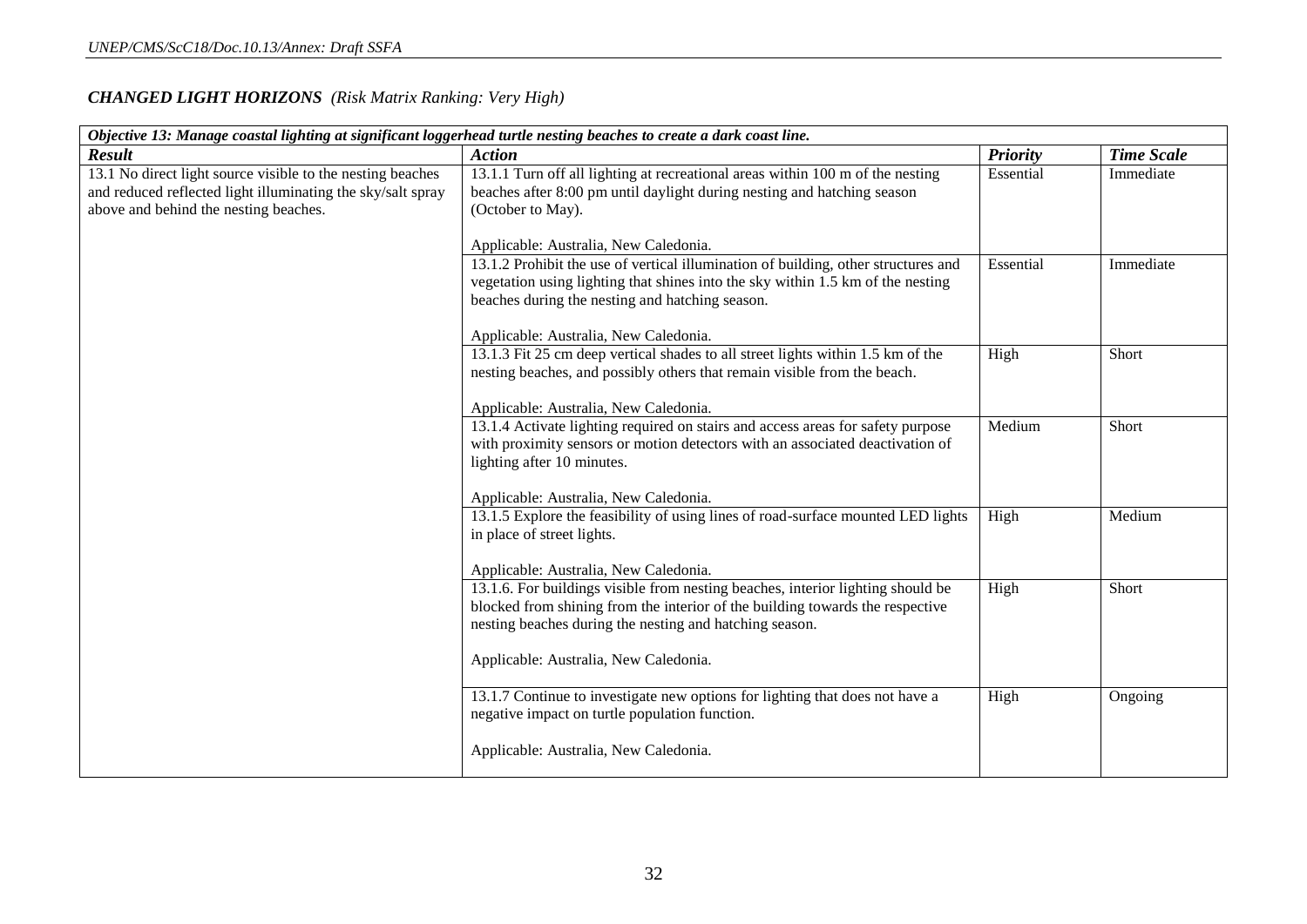#### *ARMOURING OF BEACHES (Risk Matrix Ranking: Moderate)*

| Result                                     | <b>Action</b>                                                                                                                                                                                                                                 | <b>Priority</b> | <b>Time Scale</b> |
|--------------------------------------------|-----------------------------------------------------------------------------------------------------------------------------------------------------------------------------------------------------------------------------------------------|-----------------|-------------------|
| 14.1 Main nesting beaches preserved.       | 14.1.1. Promote ecosystem based management of coastal dunes / sand and<br>costal dune restoration such as mangrove plantations, vegetating coastal<br>environment etc instead of structural designs.<br>Applicable: Australia, New Caledonia. | Medium          | Ongoing           |
|                                            | 14.1.2. Consider nesting beaches in land use planning.<br>Applicable: Australia, New Caledonia.                                                                                                                                               | High            | Ongoing           |
|                                            | 14.1.3. Explore and promote ecologically sound practices to mitigate<br>problems associated with sand dune erosion and coastal development at<br>nesting beaches.<br>Applicable: Australia, New Caledonia.                                    | High            | Medium            |
| 14.2 Restoration of prime nesting habitat. | 14.2.1 Remove unsuitable substrate and rehabilitate nesting habitat with<br>appropriate sand and vegetation.<br>Applicable: Australia, New Caledonia.                                                                                         | High            | Short             |
|                                            | 14.2.2 Create access paths for loggerhead turtles to suitable zones within the<br>beach area.<br>Applicable: Australia, New Caledonia.                                                                                                        | High            | Short             |
|                                            |                                                                                                                                                                                                                                               |                 |                   |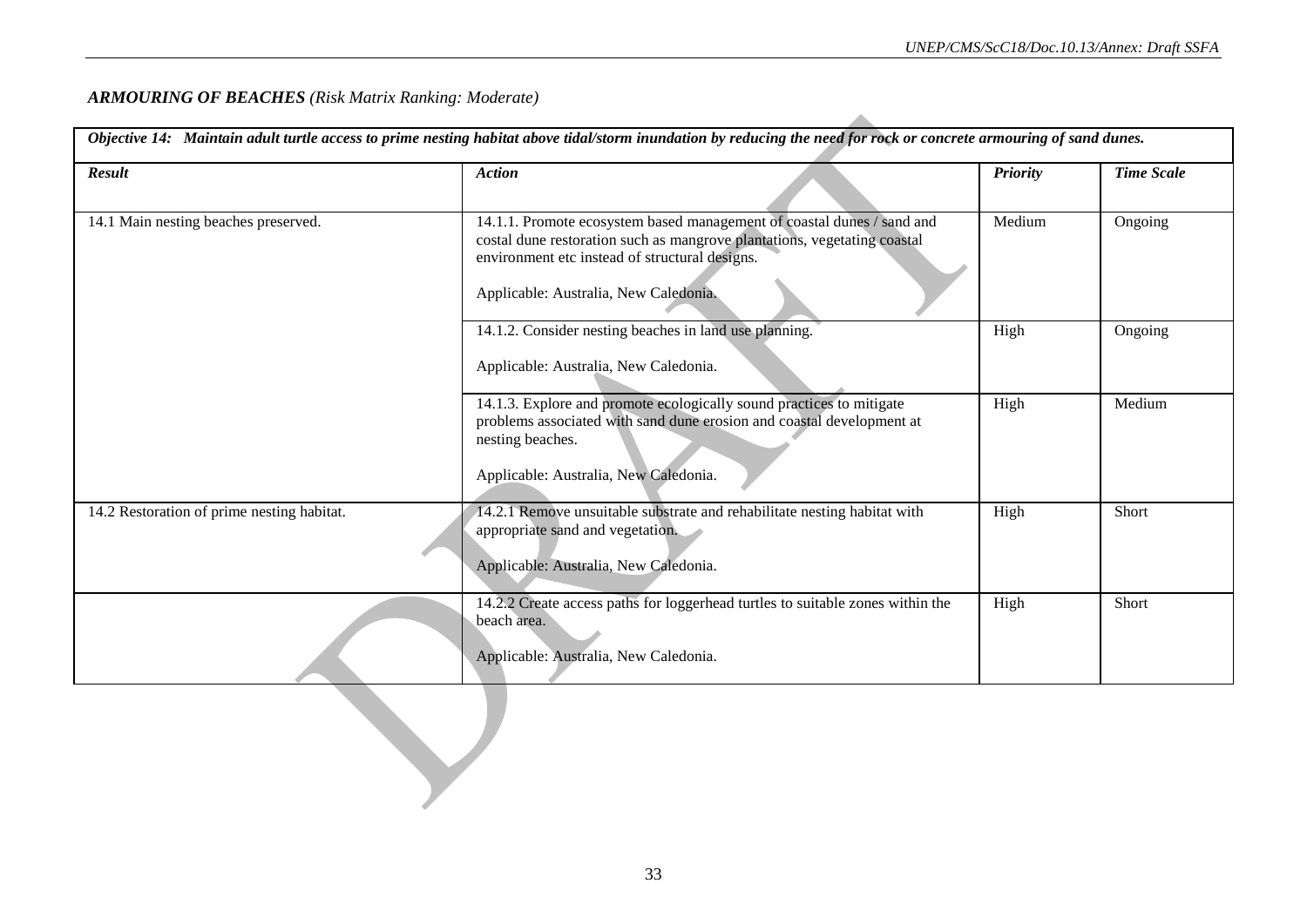#### *SHIP STRIKE (Risk Matrix Ranking: Moderate)*

| Objective 15: Conduct research to investigate loggerhead turtle/vessel interactions and develop a boat strike strategy to reduce threats. |                                                                                         |                 |                   |
|-------------------------------------------------------------------------------------------------------------------------------------------|-----------------------------------------------------------------------------------------|-----------------|-------------------|
| <b>Result</b>                                                                                                                             | <b>Action</b>                                                                           | <b>Priority</b> | <b>Time Scale</b> |
| 15.1 The level of interaction between loggerhead turtles                                                                                  | 15.1.1. Conduct fine-scale tracking of turtles in areas of high boat activity.          | Medium          | Short             |
| and vessels is quantified.                                                                                                                |                                                                                         |                 |                   |
|                                                                                                                                           | Applicable: all range states                                                            |                 |                   |
|                                                                                                                                           | 15.1.2. Identify areas of high risk and establish or review go slow zones as needed.    | Medium          | Medium            |
|                                                                                                                                           |                                                                                         |                 |                   |
|                                                                                                                                           | Applicable: all range states                                                            |                 |                   |
|                                                                                                                                           | 5.1.3. Monitor and quantify mortality of marine turtles from interactions with vessels. | Medium          | Short             |
|                                                                                                                                           |                                                                                         |                 |                   |
|                                                                                                                                           | Applicable: all range states                                                            |                 |                   |
|                                                                                                                                           | 15.1.4 Implement boat strike strategies to reduce mortality.                            | Medium          | Medium            |
|                                                                                                                                           |                                                                                         |                 |                   |
|                                                                                                                                           | Applicable: all range states                                                            |                 |                   |
|                                                                                                                                           |                                                                                         | High            | Immediate         |
|                                                                                                                                           | 15.1.5. Where appropriate, place conditions on approved developments that will          |                 |                   |
|                                                                                                                                           | require speed limitations on boats within marine turtle habitat.                        |                 |                   |
|                                                                                                                                           |                                                                                         |                 |                   |
|                                                                                                                                           | Applicable: all range states                                                            |                 |                   |

#### *TOURISM (Risk Matrix Ranking: Moderate)*

| Objective 16: Promote the development of sound ecotourism practises in turtle breeding and foraging grounds |                                                                                                                       |                 |                   |
|-------------------------------------------------------------------------------------------------------------|-----------------------------------------------------------------------------------------------------------------------|-----------------|-------------------|
| <b>Result</b>                                                                                               | <b>Action</b>                                                                                                         | <b>Priority</b> | <b>Time Scale</b> |
| 16.1 Vulnerable life stages and habitat is protected with<br>greater public awareness.                      | 16.1.1 Develop guidelines for tourism encounters with turtles in the wild<br>including site carrying capacity.        | Medium          | Medium            |
|                                                                                                             | Applicable: Australia, New Caledonia.                                                                                 |                 |                   |
|                                                                                                             | 16.1.2. Investigate the suitability of developing and applying "green<br>certification" for tourism operators.        | Medium          | Long              |
|                                                                                                             | Applicable: Australia, New Caledonia.                                                                                 |                 |                   |
|                                                                                                             | 16.1.3. Encourage the development and distribution of appropriate education<br>material for use by tourism operators. | Medium          | Medium            |
|                                                                                                             | Applicable: Australia, New Caledonia.                                                                                 |                 |                   |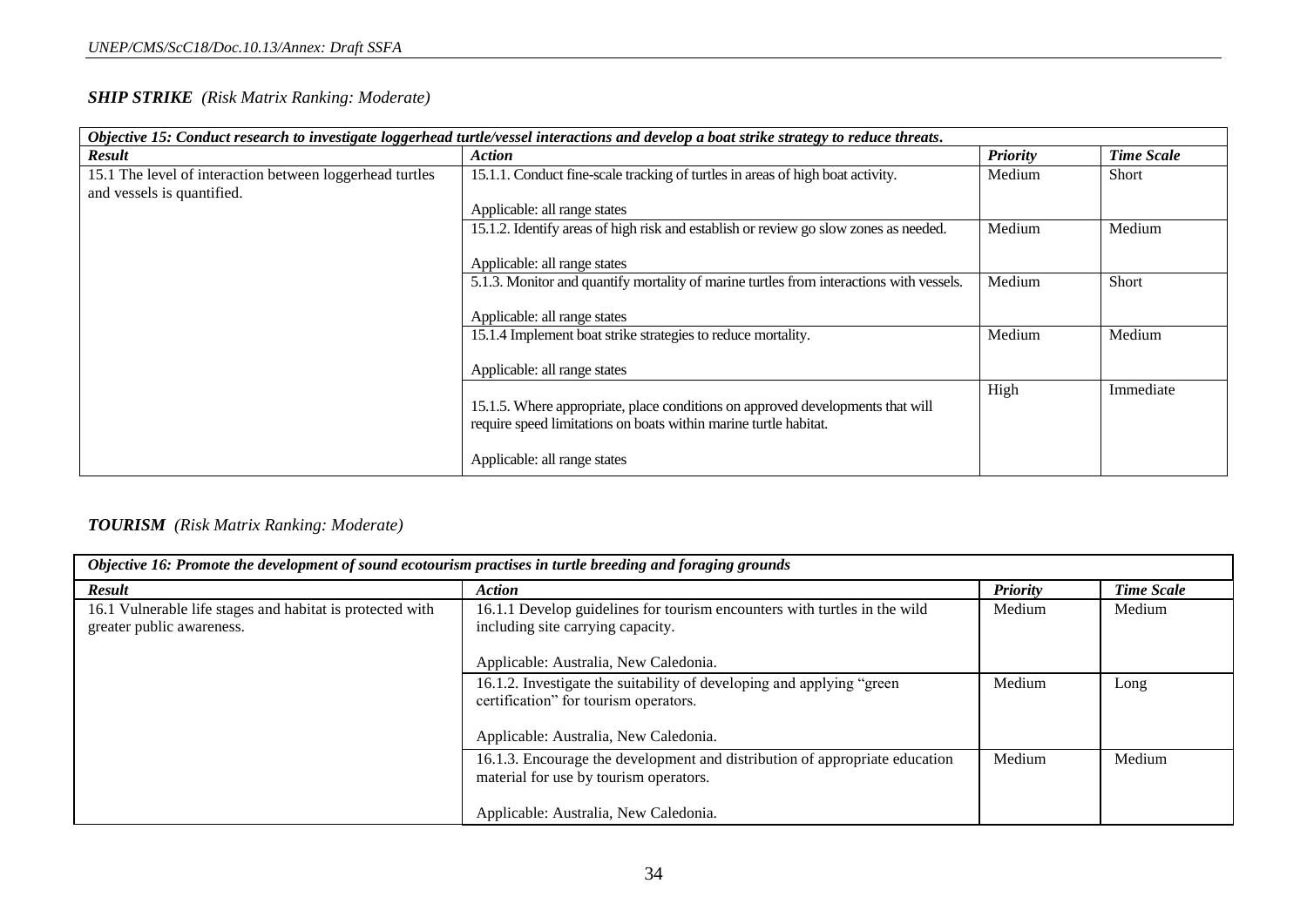| Objective 17: Generate revenue for conservation from tourism activities                   |                                                                                                                                                                                                                |  |                 |                   |
|-------------------------------------------------------------------------------------------|----------------------------------------------------------------------------------------------------------------------------------------------------------------------------------------------------------------|--|-----------------|-------------------|
| <b>Result</b>                                                                             | <b>Action</b>                                                                                                                                                                                                  |  | <b>Priority</b> | <b>Time Scale</b> |
| 17.1. More resources are available for conservation<br>activities for loggerhead turtles. | 17.1.1. Investigate and develop appropriate funding mechanisms and<br>allocation procedures to be applied to tourism ventures interacting with<br>loggerhead turtles.<br>Applicable: Australia, New Caledonia. |  | Medium          | Long              |

#### *LEGAL DIRECT TAKE (Risk Matrix Ranking: Moderate)*

| Objective 18: Ensure the legal direct take of loggerhead turtles is sustainable.                     |                                                                                                                                                                                                                            |          |                   |
|------------------------------------------------------------------------------------------------------|----------------------------------------------------------------------------------------------------------------------------------------------------------------------------------------------------------------------------|----------|-------------------|
| <b>Result</b>                                                                                        | <b>Action</b>                                                                                                                                                                                                              | Priority | <b>Time Scale</b> |
| 18.1 Loggerhead turtle populations exposed to legal direct<br>take remain within sustainable levels. | 18.1.1. Indigenous communities develop and implement marine turtle<br>management plans that consider cumulative impacts and aim to achieve<br>sustainable use.<br>Applicable: Australia, Papua New Guinea.                 | Medium   | Ongoing           |
|                                                                                                      | 18.1.2. Expand and increase capacity of Indigenous ranger programs that<br>conduct research and monitoring of marine turtles, including Loggerhead<br>turtles, at rookeries and feeding grounds.<br>Applicable: Australia. | Medium   | Ongoing           |

## *ILLEGAL TAKE (Risk Matrix Ranking: Moderate)*

| Objective 19: Reduce illegal take of loggerhead turtles |                                                                            |                 |                   |  |
|---------------------------------------------------------|----------------------------------------------------------------------------|-----------------|-------------------|--|
| <b>Result</b>                                           | <b>Action</b>                                                              | <b>Priority</b> | <b>Time Scale</b> |  |
| 19.1 The areas where the illegal capture of loggerhead  | 19.1.1. Identify key areas where loggerhead turtle poaching occurs.        | Medium          | Ongoing           |  |
| turtles occurs are identified                           |                                                                            |                 |                   |  |
|                                                         | Applicable: Australia, New Caledonia, Chile, Ecuador, Peru and other range |                 |                   |  |
|                                                         | states to be identified.                                                   |                 |                   |  |
|                                                         | 19.1.2. Strengthen control systems and vigilance of areas affected by      | Medium          | Medium            |  |
|                                                         | harvesting, landing at ports, trading and illegal use.                     |                 |                   |  |
|                                                         |                                                                            |                 |                   |  |
|                                                         | Applicable: Australia, New Caledonia, Chile, Ecuador, Peru and other range |                 |                   |  |
|                                                         | states to be identified.                                                   |                 |                   |  |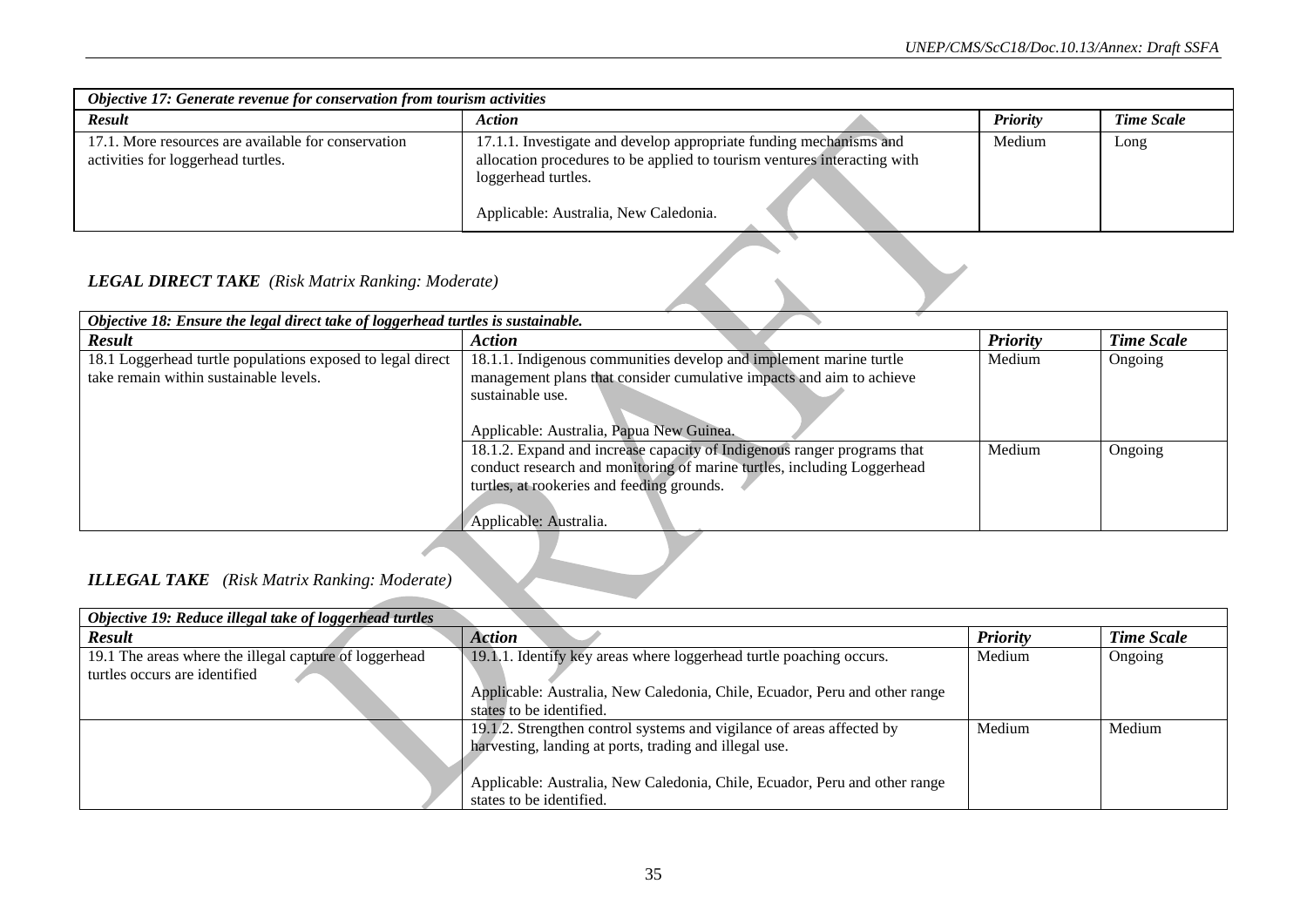| 19.2 Levels of illegal take by age class are estimated.   | 19.2.1. Estimate illegal take of loggerhead turtles by age classes.                                                                                                                           | Medium | Medium    |
|-----------------------------------------------------------|-----------------------------------------------------------------------------------------------------------------------------------------------------------------------------------------------|--------|-----------|
|                                                           | Applicable: Australia, New Caledonia, Chile, Ecuador, Peru and other range<br>statesto be identified.                                                                                         |        |           |
|                                                           | 19.2.2. Monitor and quantify illegal take, using techniques such as inspections<br>of ports, nesting beaches, rubbish dumps and interviews/surveys with park<br>guards and local communities. | Medium | Medium    |
|                                                           | Applicable: Australia, New Caledonia, Chile, Ecuador, Peru and other range<br>states to be identified.                                                                                        |        |           |
| 19.3 Reduced illegal take of loggerhead turtles and their | 19.3.1 Promote the enforcement of legal mechanisms to reduce take.                                                                                                                            | High   | Immediate |
| eggs.                                                     | Applicable: Australia, New Caledonia, Chile, Ecuador, Peru and other range                                                                                                                    |        |           |
|                                                           | states to be identified.                                                                                                                                                                      |        |           |
|                                                           | 19.3.2 Implement an educational/awareness programme, which may include                                                                                                                        | High   | Immediate |
|                                                           | incentives for best practice, aimed at reducing the take of loggerheads in the                                                                                                                |        |           |
|                                                           | south Pacific.                                                                                                                                                                                |        |           |
|                                                           | Applicable: Australia, New Caledonia, Chile, Ecuador, Peru and other range<br>states to be identified.                                                                                        |        |           |

#### *DREDGING (Risk Matrix Ranking: Moderate)*

| Objective 20: Manage dredging operations within coastal waters to minimize the injury and mortality of loggerhead turtles. |                                                                                                                                                                                                                                                            |                 |                   |
|----------------------------------------------------------------------------------------------------------------------------|------------------------------------------------------------------------------------------------------------------------------------------------------------------------------------------------------------------------------------------------------------|-----------------|-------------------|
| <b>Result</b>                                                                                                              | <b>Action</b>                                                                                                                                                                                                                                              | <b>Priority</b> | <b>Time Scale</b> |
| 20.1 The injury and mortality of loggerhead turtles is<br>minimised during dredging operations.                            | 20.1.1. Quantify and report the temporal and spatial distribution of injured and<br>dead loggerhead turtles impacted by dredging operations by age class.                                                                                                  | Medium          | Ongoing           |
|                                                                                                                            | Applicable: Australia, Fiji, New Caledonia and other range states to be<br>identified.                                                                                                                                                                     |                 |                   |
|                                                                                                                            | 20.1.2. Establish and implement guidelines/codes of practice for dredging with<br>consideration of exclusion devices, timing of operation, monitoring of impact.<br>Applicable: Australia, Fiji, New Caledonia and other range states to be<br>identified. | High            | <b>Short</b>      |
|                                                                                                                            | 20.1.3. Major dredging projects should be accompanied by technically sound<br>environmental assessments.<br>Applicable: Australia, Fiji, New Caledonia and other range states to be<br>identified.                                                         | High            | Ongoing           |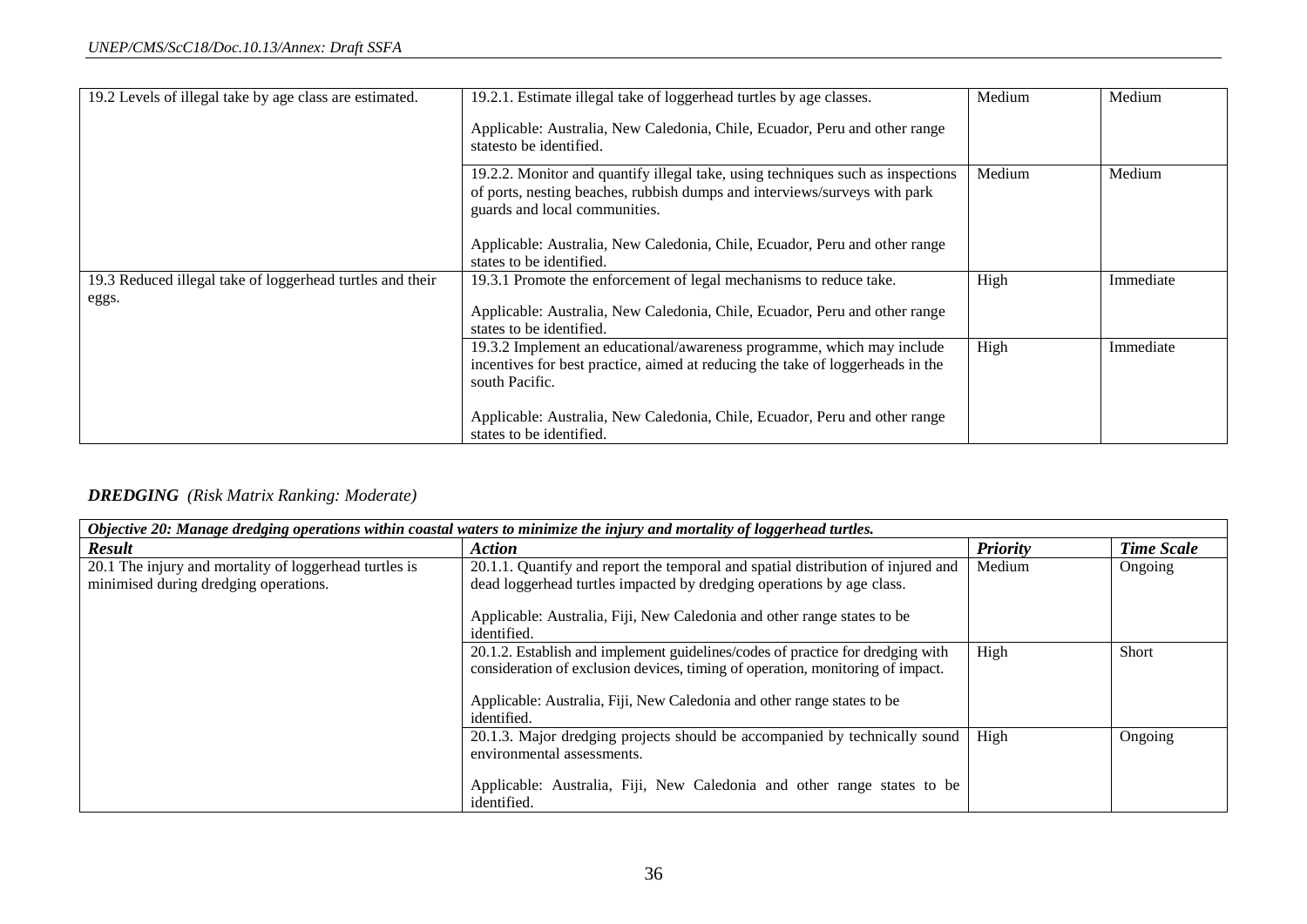## *POLLUTION: ACUTE (Risk Matrix Ranking: Moderate)*

|                                                                     | Objective 21: Assess the risk of oil spills off eastern Australian and New Caledonian breeding and coastal foraging areas |                 |                   |  |
|---------------------------------------------------------------------|---------------------------------------------------------------------------------------------------------------------------|-----------------|-------------------|--|
| <b>Result</b>                                                       | <b>Action</b>                                                                                                             | <b>Priority</b> | <b>Time Scale</b> |  |
| 21.1 A review of major ports and associated shipping                | 21.1.1. Conduct a risk assessment that reviews available information on                                                   | Medium          | Medium            |  |
| routes and their proximity to nesting beaches has been              | existing regulations for vessels entering East Australian and New Caledonian                                              |                 |                   |  |
| conducted.                                                          | ports.                                                                                                                    |                 |                   |  |
|                                                                     |                                                                                                                           |                 |                   |  |
|                                                                     | Applicable: Australia, New Caledonia.                                                                                     |                 |                   |  |
| 21.2 A review of historic spills has been conducted.                | 21.2.1. Conduct a risk assessment that reviews historic spills off Eastern                                                | Medium          | Long              |  |
|                                                                     | Australia and New Caledonia.                                                                                              |                 |                   |  |
|                                                                     |                                                                                                                           |                 |                   |  |
|                                                                     | Applicable: Australia, New Caledonia                                                                                      |                 |                   |  |
| Objective 22: Assess the regional capacity to respond to oil spills |                                                                                                                           |                 |                   |  |
| <b>Result</b>                                                       | <b>Action</b>                                                                                                             | <b>Priority</b> | <b>Time Scale</b> |  |
| 22.1. A review of potential responses to oil spills is              | 22.1.1. Review "Area Contingency Plans" if available.                                                                     | Medium          | Medium            |  |
| conducted.                                                          |                                                                                                                           |                 |                   |  |
|                                                                     | Applicable: Australia, New Caledonia                                                                                      |                 |                   |  |
|                                                                     | 22.1.2. Review "best management practices" for oil spill management.                                                      | Medium          | Medium            |  |
|                                                                     |                                                                                                                           |                 |                   |  |
|                                                                     | Applicable: Australia, New Caledonia                                                                                      |                 |                   |  |
| 22.2 Sensitive areas and times have been identified and             | 22.2.1. Integrate pertinent information on sensitive sites/seasons for nesting                                            | High            | Medium            |  |
| communicated for coordination with the appropriate                  | beaches into Area Contingency Plans.                                                                                      |                 |                   |  |
| agencies.                                                           |                                                                                                                           |                 |                   |  |
|                                                                     | Applicable: Australia, New Caledonia                                                                                      |                 |                   |  |
|                                                                     | 22.2.2. Plan and conduct oil spill response drills.                                                                       | Medium          | Long              |  |
|                                                                     |                                                                                                                           |                 |                   |  |
|                                                                     | Applicable: Australia, New Caledonia                                                                                      |                 |                   |  |

## *POLLUTION: CHRONIC (Risk Matrix Ranking: Low)*

| Objective 23: Understand and ensure the incidence and impact of chronic pollution on loggerhead turtle health is not population limiting.         |                                                                                                                                                                                                        |                 |                   |
|---------------------------------------------------------------------------------------------------------------------------------------------------|--------------------------------------------------------------------------------------------------------------------------------------------------------------------------------------------------------|-----------------|-------------------|
| <b>Result</b>                                                                                                                                     | Action                                                                                                                                                                                                 | <b>Priority</b> | <b>Time Scale</b> |
| 23.1 Monitoring programs are in place to measure the<br>impact of chronic pollution within coastal waters on the<br>health of loggerhead turtles. | 23.1.1. Monitor water quality and loggerhead turtle health in key coastal<br>foraging areas.<br>Applicable: Australia, New Caledonia, Chile, Ecuador, Peru and other range<br>states to be identified. | Low             | Ongoing           |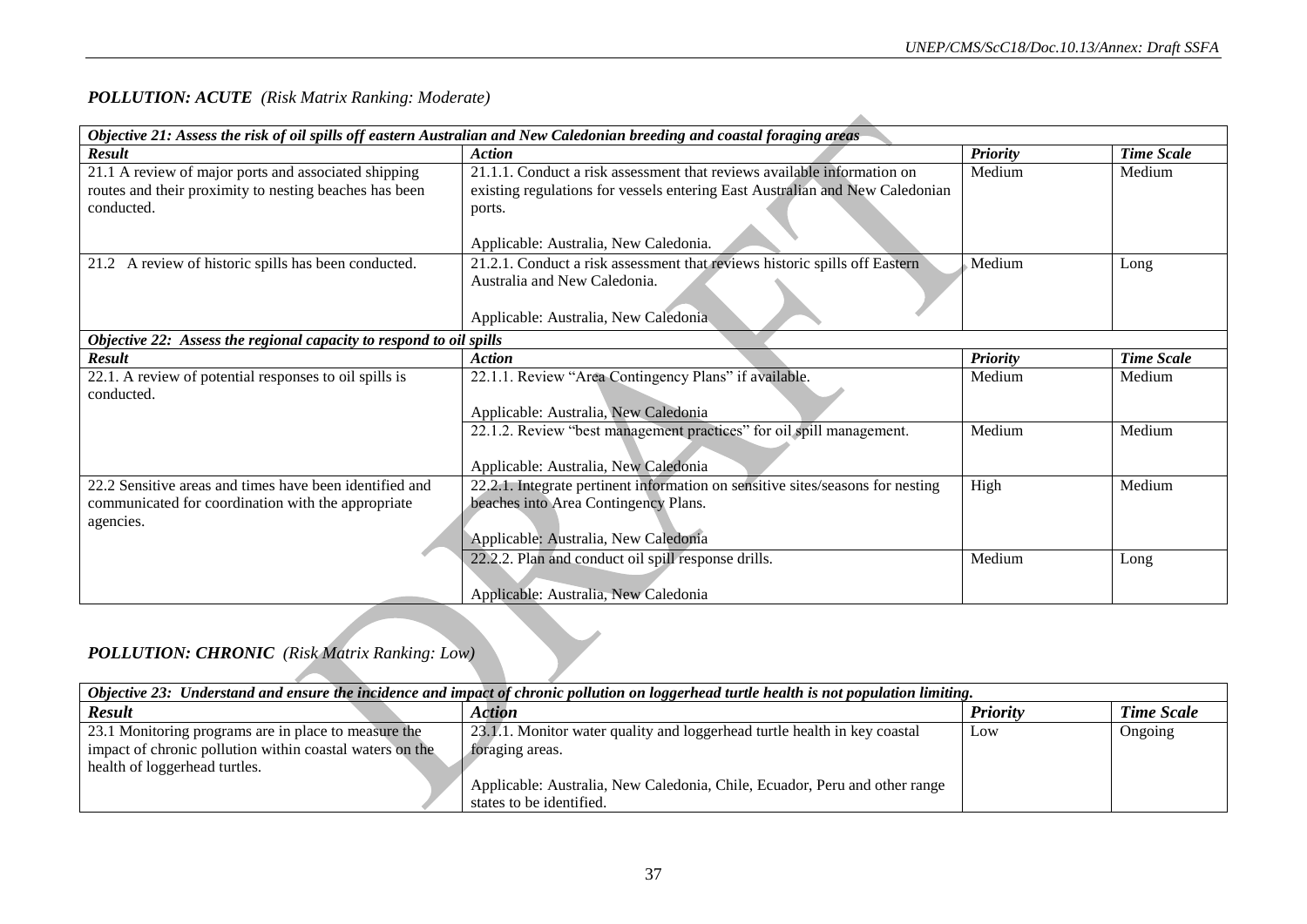#### *DISEASE (Risk Matrix Ranking: Low)*

| Objective 24: Understand and ensure the incidence and impact of disease on loggerhead turtle health is not population limiting. |                                                                            |                 |                   |
|---------------------------------------------------------------------------------------------------------------------------------|----------------------------------------------------------------------------|-----------------|-------------------|
| <b>Result</b>                                                                                                                   | Action                                                                     | <b>Priority</b> | <b>Time Scale</b> |
| 24.1 Loggerhead turtle and egg mortality is not elevated                                                                        | 24.1.1 In key coastal foraging areas and nesting beaches, monitor disease  | Low             | Ongoing           |
| by a range of diseases including parasitic worms, bacteria,                                                                     | impacts on loggerhead turtles and their eggs.                              |                 |                   |
| fungi and viruses.                                                                                                              |                                                                            |                 |                   |
|                                                                                                                                 | Applicable: Australia, New Caledonia, Chile, Ecuador, Peru and other range |                 |                   |
|                                                                                                                                 | states.                                                                    |                 |                   |

#### *SCIENTIFIC RESEARCH AND REHABILITATION (Risk Matrix Ranking: Low)*

| Objective 25: Ensure scientific research on South Pacific loggerhead turtles has the least impact on individuals and populations. |                                                                                                         |                 |                   |  |
|-----------------------------------------------------------------------------------------------------------------------------------|---------------------------------------------------------------------------------------------------------|-----------------|-------------------|--|
| <b>Result</b>                                                                                                                     | <b>Action</b>                                                                                           | <b>Priority</b> | <b>Time Scale</b> |  |
| 25.1 Summary of existing protocols is completed and                                                                               | 25.1.1. Summarize/characterize existing scientific research permits on South                            | Low             | Medium            |  |
| annual takes/mortalities are recorded to assess cumulative                                                                        | Pacific loggerhead turtles, including existing protocols in place to reduce                             |                 |                   |  |
| impacts of scientific research.                                                                                                   | impacts.                                                                                                |                 |                   |  |
|                                                                                                                                   |                                                                                                         |                 |                   |  |
|                                                                                                                                   | Applicable: Australia, New Caledonia, Chile, Ecuador, Peru and other range                              |                 |                   |  |
|                                                                                                                                   | states to be identified.                                                                                |                 |                   |  |
|                                                                                                                                   |                                                                                                         |                 |                   |  |
|                                                                                                                                   | 25.1.2. Research protocols within other countries and compare with current                              | Low             | Medium            |  |
|                                                                                                                                   | protocols to ensure existing protocols are appropriate.                                                 |                 |                   |  |
|                                                                                                                                   |                                                                                                         |                 |                   |  |
|                                                                                                                                   | Applicable: Australia, New Caledonia, Chile, Ecuador, Peru, and other range<br>states to be identified. |                 |                   |  |
|                                                                                                                                   |                                                                                                         |                 |                   |  |
|                                                                                                                                   | 25.1.3. Revise existing protocols, if applicable, including development of                              | Low             | Long              |  |
|                                                                                                                                   | outside reviewing committee (e.g. IACUC).                                                               |                 |                   |  |
|                                                                                                                                   |                                                                                                         |                 |                   |  |
|                                                                                                                                   | Applicable: Australia, New Caledonia, Chile, Ecuador, Peru, and other range                             |                 |                   |  |
|                                                                                                                                   | states to be identified.                                                                                |                 |                   |  |
|                                                                                                                                   | 25.1.4. Track annual take/mortalities to assess cumulative impacts on                                   | Medium          | Medium            |  |
|                                                                                                                                   | loggerhead turtles of scientific research.                                                              |                 |                   |  |
|                                                                                                                                   |                                                                                                         |                 |                   |  |
|                                                                                                                                   | Applicable: Australia, New Caledonia, Chile, Ecuador, Peru, and other range                             |                 |                   |  |
|                                                                                                                                   | states to be identified.                                                                                |                 |                   |  |
|                                                                                                                                   |                                                                                                         |                 |                   |  |
|                                                                                                                                   |                                                                                                         |                 |                   |  |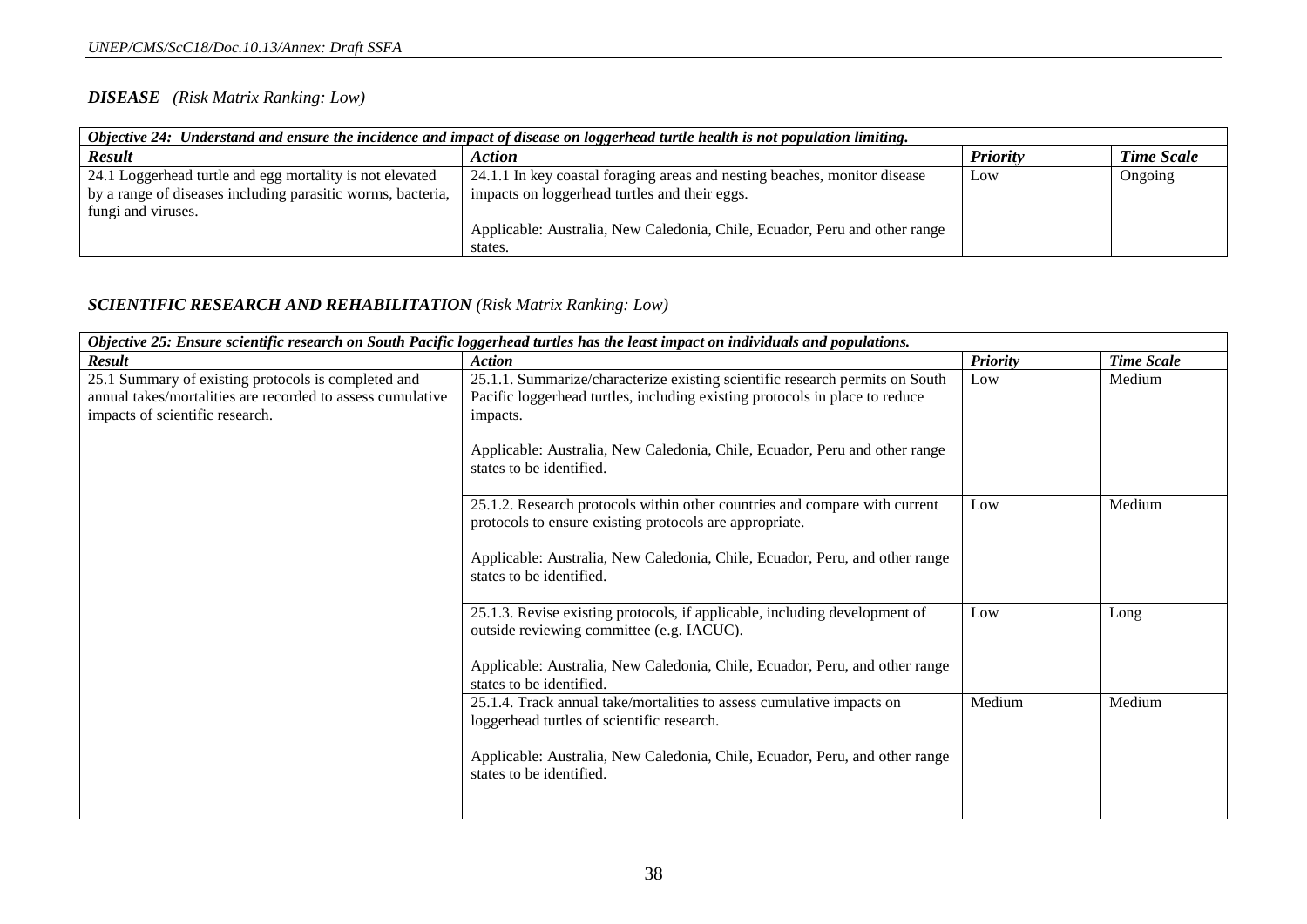| Objective 26: Ensure the use of best practices in the rehabilitation, captive holding, transportation, and release of South Pacific loggerhead turtles |                                                                                |                 |                   |  |
|--------------------------------------------------------------------------------------------------------------------------------------------------------|--------------------------------------------------------------------------------|-----------------|-------------------|--|
| Result                                                                                                                                                 | Action                                                                         | <b>Priority</b> | <b>Time Scale</b> |  |
| 26.1 Successful rehabilitation of healthy loggerhead                                                                                                   | 26.1.1. Review and summarize existing protocols for rehabilitation and         | Low             | Short             |  |
| turtles back to the wild is occurring.                                                                                                                 | release of sea turtles.                                                        |                 |                   |  |
|                                                                                                                                                        |                                                                                |                 |                   |  |
|                                                                                                                                                        | Applicable: Australia, New Caledonia, Chile, Ecuador, Peru, and other range    |                 |                   |  |
|                                                                                                                                                        | states to be identified.                                                       |                 |                   |  |
|                                                                                                                                                        | 26.1.2. Management of turtles in rehabilitation follows best practice          | Low             | Short             |  |
|                                                                                                                                                        | veterinary standards.                                                          |                 |                   |  |
|                                                                                                                                                        |                                                                                |                 |                   |  |
|                                                                                                                                                        | Applicable: Australia, New Caledonia, Chile, Ecuador, Peru, and other range    |                 |                   |  |
|                                                                                                                                                        | states to be identified.                                                       |                 |                   |  |
|                                                                                                                                                        | 26.1.3. Annual reporting on the results of rehabilitation programs.            | Low             | Long              |  |
|                                                                                                                                                        |                                                                                |                 |                   |  |
|                                                                                                                                                        | Applicable: Australia, New Caledonia, Chile, Ecuador, Peru, and other range    |                 |                   |  |
|                                                                                                                                                        | states to be identified.                                                       |                 |                   |  |
|                                                                                                                                                        | 26.1.4. Provide plain language advice online with regard to best practice care | Low             | Long              |  |
|                                                                                                                                                        | for debilitated loggerhead turtles, taking into account already existing       |                 |                   |  |
|                                                                                                                                                        | resources.                                                                     |                 |                   |  |
|                                                                                                                                                        |                                                                                |                 |                   |  |
|                                                                                                                                                        | Applicable: Australia, New Caledonia, Chile, Ecuador, Peru, and other range    |                 |                   |  |
|                                                                                                                                                        | states to be identified.                                                       |                 |                   |  |

## **RESEARCH ACTION**

| Objective 27: To monitor the population dynamics of loggerhead turtles in the South pacific to detect population responses to management implemented under this Single |                                                                      |                 |                   |  |  |
|------------------------------------------------------------------------------------------------------------------------------------------------------------------------|----------------------------------------------------------------------|-----------------|-------------------|--|--|
| <b>Species Action Plan.</b>                                                                                                                                            |                                                                      |                 |                   |  |  |
| <b>Result</b>                                                                                                                                                          | <b>Action</b>                                                        | <b>Priority</b> | <b>Time Scale</b> |  |  |
| 27.1 Demographic data are available for representative                                                                                                                 | 27.1.1. Establish long term monitoring of key demographic parameters | Essential       | Medium            |  |  |
| age classes to allow assessment of the response of                                                                                                                     | following best practice at index study sites at:                     |                 |                   |  |  |
| loggerhead turtles to anthropogenic impacts throughout                                                                                                                 | A. Nesting beaches;                                                  |                 |                   |  |  |
| the Pacific Ocean.                                                                                                                                                     | B. Coastal foraging areas for adult and large immature turtles;      |                 |                   |  |  |
|                                                                                                                                                                        | C. Pelagic foraging areas for post-hatchling turtles.                |                 |                   |  |  |
|                                                                                                                                                                        |                                                                      |                 |                   |  |  |
|                                                                                                                                                                        | Applicable: all range states.                                        |                 |                   |  |  |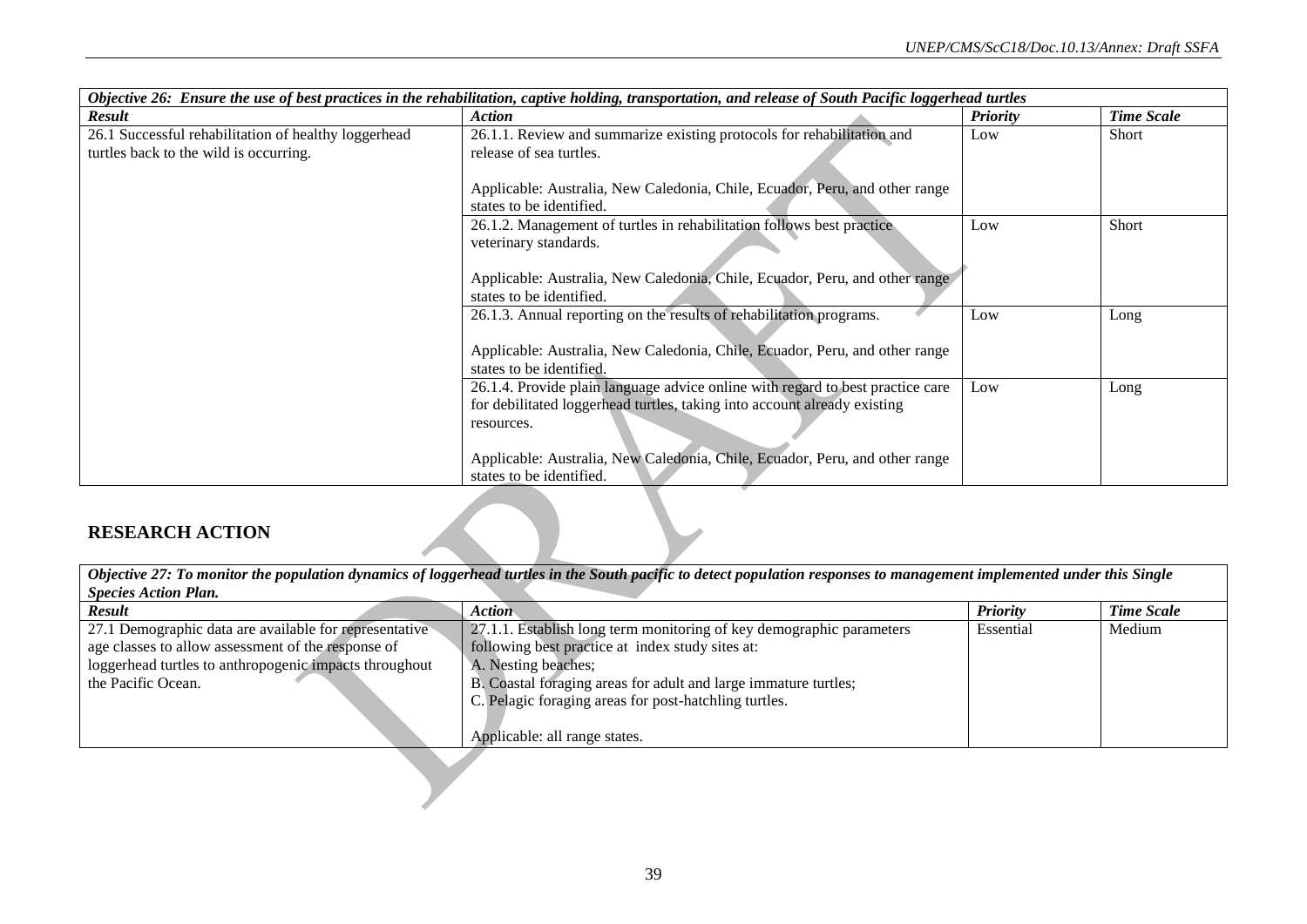| 27.1.2. Implement tagging of loggerhead turtles of all suitable age classes for<br>mark recapture studies that will be informative with respect to demographic<br>studies and migration using flipper tags, PIT tags and satellite tagging<br>technology, where appropriate. | Medium | Ongoing |
|------------------------------------------------------------------------------------------------------------------------------------------------------------------------------------------------------------------------------------------------------------------------------|--------|---------|
| Applicable: all range states.                                                                                                                                                                                                                                                |        |         |
| 27.1.3. Continue to collect, preserve and bank tissue samples suitable for<br>population genetic analysis and make these samples available to accredited<br>researchers for continued investigation of stock composition and population<br>distribution.                     | Low    | Ongoing |
| Applicable: all range states.                                                                                                                                                                                                                                                |        |         |
| 27.1.4. Define the temporal and spatial distribution of diet of loggerhead<br>turtles as it changes during their life history using available technology<br>including: necropsy of dead turtles, gastric lavage, underwater imagery, and<br>stable isotope analysis.         | Low    | Long    |
| Applicable: all range states.                                                                                                                                                                                                                                                |        |         |
| 27.1.5. Explore the repeat of the hatchling tagging study in Queensland in the<br>1970s, to re-introduce cohorts of known age turtles into the South Pacific<br>Gyre.                                                                                                        | Medium | Long    |
| Applicable: all range states.                                                                                                                                                                                                                                                |        |         |
| 27.1.6. Establish regional stranding networks and data bases to collate the<br>temporal and spatial distribution of sick, injured and dead loggerhead turtles<br>impacted from anthropogenic activities.                                                                     | Medium | Short   |
| Applicable: all range states.                                                                                                                                                                                                                                                |        |         |
| 27.1.7. Share data, including accessing data from other regional organisations,<br>and analyse and report on available data for population trends, distribution and<br>migration.                                                                                            | High   | Medium  |
| Applicable: all range states.                                                                                                                                                                                                                                                |        |         |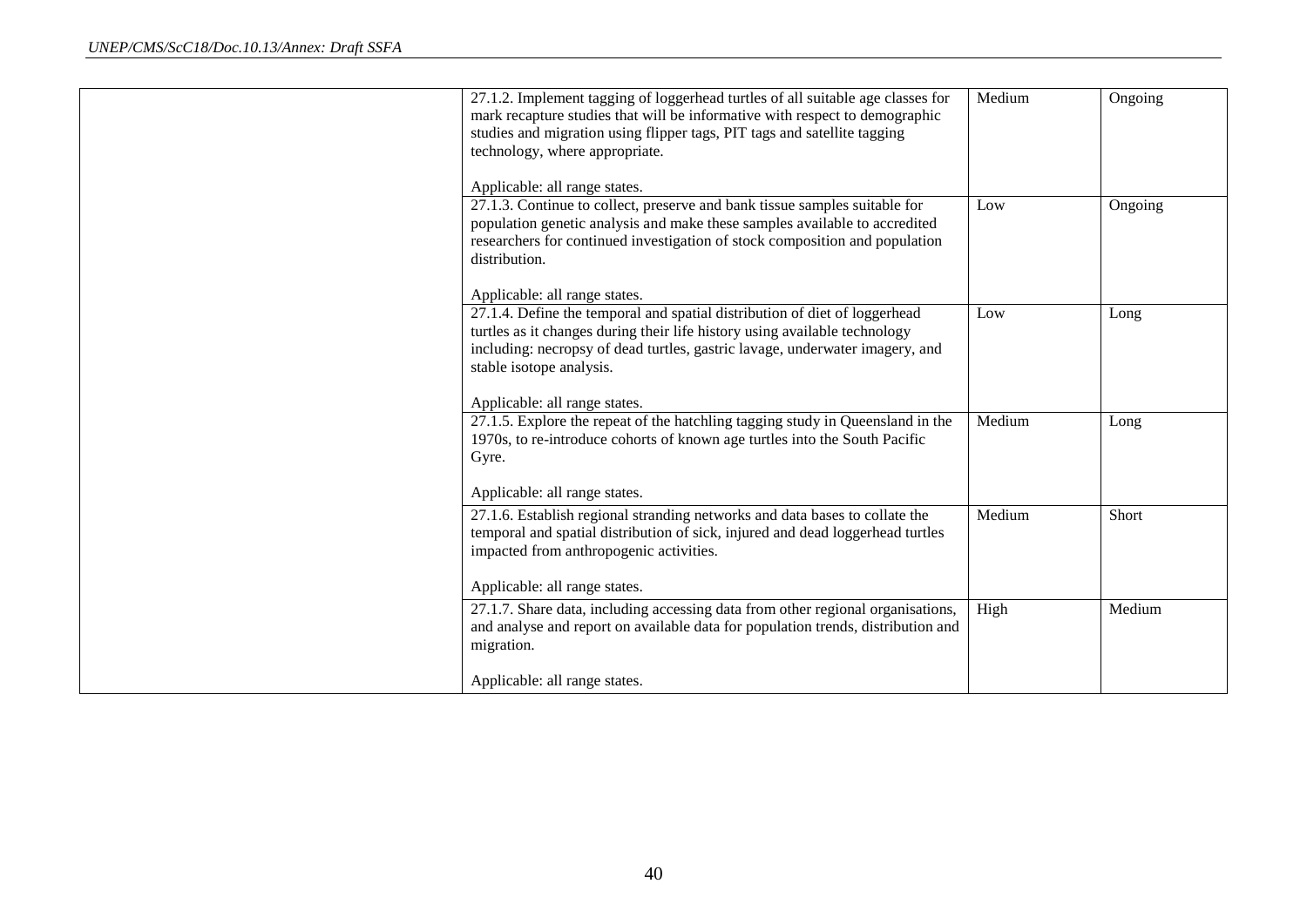#### **References**

- <span id="page-42-6"></span>Aguirre, A., G. H. Balazs, B. Zimmerman and F. D. Galey (1994). "Organic contaminants and trace metals in the tissues of green turtles (*Chelonia mydas*) afflicted with fibropapillomas in the Hawaiian islands." Marine Pollution Bulletin **28**(2): 109-114.
- <span id="page-42-7"></span>Aguirre, A. A., C. J. Limpus, T. R. Spraker and G. H. Balazs (2000). Survey of fibropapillomatosis and other potential diseases in marine turtles from Moreton Bay, Queensland, Australia. Proceedings of the Nineteenth Annual Symposium on Sea Turtle Conservation and Biology. H. Kalb and T. Wibbels. South Padre Island, Texas, 1999, U.S. Department of Commerce. **NOAA Technical Memorandum NMFS-SEFSC-443:** 36.
- Alava, J.J. 2008. Loggerhead Sea Turtles (*Caretta caretta*) in Marine Waters off Ecuador: occurrence, Distribution and Bycatch from the Eastern Pacific Ocean. Marine Turtle Newsletter 119:8-11.
- Alfaro Shigueto, J., Dutton, P., Mangel, J. and Diana Vega. 2004. First confirmed occurrence of loggerhead turtles *Caretta caretta* in Peru. Marine Turtle Newsletter 103: 7-11.
- Alfaro Shigueto, J., Mangel, J.C., Seminoff, J.A., Dutton, P.H. 2008. Demography of loggerhead turtles *Caretta caretta* in the southeastern Pacific Ocean: fisheries-based observations and implications for management. Endangered Species Research 5: 14-21.
- Alfaro-Shigueto, J., Mangel, J.C., Pajuelo, P., Dutton, P.H., Seminoff, J.A., Godley, B.J. 2010. Where small scale can have a large impact: Structure and characterization of small-scale fisheries in Peru. Fisheries Research 106: 8-17.
- Alfaro-Shigueta, J., Mangel, J., Bernedo, F., Dutton, P. H., Seminoff, J. A., and Godley, B. J. (2011). Small-scale fisheries of Peru: a major sink for marine turtles in the Pacific. *Journal of Applied Ecology* **doi: 10.1111/j.1365- 2664.2011.02040.x**, 1-9.
- Alfaro-Shigueto, J., Mangel, J.C., Dutton, P.H., Seminoff, J.A. & Godley, B. J. 2012. Trading information for conservation: a novel use of radio broadcasting to reduce sea turtle bycatch. Oryx 46(3): 332-339.
- <span id="page-42-1"></span>Balazs, G. H. (1985). Impact of ocean debris on marine turtles: entanglement and ingestion. Proceedings of the Workshop on the Fate and impact of Marine Debris, 26-29 November 1984, Honolulu, Hawaii, U.S. Department of Commerce, National Oceanic and Atmospheric Administration Technical Memorandum (July 1985).
- Baldwin, R., Hughes, G. R., and Prince, R. I. T. (2003). Loggerhead turtles in the Indian Ocean. In "Loggerhead Sea Turtles". A. B. Bolten, and B. E. Witherington, ed. Pp. 218 – 232. (Smithsonian Institution: Washington, D.C.)
- Beck, C. A. and N. B. Barros (1991). "The impact of debris on the Florida manatee." Marine Pollution Bulletin **22**(10): 508-510.
- <span id="page-42-0"></span>BHP Billiton (2011). "Marine Turtle Management Plan: Port Hedland Outer Harbour Development."
- <span id="page-42-3"></span>Bjorndal, K. A., A. B. Bolten and C. Lageaux (1994). "Ingestion of Marine Debris by Juvenile Sea Turtles in Coastal Florida Habitats." Marine Pollution Bulletin **28**: 154 - 158.
- Bolten, A. B. and Witherington, B. E. (2003). "Loggerhead Sea Turtles." (Smithsonian Institution: Washington, D.C.)
- Boyle, M.C., Fitz-Simmons, N.N., Limpus, C.J., Kelez, S., Velez-Zuazo, X. & Waycott, M. 2009. Evidence for transoceanic migrations by loggerhead sea turtles in the southern Pacific Ocean. Proceedings of the Royal Society B 276: 1993–1999.
- <span id="page-42-2"></span>Carr, A. (1987). "Impact of nondegradable marine debris on the ecology and survival outlook of sea turtles." Marine Pollution Bulletin **18**(6, Supplement B): 352-356.
- Chevron (2012). "Gorgon Gas Development and Jansz Feed Gas Pipeline: Long Term Marine Turtle Management Plan (Revision 1)."
- Dobbs, K. (2001). Marine turtles in the Great Barrier Reef World Heritage Area: a compendium of information and basis for the development of policies and strategies for the conservation of marine turtles. Townsville, Great Barrier Reef Marine Park Authority.
- Dodd, C. K. (1988). Synopsis of the biological data on the loggerhead turtle *Caretta caretta* (Linnaeus 1758). *U.S. Fish and Wildlife Service Biological Report* 88(14), 1–110.
- Donoso, M. & Dutton, P.H. 2010. Sea turtle bycatch in the Chilean pelagic longline fishery in the southeastern pacific: opportunities for conservation. Biological Conservation 143: 2672–2684.
- Dutton, P. 2007. Genetic stock composition of loggerheads (*Caretta caretta*) encountered in the Hawaii-based longline fishery using mtDNA analysis. Pages 17-19 *in* North Pacific Loggerhead Expert Workshop, December 19-20, 2007. A report of the the Western Pacific Regional Fishery Management Council pursuant to NOAA Grant FNA05NMF4411092, Honolulu, Hawaii.
- <span id="page-42-5"></span>Gaus, C., S. Grant, N. L. Jin, K. Goot, L. Chen, A. Villa, F. Neugebauer, L. Qi and C. J. Limpus (2012). Investigations of contaminant levels in green turtles from Gladstone, National Research Centre for Environmental Toxicology.
- Hatase, H., M. Kinoshita, T. Bando, N. Kamezaki, K. Sato, Y. Matsuzawa, K. Goto, K. Omita, Y. Nakashima, H. Takeshita, and W. Sakamoto. 2002. Population structure of loggerhead turtles, Caretta caretta nesting in Japan: bottlenecks on the Pacific population. Marine Biology 141:299-305.
- Hazel, J. and E. Gyuris (2006). "Vessel-related mortality of sea turtles in Queensland, Australia." Wildlife Research 33(2): 149-154.
- Hazel, J., I. R. Lawler, H. Marsh and S. Robson (2007). "Vessel speed increases collision risk for the green turtle Chelonia mydas." Endangered Species Research 3: 105-113.
- <span id="page-42-4"></span>Hermanussen, S., C. J. Limpus, O. Paepke, D. W. Connell and C. Gaus (2006). "Foraging habitat contamination determines green sea turtle PCDD/F exposure." Organohalogen Compounds **68**: 592-595.